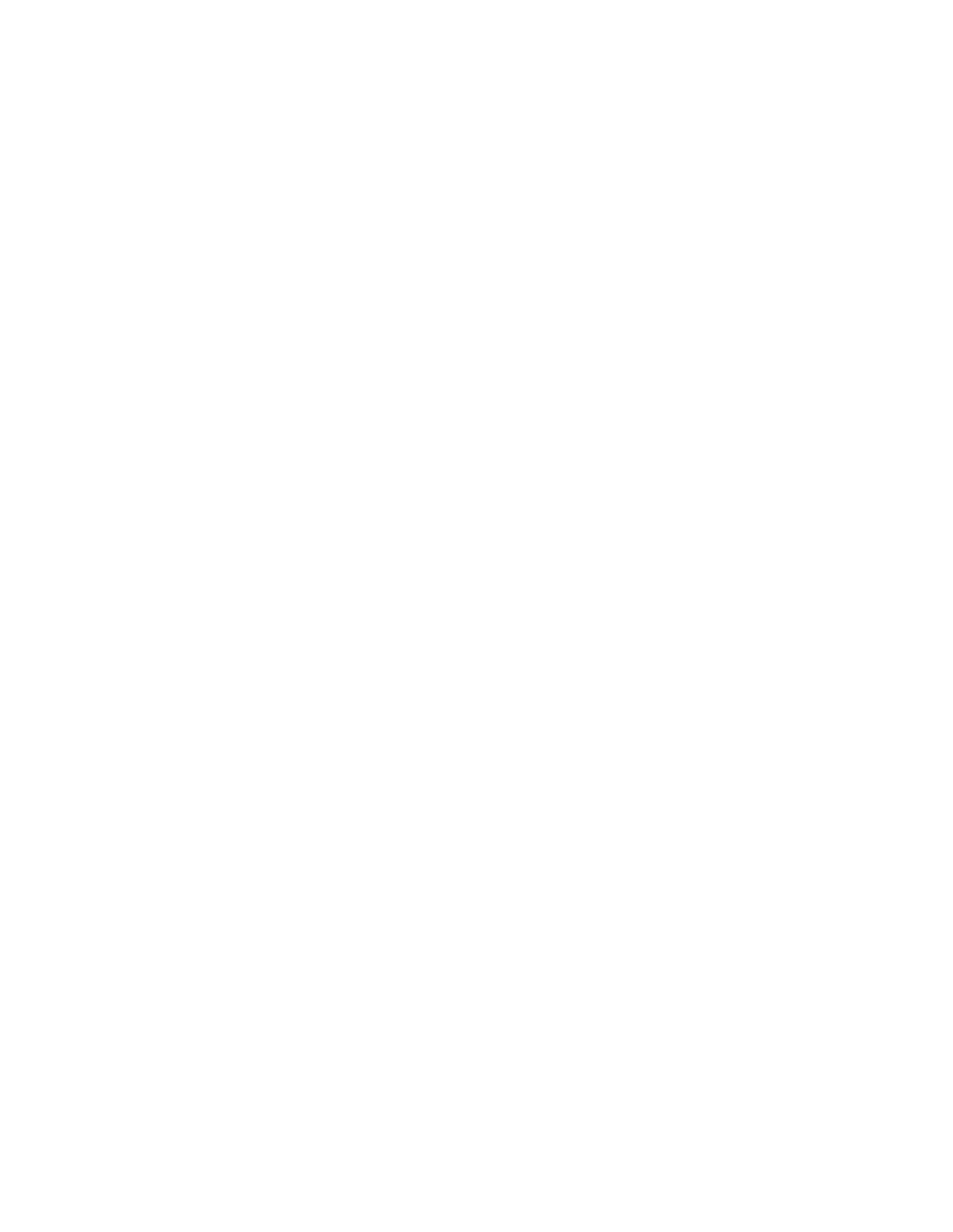# **TABLE OF CONTENTS**

| <b>Firefighters and Police Pension Board</b>    |  |
|-------------------------------------------------|--|
|                                                 |  |
|                                                 |  |
| <b>Basic Guidelines for Submitting LEOFF 1</b>  |  |
| Address for Medical Claims and Board Approval51 |  |
|                                                 |  |
|                                                 |  |
|                                                 |  |
|                                                 |  |

*Contact Information can be found on the back cover.*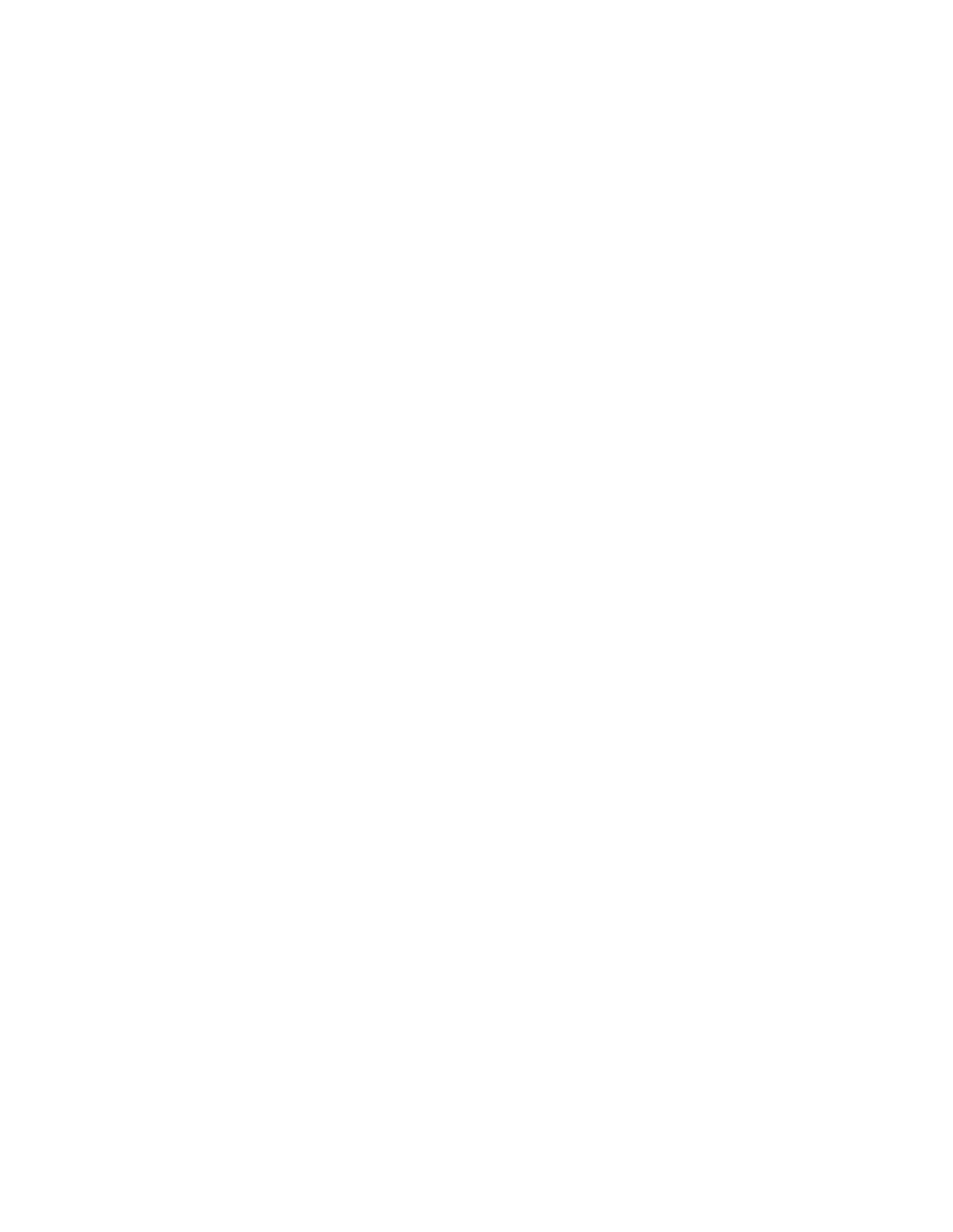# **FIREFIGHTERS AND POLICE PENSION BOARD POLICIES AND PROCEDURES**

Adopted May 19, 1997 by Firefighters Pension Board Adopted May 21, 1997 by Police Pension Board

#### **I PREAMBLE**

#### **1. PURPOSE**

The purpose of these guidelines is to supplement the local disability board procedures adopted by the Director of Retirement Systems (WAC 415-105) contained in Attachment "A."

These procedures and the procedures set forth in WAC 415-105 establish the general operating procedures of the Board. The Board recognizes that conditions may exist or come into existence, which are not encompassed by these guidelines. In such cases, the Board reserves the right to take whatever action is appropriate as long as that action is consistent with applicable RCW's and WAC's.

#### **2. SCOPE**

These policies and procedures shall be applicable to all eligible employees and retirees covered by RCW 41.26 Plan 1 members unless otherwise specifically provided herein or by law.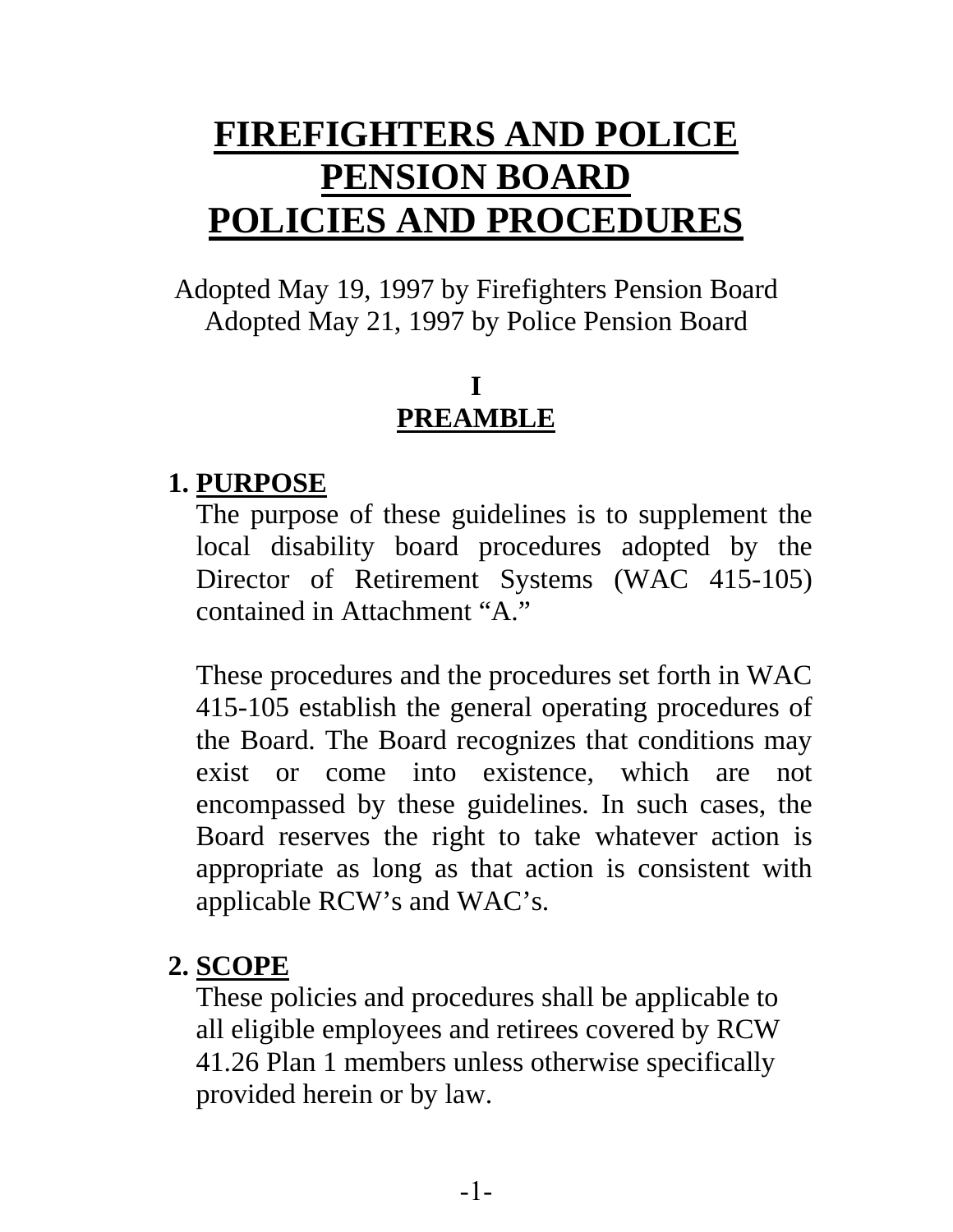#### **3. EFFECT OF POLICIES AND PROCEDURES**

In the event any policy or procedure as applied to a particular member shall be held to be contrary to State law, such member shall not be relieved of any other requirement contained herein and any such finding shall not relieve the member from the responsibility to comply with all other procedures and policies contained herein.

A member's failure to follow these procedures may subject him/her to the loss of payment for individual benefits otherwise due under applicable statutes.

#### 4. **PROMULGATION OF POLICIES AND PROCEDURES**

Upon adoption of these rules or amendments thereto, each LEOFF 1 member of the respective department shall be provided with a copy of such rules, including Attachment "A" and it shall be the responsibility of the Chief of such departments to document each active LEOFF 1 member's receipt of such rules.

The Board Secretary will mail a copy of the Policies and Procedures to all retirees subject to the authority of the Board.

#### **II MEETING PROCEDURES**

#### 1. **REGULAR MEETINGS**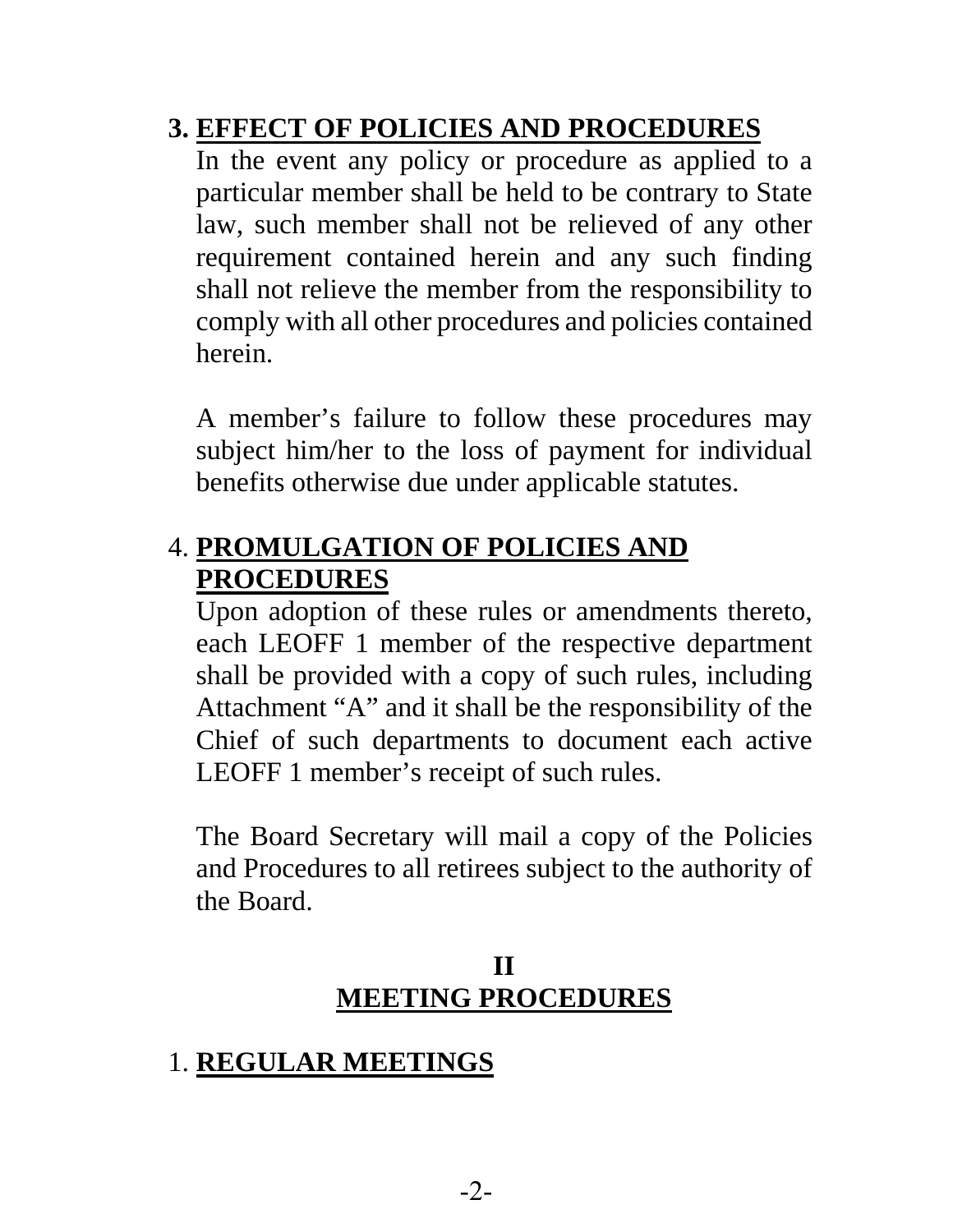The Boards shall set their regular meeting date and give notice of the date, time and place as required by the Open Meetings Act RCW 42.30. In the event the day is a holiday, such meeting shall be held on the next regular weekday.

a) At the direction of the Chairman of the Board, a meeting which the agenda consists only of minutes of regular or special meeting and bills payable may be conducted by telephone conference call.

#### 2. **SPECIAL MEETINGS**

The chairman, upon request of any member of the Board, shall be authorized to call a special meeting upon twenty-four (24) hours notice, so long as s/he complies with RCW 42.30.080.

#### 3. **NOTICE OF MEETING TO THE PUBLIC/OPEN MEETING**

It shall be the policy of the Board to allow the public at large access to all meetings of such Board provided, however, that pursuant to RCW 42.30140 (2), the Board reserves the right to close those portions of the meetings in which the Board is deliberating upon quasijudicial matters relating to specific requests for benefits where the Board finds that such deliberations would be more efficiently concluded in private and/or that such deliberations might be expected to include discussion of sensitive, personal information related to a particular applicant.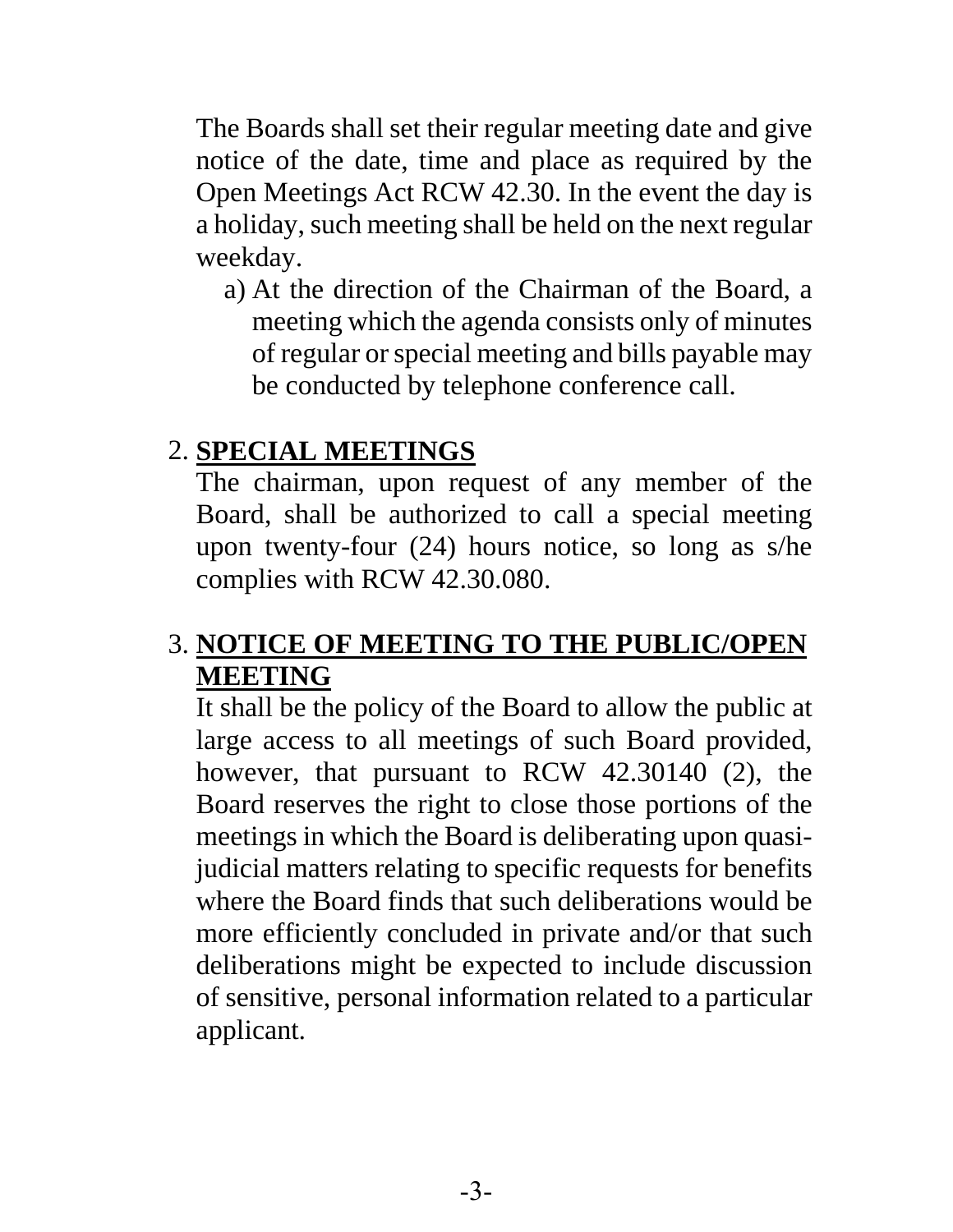Medical evaluation reports relating to specific members shall not be distributed to the public or media and in the event specific requests are made for such reports pursuant to RCW 42.17 (Public Disclosure Law), the City's Legal Department shall determine whether or not such document is exempt from disclosure. At no time shall the media be authorized to videotape or tape record portions of Pension Board meetings unless specifically authorized by the Board.

A Board officer or employee shall keep the official record of the deliberations of the Board meetings and prepare all findings and conclusions and other orders connected therewith for entry or submission to the Department of Retirement Systems. The Board shall, upon written request and payment of costs, provide a written transcript of the proceedings only to a member who appeals a decision of the Board to Superior Court. In the event of such an appeal, the appealing party is responsible for the cost of providing a written transcript to the Superior Court.

#### 4. **BOARD MEMBER ELECTIONS**

Board members for the Firefighter Pension Board will be in accordance with RCW 41.16.20 and for the Police Pension Board will be in accordance with RCW 41.20.010. The elected positions of each board will be in accordance with procedures established by each board.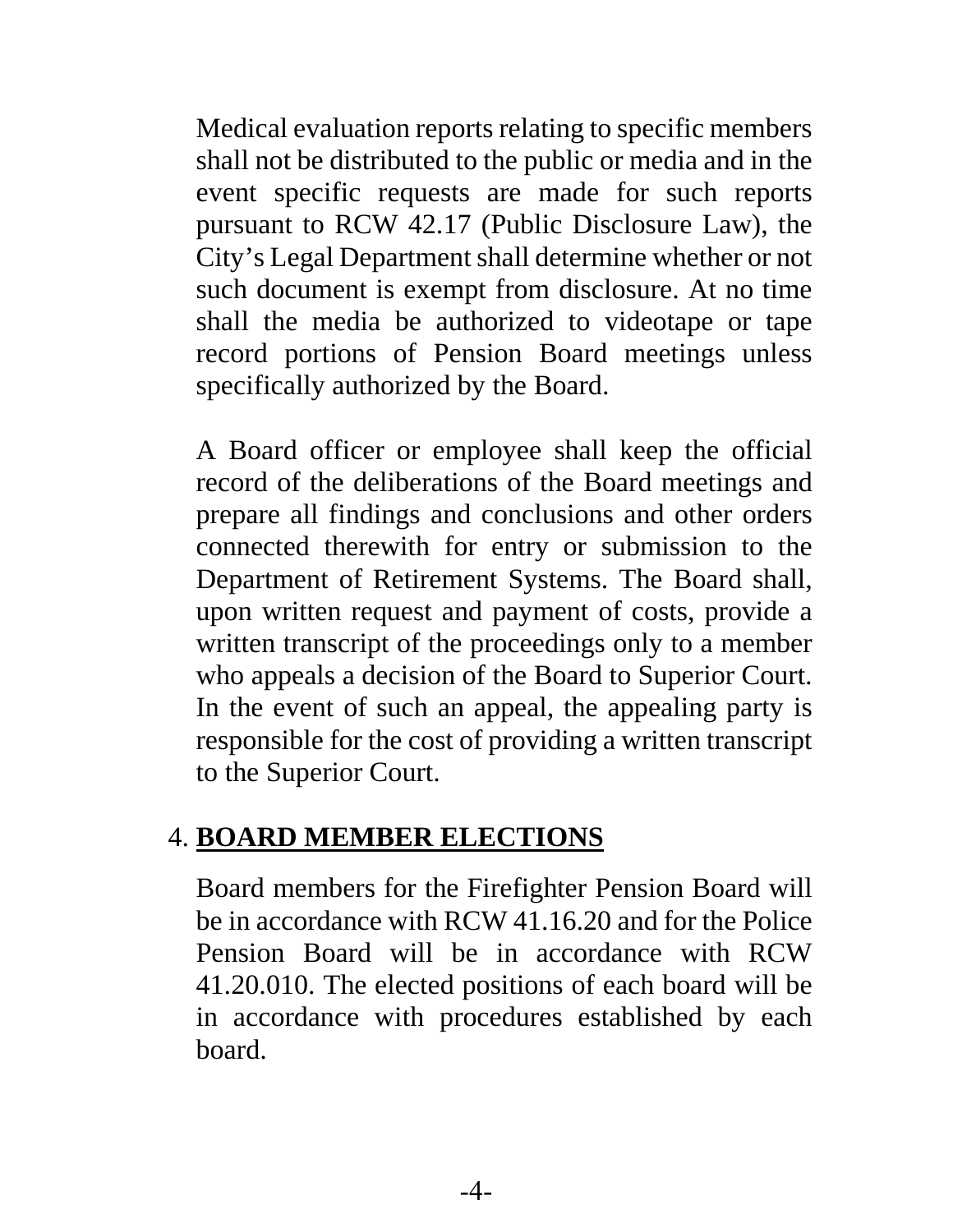Around May  $1<sup>st</sup>$  of each year, nomination forms will be mailed to all LEOFF 1 active and retired members for each board. Nomination forms will be due in approximately two weeks. LEOFF 2 members may run for office, but may not nominate or vote in the election process. Valid nominations will require two (2) LEOFF 1 signatures on any number of nomination forms. The Board Secretary or designee will verify nominees have agreed to run for election. If a nominee declines, the nominators will be notified and the individual will not be listed on the ballot.

If, after the expiration date for filing nominations, there is only one nominee, balloting will not be required and the nominee will be declared elected. If there is more than one nominee, ballots will be mailed to all LEOFF 1 active and retired members approximately June 1st. "Write-in" balloting is not permitted. The ballots will be due in approximately two weeks and will remain unopened in a secure location until the deadline date. After the stated deadline date, ballots will be opened and counted by the Board Secretary or designee. If a ballot is marked with more than one vote, the ballot will be invalid and will not be counted.

Election results will be distributed to all Pension Board members. Results will be announced at a Board meeting following the election.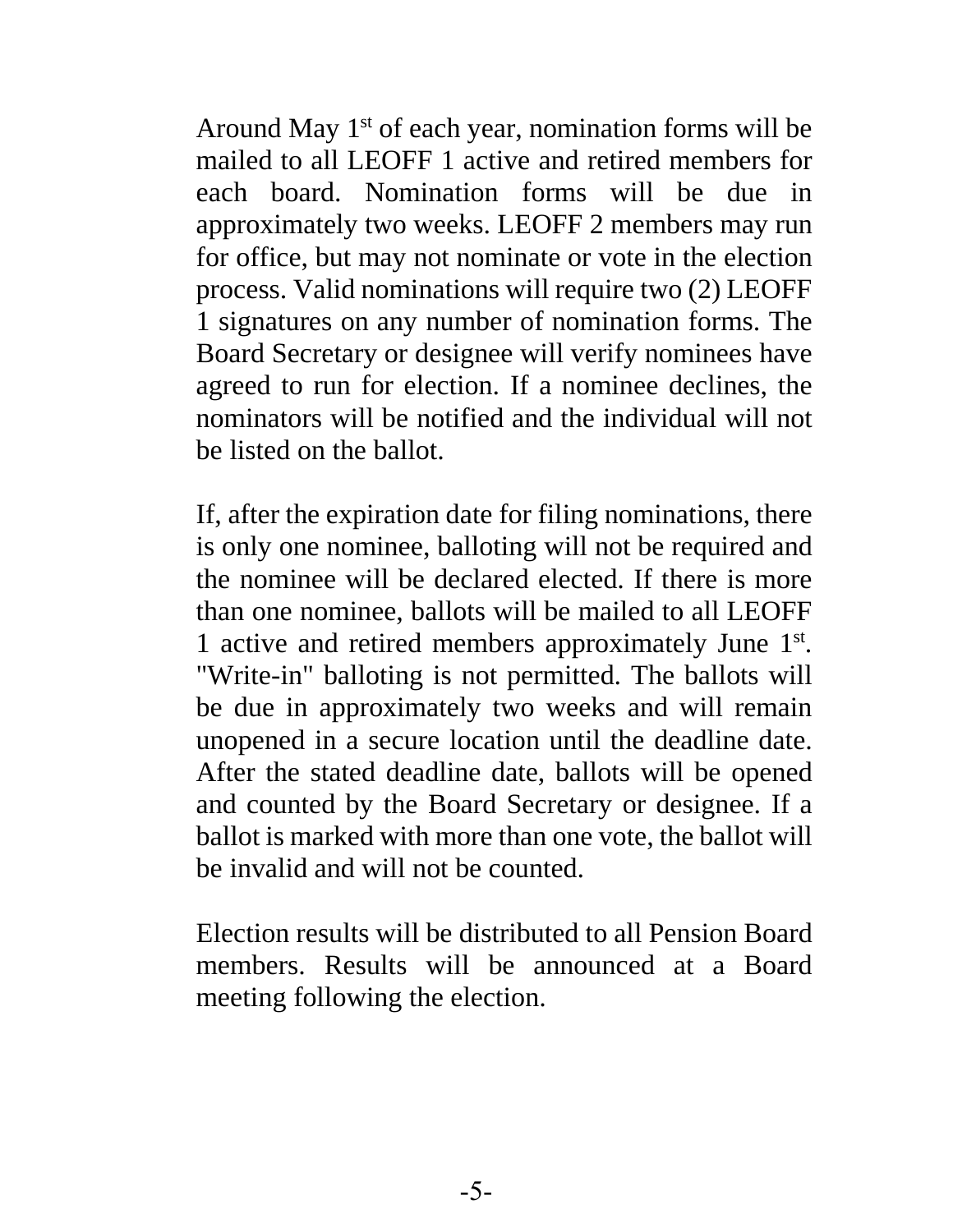#### **III PROCEDURES TO RECEIVE BENEFITS**

#### 1. **DISABILITY LEAVE/RETIREMENT APPLICATIONS**

No member shall receive disability retirement benefits unless an application for disability retirement has been filed or administrative approval has been obtained as set forth below. An application for disability retirement must be made to the Disability Board within one (1) year of discontinuance of service.

Application for disability leave shall be initiated in writing on a form available from the secretary of the Board, unless the nature of the disability prevents the prompt filing of a written application. In cases where the applicant is unable to promptly file due to a disability, the applying member may make emergency telephonic application to the designated member of the Board. The Board designee may grant disability leave, subject to confirmation of the Board at its next regular meeting. Any member whose emergency application is denied by the Board designee may request that his/her application be heard by the Board at a Special meeting. A member whose emergency leave application is approved by the Board shall, within one (1) month of the commencement of disability leave, file a written application as set forth below.

All applications for disability retirement/leave shall be submitted to the secretary of the Board and shall bear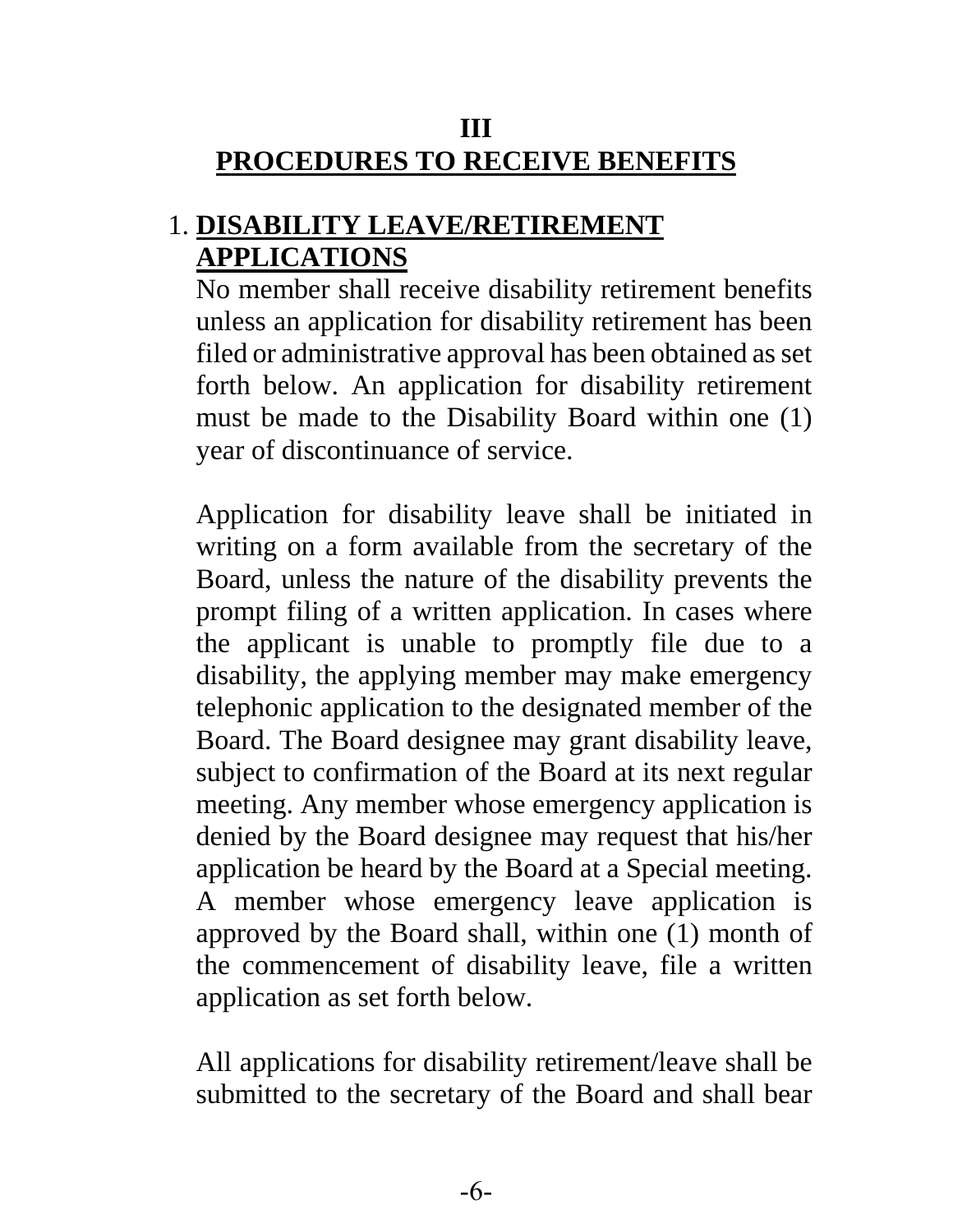the date the application was executed and date for which disability commenced. The Board secretary shall promptly stamp each application with the date said application was received by the secretary.

No application for disability retirement/leave shall be accepted by the Board unless it is accompanied by a written report from either the treating physician or primary care physician substantiating the nature of the illness and confirming that the applicant is unfit for duty, except in the following instances: if the member has seen or otherwise communicated with the physician and such doctor verbally advised that the member immediately cease duty, but has been unable to provide written documentation, the member's application may be accepted by the Board or Board designee. However, a proper written report shall be submitted to the Board within ten  $(10)$  days.

All physician reports shall explain with specificity any and all medical conditions contributing to the member's inability to perform his/her duties with average efficiency. Additionally, said report shall state any and all medical restrictions on the member; including physical limitation, medications and treatment. Each application shall be accompanied by a list identifying any doctor who has been contacted within the last six (6) months for treatment of the condition for which the disability is being claimed.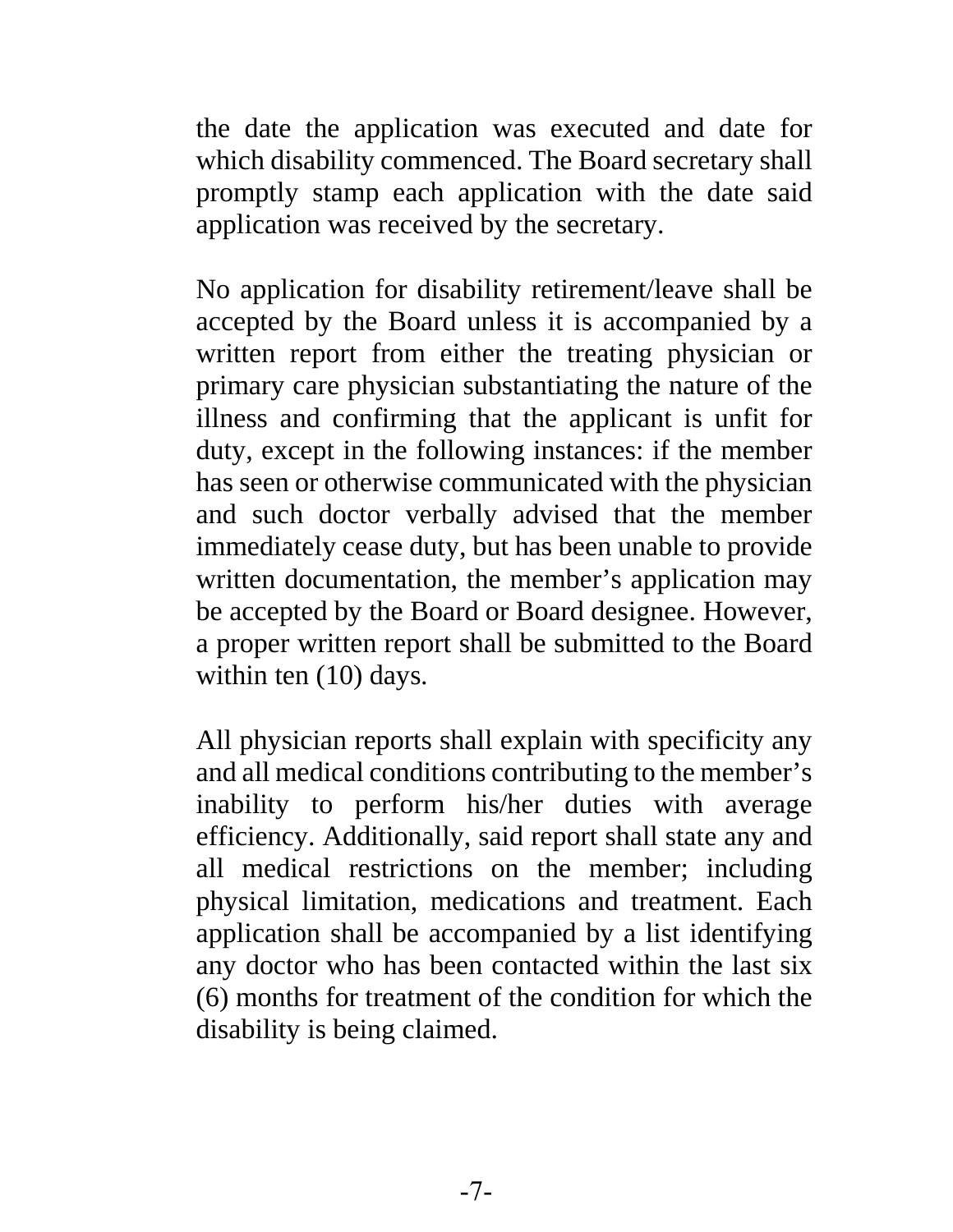#### 2. **SUPPLEMENTAL INFORMATION**

Prior to the meeting at which an application is to be considered, any Board member may request through the secretary to the Board that the applicant have additional information available for the meeting. When the information has been requested by less than a majority of the Board membership, and the applicant fails or is unable to provide requested information in a timely manner, the Board may continue its deliberations until such time as the information is received.

#### 3. **BURDEN OF PROOF**

The burden of proving, by a preponderance of the evidence, the existence of a disabling condition and whether or not the condition was incurred in the line of duty, shall be placed upon the applicant.

In order to qualify to receive a disability benefit (leave or retirement allowance), or to retain the right to receive a disability benefit in the case of re-examination, the member will be required to prove that he/she is unable to perform the duties of the position and rank with average efficiency. The member will not qualify for disability benefits merely because he/she is unable to perform the most strenuous activities of the position within his/her rank, nor will he/she be disqualified because he/she is able to perform the duties of the least strenuous activities of the position within his/her rank. The test will be simply whether he/she can discharge duties of those positions within his/her rank for which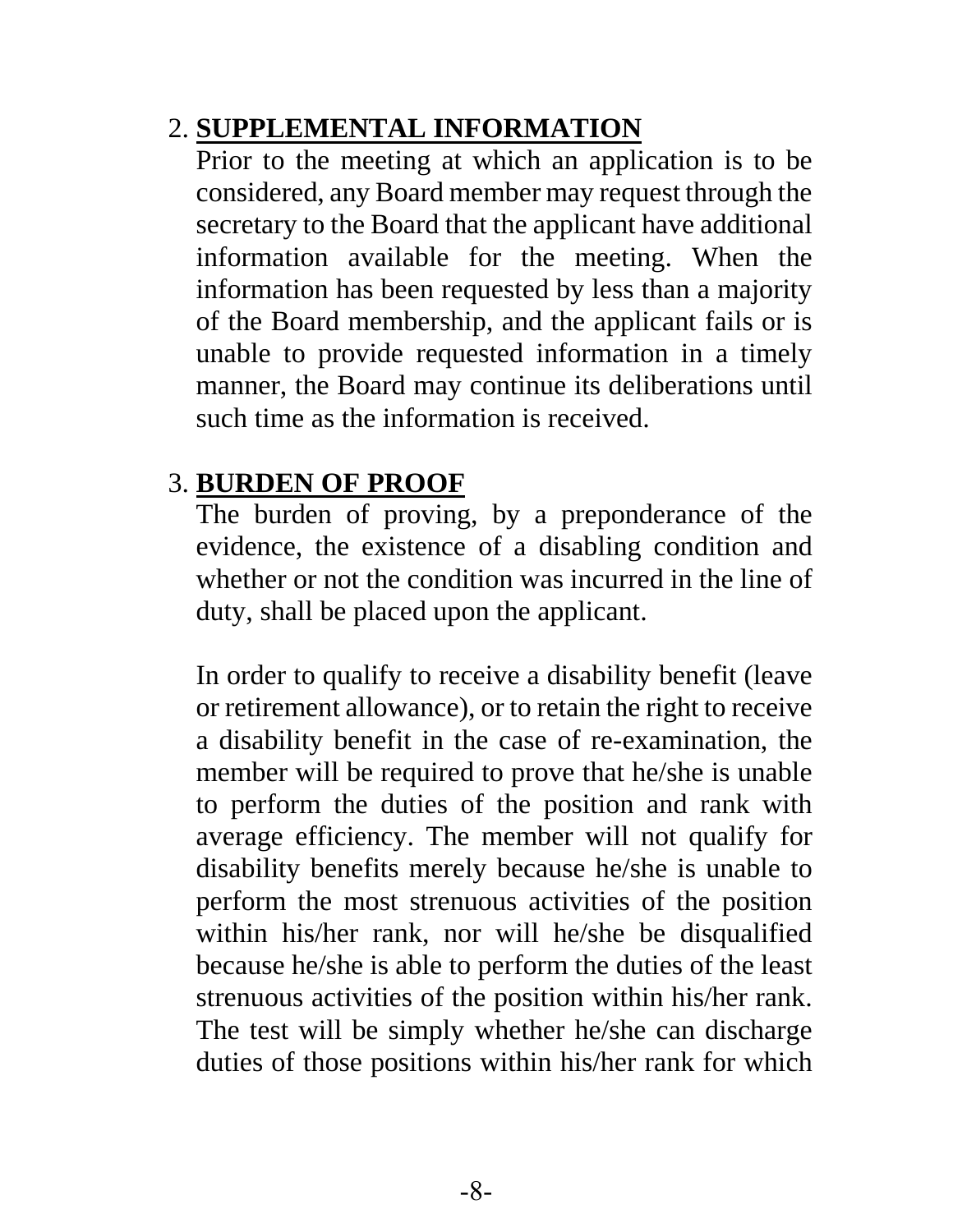he/she is qualified by education, training or experience with average efficiency.

#### 4. **DATE OF COMMENCEMENT OF DISABILITY**

No disability leave shall be finally granted unless a majority of a quorum of the Board at a regular or special meeting finds that said applicant is physically or mentally unfit for duty. In the event disability leave is granted, the date of commencement of such leave shall be the date approved by the Board.

#### 5. **DENIAL OF APPLICATION**

Disability leave or retirement may be denied if: (1) the Board finds that the applicant has not provided sufficient information to meet his/her burden of proof as stated above; or (2) the applicant's department head advises that there is an available position in the department for which the member is qualified and to which one of such grade or rank is normally assigned and the Board determines that the applicant is capable of discharging with average efficiency the duties of the position; or (3) if a new position, created during the member's absence is or may be normally performed by a uniformed employee in the same rank or position.

#### 6. **RETURN TO SERVICE**

A member may request approval of full or conditional return to service prior to the next regularly scheduled meeting in the following manner:

a) The Board secretary will prepare the Return to Service Authorization form.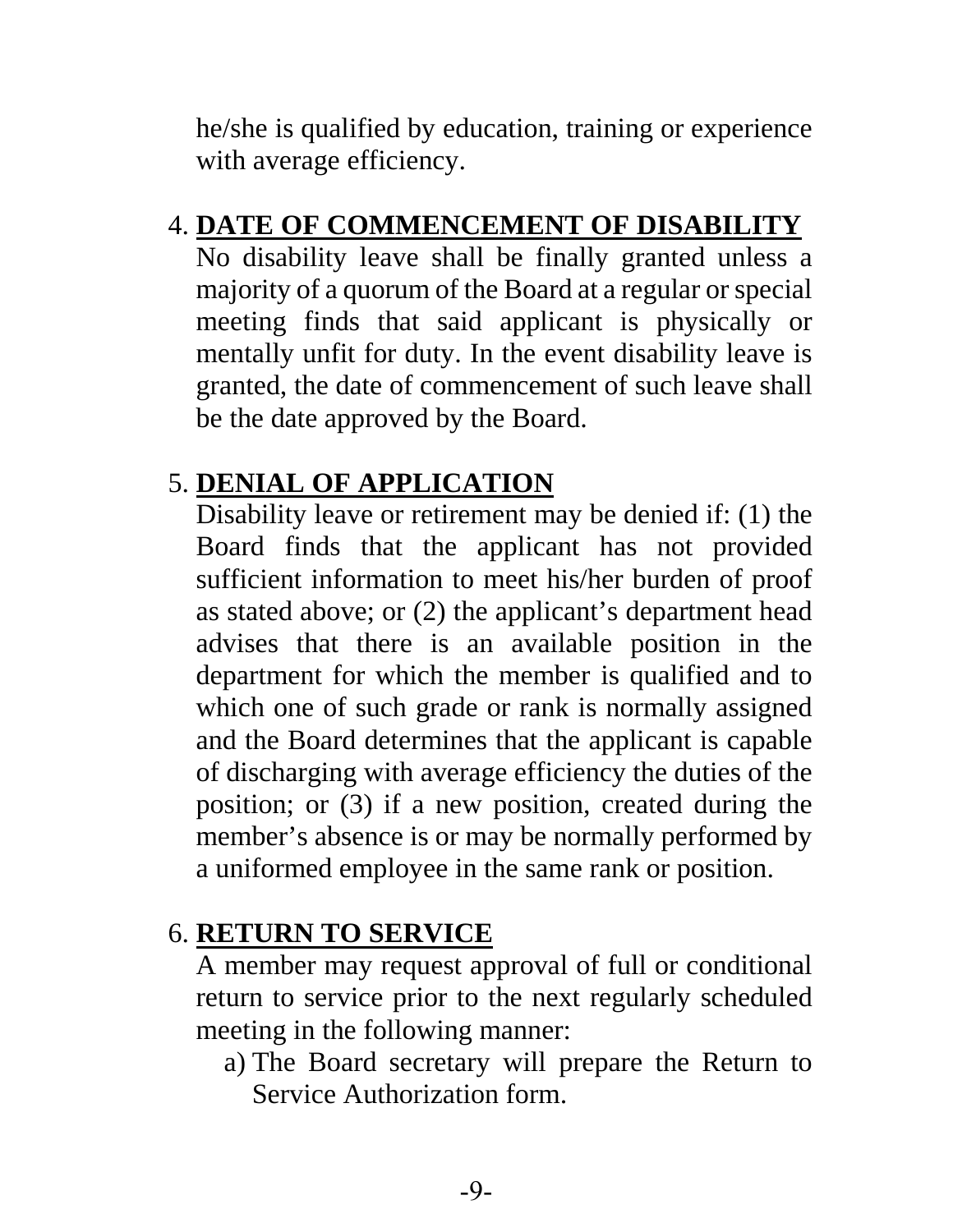- b) The completed form along with medical evidence supporting the return to service request must be approved be either the Mayor, as Chairman of the Board, or the City Clerk, as Board Secretary before reinstatement is permitted.
- c) Final approval of a member's request to return to service must be obtained at the next regular meeting of the Board.

In all cases, a member's request to return to service must be supported by written medical evidence that the member is able to perform the duties of the position held at the time of discontinuance of service with average efficiency.

A request for full or conditional return to service of a member may be initiated by the member's department head or a Board member. If the member objects, no return to service may be approved except at a regular or special meeting of the Board.

A conditional return to service does not entitle the member to a second six (6) month period of disability leave for the same disability if, based upon this trial period of service, he/she is then found to be still disabled.

#### 7. **MEMBER COOPERATION AND BOARD EVALUATION**

While on disability leave, the member shall be obligated to comply with all directives of the Board. Such directives may include, but are not limited to,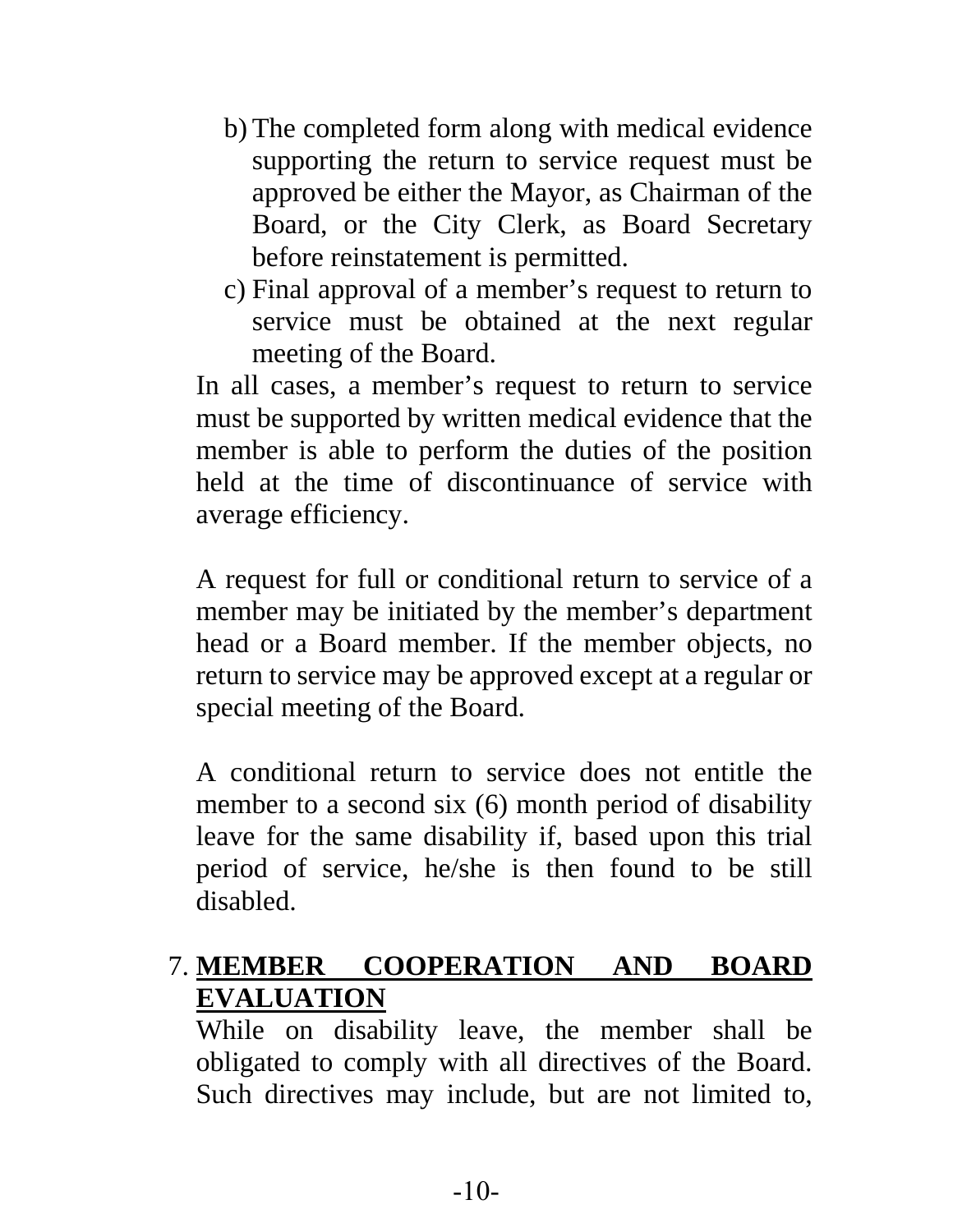requests for medical and psychological evaluation, departmental evaluation and testing results or submittal of other relevant reports and orders to appear before the Board. Failure of the member to comply with such instructions may result in the termination of disability benefits.

a) Any member who is applying for, or who is on disability leave, or disability retirement, or who requests reconsideration of the Boards action shall be present at every Board meeting at which the members issues are scheduled for consideration or status report and be prepared to submit such rehabilitation or medical records required by the Board, unless the member is unable to attend the meeting due to illness. If said meeting is called at the request of someone other than the applicant member, then the Board secretary shall provide the member applicant with a minimum of five (5) day notice in writing.

#### 8. **ACTIVITY RESTRICTIONS OF MEMBERS WHILE ON DISABILITY LEAVE**

A member on disability leave shall not engage in any activity which is contrary to the directives of the Board doctor or the treating physician or which will prolong the physical or mental condition that caused the disability.

A member on disability leave shall maintain regular communications with his/her department and shall not leave the local area for longer than forty-eight (48)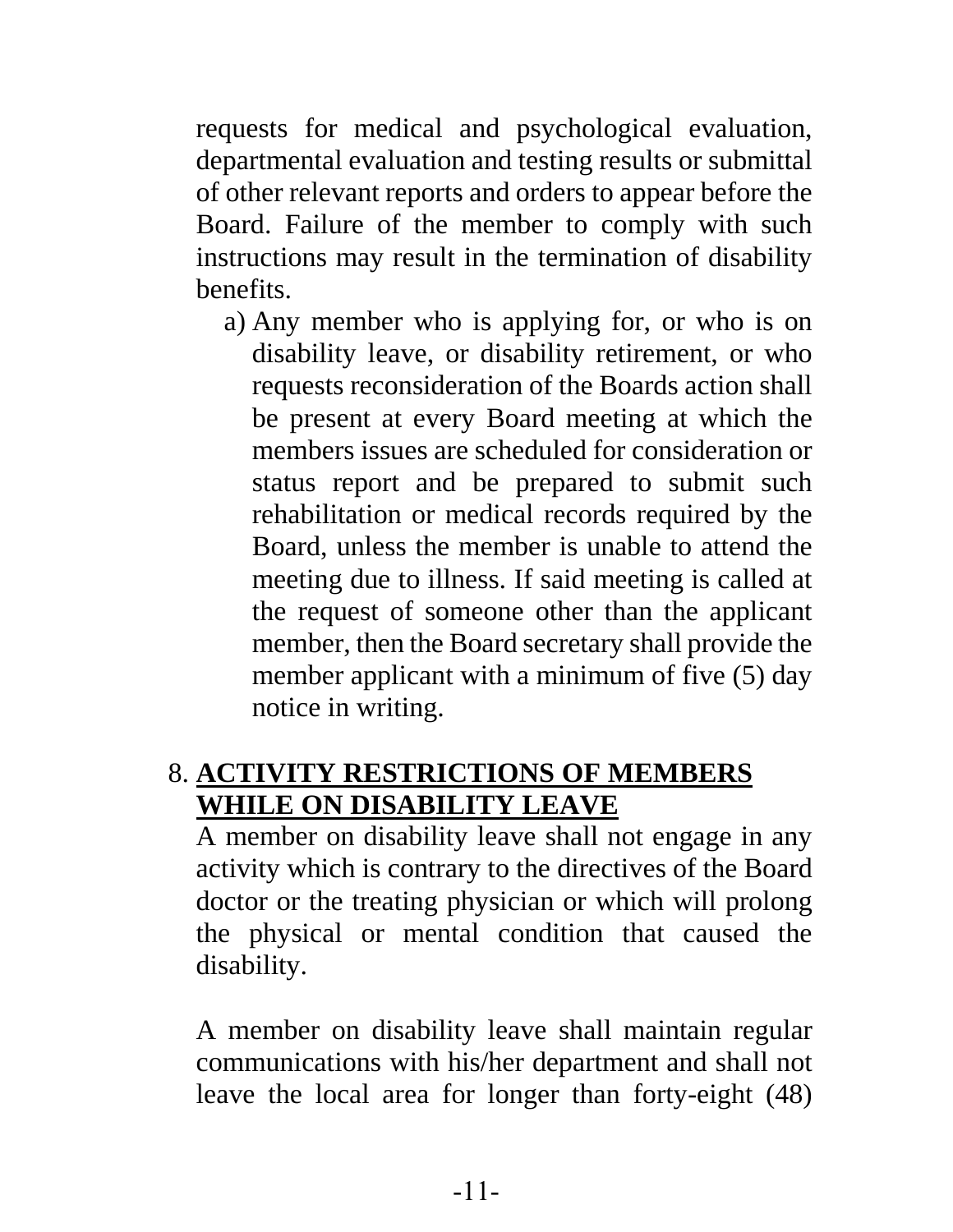hours without presenting the secretary to the Board with a letter from the treating physician. This letter shall state the applicant's destination, purpose of the trip, the effect(s) if any, on his/her physical or mental condition and whether or not the treating physician approves of said travel and proposed activities. Prior to leaving, the member must secure the secretary's written approval on behalf of the Board. Denial by the Board shall be based on a quorum majority. If the secretary does not provide written approval, the matter shall be before the Board at the next regularly scheduled meeting. It shall be the responsibility of the member to make application in a timely manner so that the matter may be heard by the full Board at a regularly scheduled meeting prior to the date of the applicant's department. In case of an emergency, such as a funeral, approval may be made by the secretary upon telephonic approval from the treating physician.

Any travel expenses incurred by the member to appear before the Board or its designated doctor shall be borne by the member. Such member shall keep the Board advised of his/her current address.

During the period of disability leave, the Board shall have the authority to inquire of any examining doctor as to what physical, medical or therapeutic treatments might be employed to rehabilitate the member. Based upon such evaluation, the Board may direct the member to participate in rehabilitation.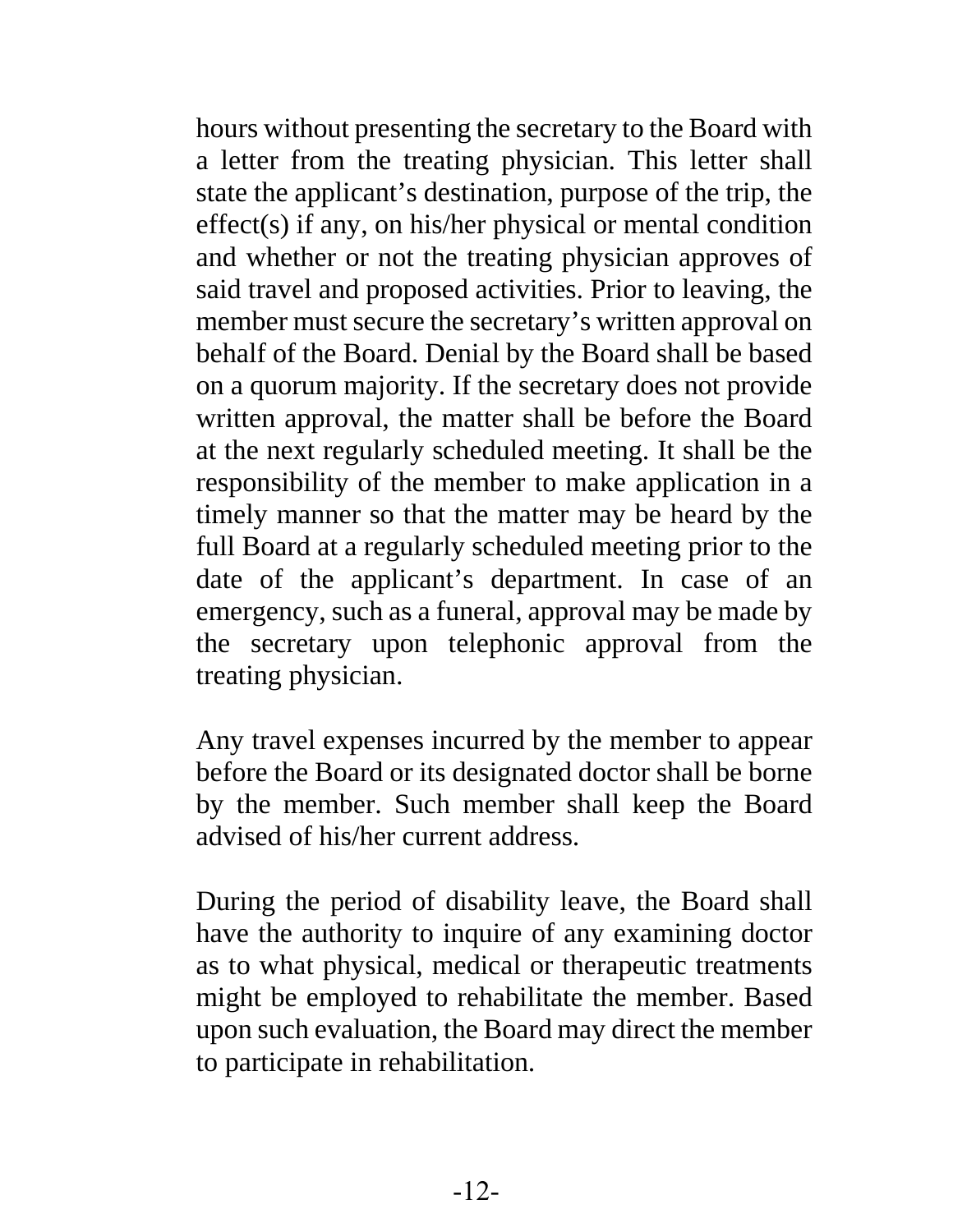#### 9. **FALSIFICATION**

All applications and other documents filed in connection with disability retirement or disability leave must be accurate and truthful. RCW 41.26.062 provides as follows:

*"Any employee, member of beneficiary who shall knowingly make false statements or shall falsify or permit to be falsified any record or records of the retirement system in an attempt to defraud the retirement system, shall be guilty of a felony."*

#### 10. **RE-EXAMINATION**

All applicants for disability retirement will be reexamined during the fifth (5) or sixth (6) months of disability leave by the Board doctor in order to determine their eligibility for disability retirement, except as provided in WAC 415-105.050 and adopted herein.

#### 11. **MEDICAL SERVICES**

a) **Payment Procedures**: Whenever any active member or member retired for service or disability requires medical services, such services shall be paid for by the employer if approved by the disability board to the extent provided for by the employer's health insurance carrier. Exceptions must be pre-approved by the Board. The Board Secretary, the Human Resources Manager or other designee by the Board Secretary has the authority to approve payment of medical claims and premiums subject to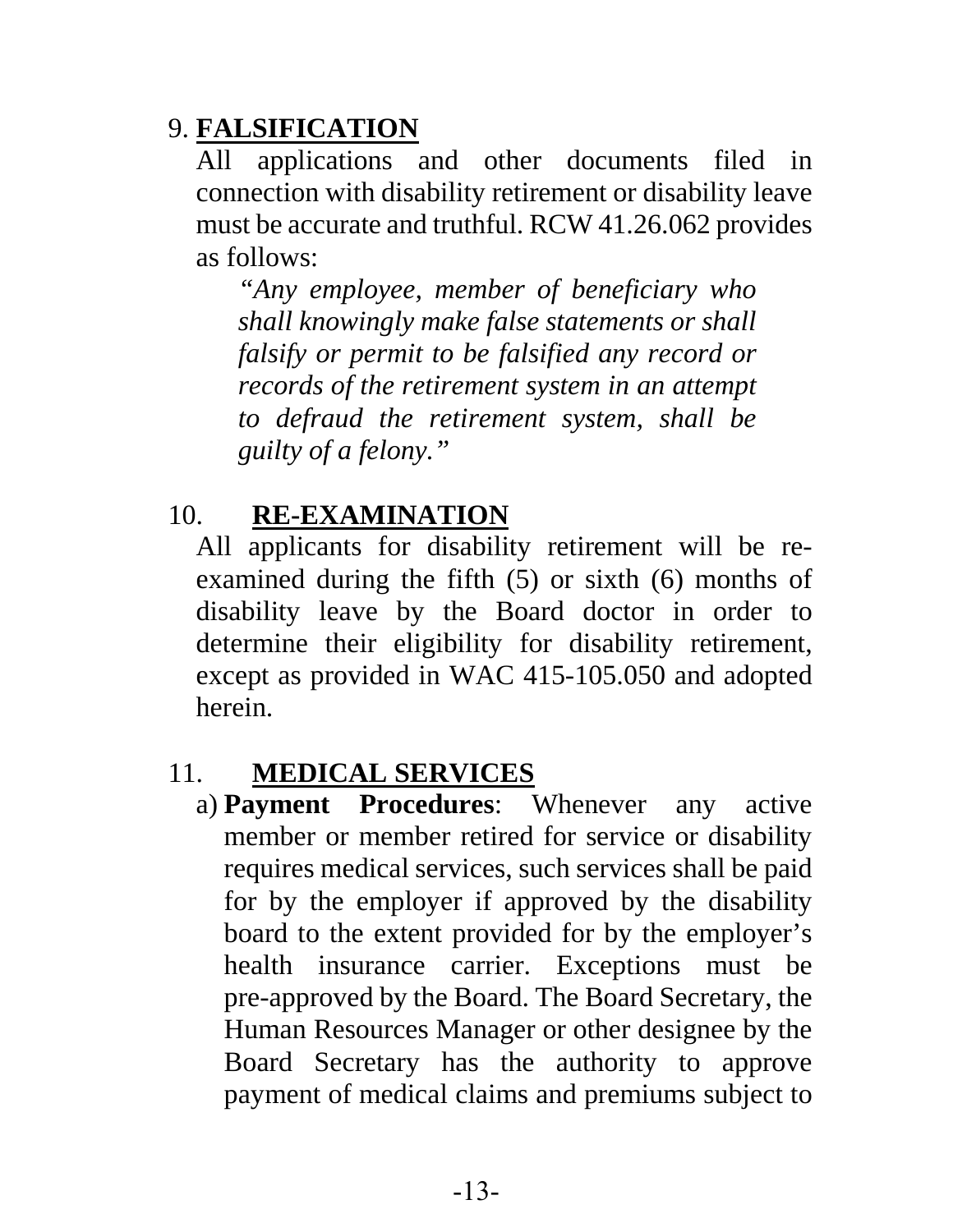Board ratification. Only those medical services which are deemed medically necessary shall be paid by the Board, provided, however, that medical services necessitated by the members dissipation and abuse shall not be paid.

Determination of dissipation and abuse and the necessity of such medical services shall be determined by the Board after considering the medical evaluation of the Board's medical doctor, together with any other relevant evidence.

Medical services payable shall be reduced by any amount received or eligible to be received under Workmen's Compensation, Social Security or Medicare including insurance provided by another employer, or pension plan, or similar source. In the event any such alternative source of payment is available, it shall be the responsibility of the requesting member to arrange for payment by the alternative source, prior to requesting payment of the difference by the Board. Failure to apprise the Board of alternative sources of payment may result in a loss of medical benefits. The member shall use his/her City's medical insurance card for all medical services and be responsible for submission of the bills to the insurance carrier.

It shall be the policy of the Board to pay only the patient responsibility, rather than pay the full amount and seek repayment from any other source, unless the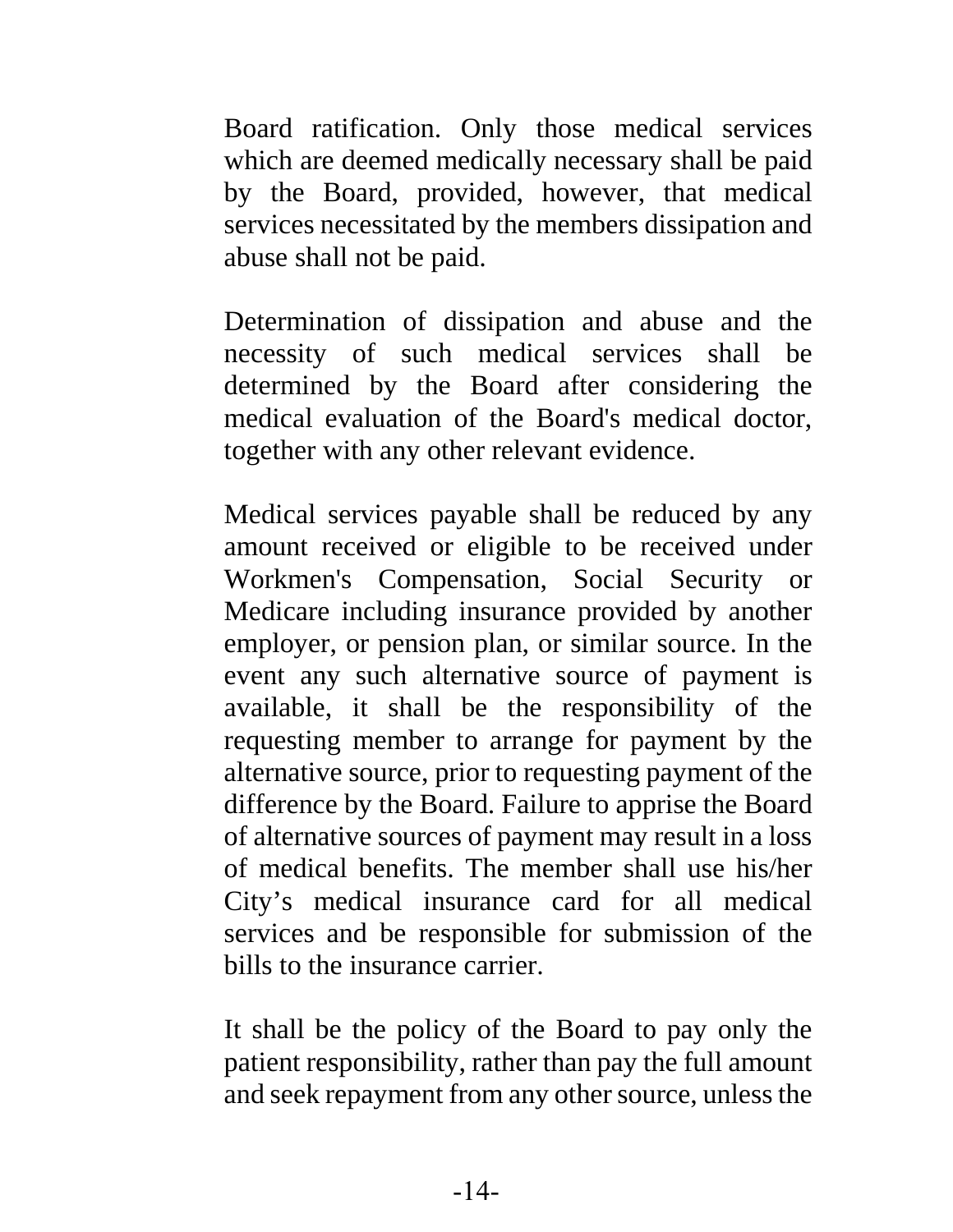affected member shows to the satisfaction of the Board that he/she has demanded payment of such other benefits expeditiously and that the Board's failure to authorize such advance repayment would cause unreasonable hardship to the member.

- b) **Processing Medical Claims**: Claims for all medical services except prescriptions shall be submitted by the member or service provider to the City's medical insurance as soon as possible after treatment. Upon receipt of the insurance "Explanation of Benefits" by the member, it should be attached to the provider's billing for any "Patient Responsibility" or "Co-Payment" balance owed and submitted to the Board Secretary or designee for payment.
- c) **Processing Prescriptions**: Claims shall be in accordance with current, or as may be amended, insurance reimbursement and/or payment plans. All claims for prescription payments and reimbursements shall include the prescribing physician's name, description of the pharmaceutical, prescription dosage, date of filling/refilling, member's name, and receipt with cost of the prescription to the Board Secretary or designee.

#### 12. **LONG-TERM CARE**

All Long-Term Care costs will be the maximum benefit of the average cost in the members resident area as reported in the *Genworth Cost of Care Survey*, or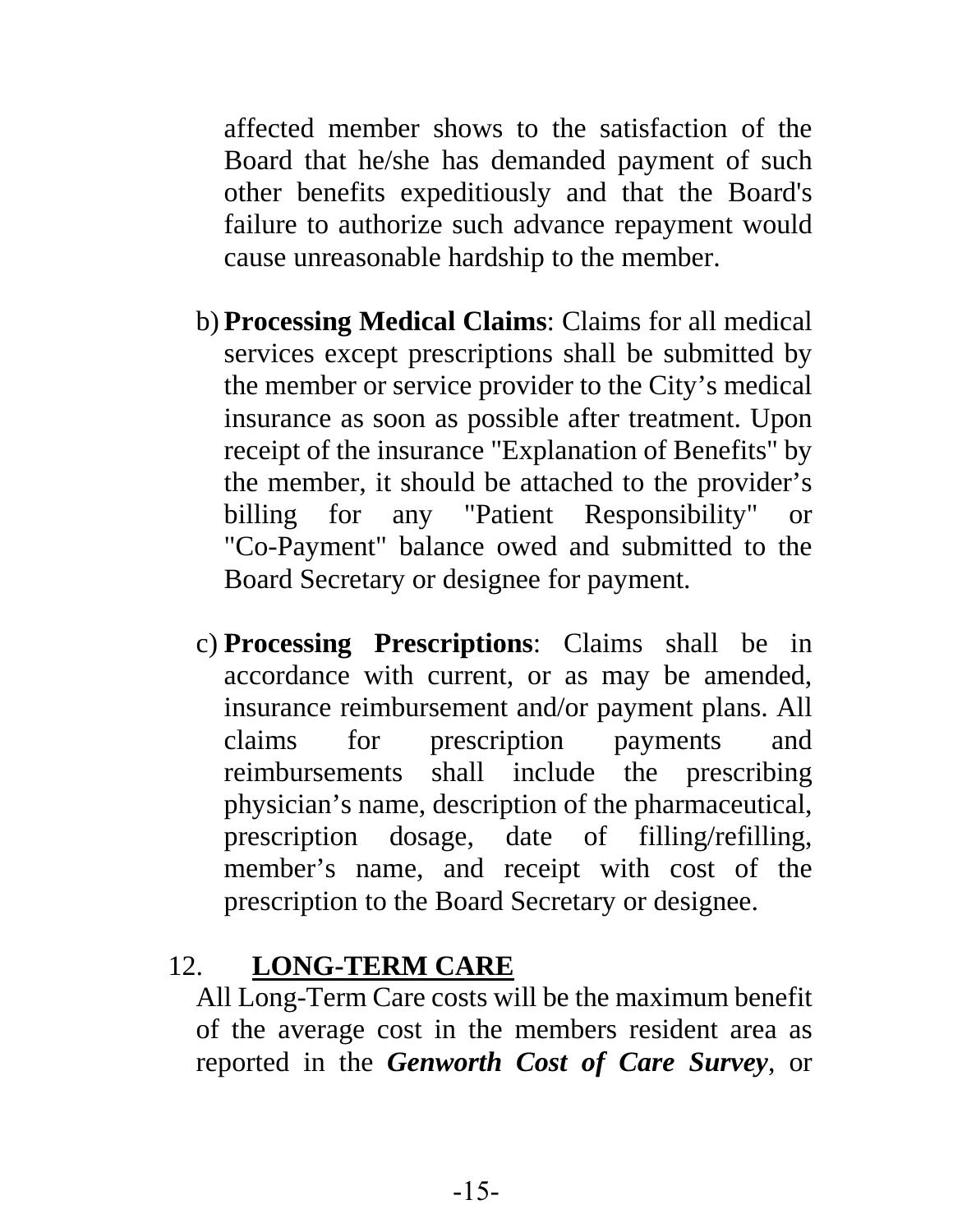similar survey for the most recent year. All services require pre-approval.

*Nursing Home* –Maximum monthly benefit is based on 24 hour-a-day care in a semi-private room.

*Home Health Care* –Services must be provided and billed by a home health agency that is certified by the Department of Social and Health Services or approved by Medicare. To be covered, the home health care services must be part of a written plan of treatment prescribed and periodically reviewed by a physician (M.D. or D.O.) Maximum daily benefit is based upon the hourly rate allowed not-to-exceed the average cost of a nursing home 24 hour-a-day care in a semi-private room. No payment is allowed for non-medical services including, but not limited to, custodial or housekeeping in nature such as house cleaning, laundry services, cooking, recreational companionship, or other homemaker tasks. Covered services include home care by one or more of the following agency employees: a registered or licensed practical nurse; a licensed physical therapist; a certified respiratory therapist; an American Speech and Hearing Association-certified speech therapist; a certified occupational therapist; or a home health aide who is directly supervised by one of the above providers (performing services prescribed in the plan of treatment to achieve the medically desired results).

*Assisted Living* – Payment for medically necessary costs only not-to-exceed the average monthly cost of a nursing home 24 hour-a-day care in a semi-private room.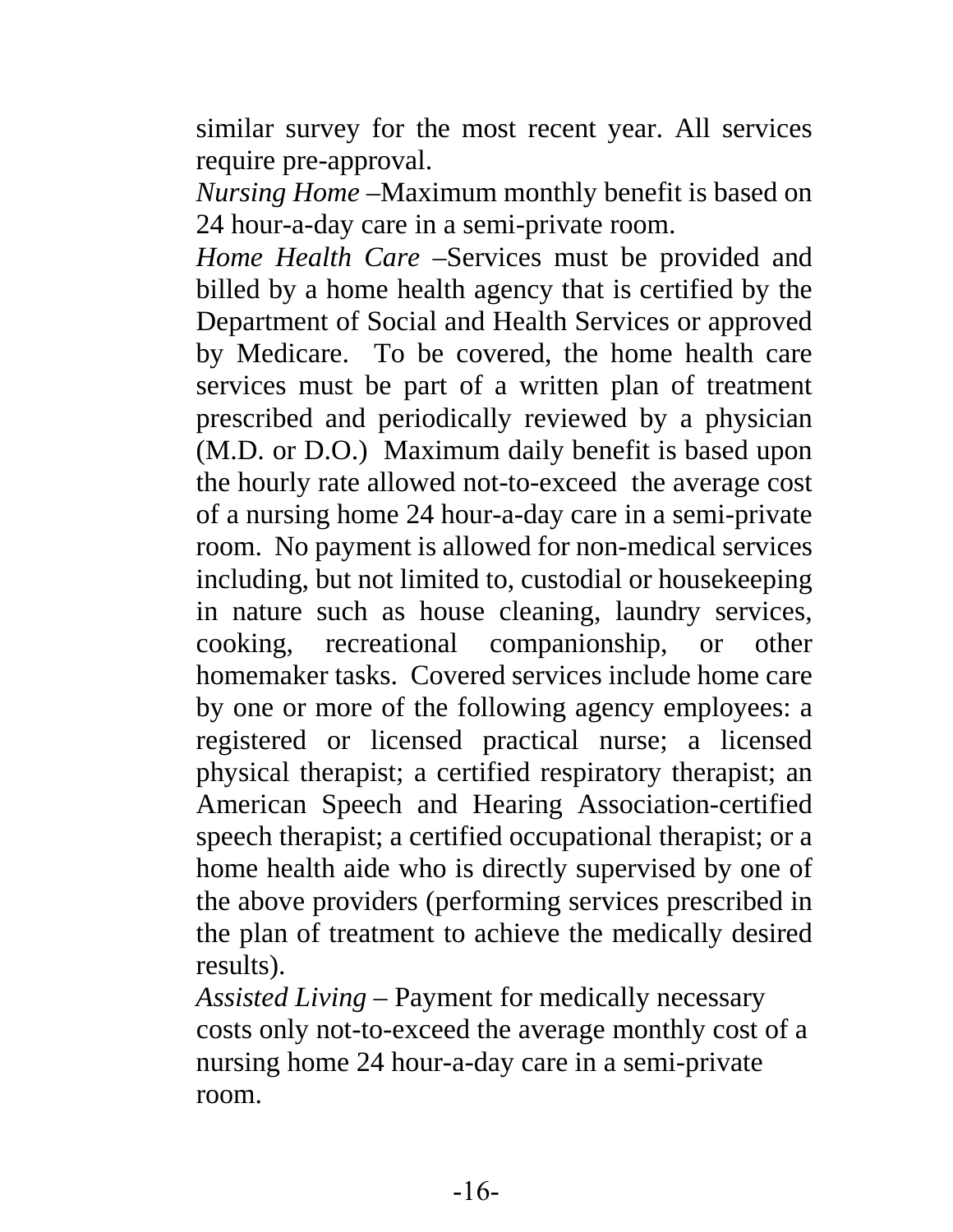#### 13. **HOSPICE CARE**

If a member is terminally ill, the services of an approved hospice will be covered in accordance with the agreement between the City of Bremerton and the City's medical insurance provider. In the event that service need exceeds the time limitations of the insurance plan currently in effect or as may be amended in the future, the provider shall submit a treatment plan and request for extension of services to the insurance. All such submittals shall be accompanied by a statement by the treating physician of the medical necessity for the continuation of hospice care. If the insurance denies the extension, the Board may approve the cost for extended services.

#### 14. **GENERAL GUIDELINES**

The following guidelines apply to all actions:

- a) The Board shall not consider any service of a cosmetic nature or which is beyond that which is considered reasonably necessary to correct the condition complained of to be a necessary medical expense.
- b) Dental expenses will not be considered necessary medical services, except in those circumstance where they are incurred by a member who sustains an accidental injury to his/her teeth and commences treatment within ninety (90) days after the accident, unless such treatment can be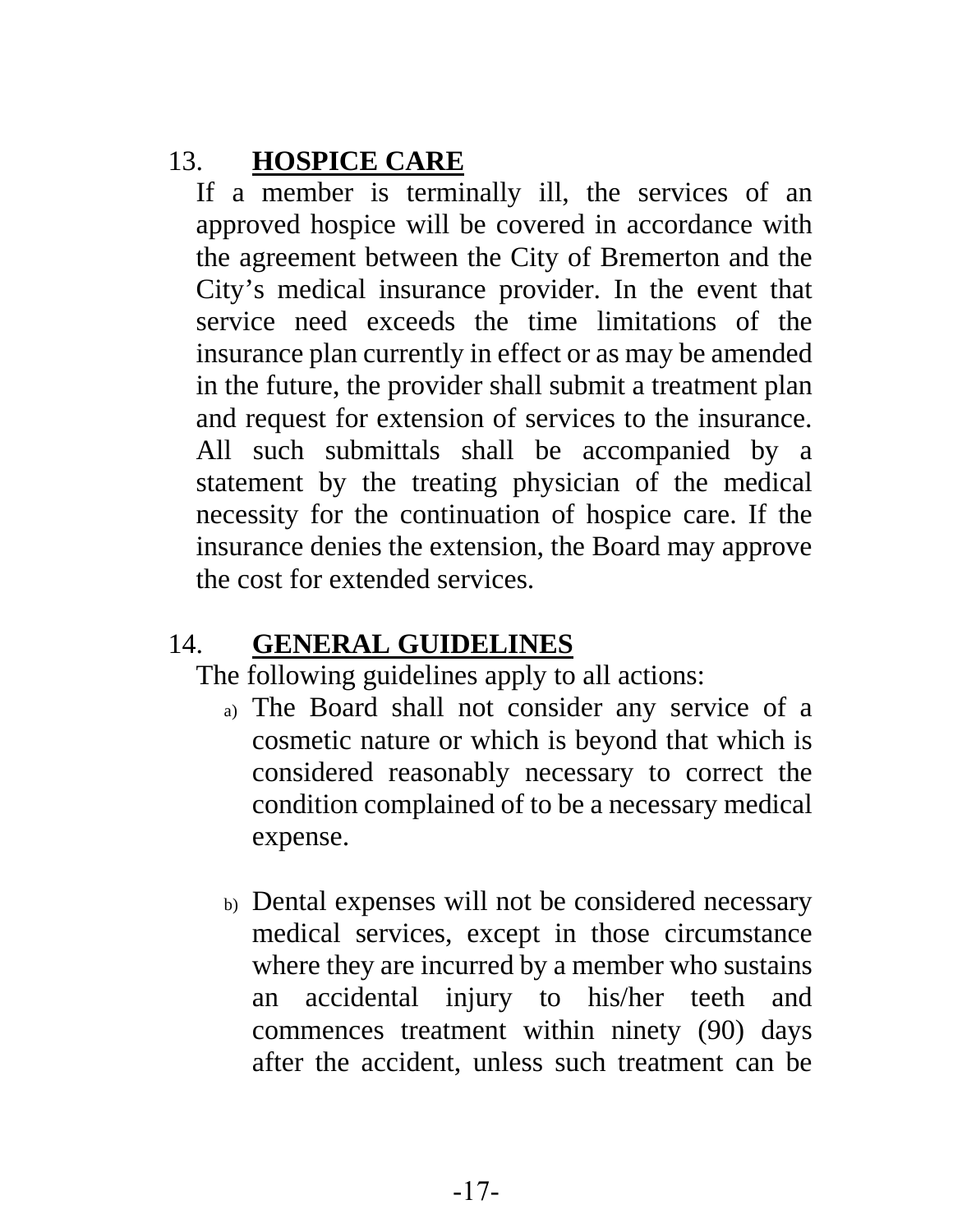justified by way of curing or correcting an existing health problem.

c) The Board will authorize payment of expenses of hearing aids in the following manner:

> *The member will be examined by a medical doctor who shall submit a written report to the Board documenting, by medical evidence the need for hearing aids. The Board Secretary shall periodically obtain quotations for hearing aids from a minimum of three providers. From those quotations, the Board shall set a standard amount that the Board will reimburse to each member. The member may purchase from any firm, but the Board will only approve and pay up to the amount set. However, in no case will the Board reimburse the member for hearing aids more often than once during any five (5) year period (as of 2012, the reimbursement rate is \$1,800/ear). The Board will not reimburse the member for battery replacements.*

> *The Board will reimburse for reasonable hearing aid repair when the warranty has expired and the damage is not caused by neglect or abuse. The Board is authorized to approve up to a cumulative of \$600.00 per member during the life of the hearing aids. For a member to be eligible for hearing aid*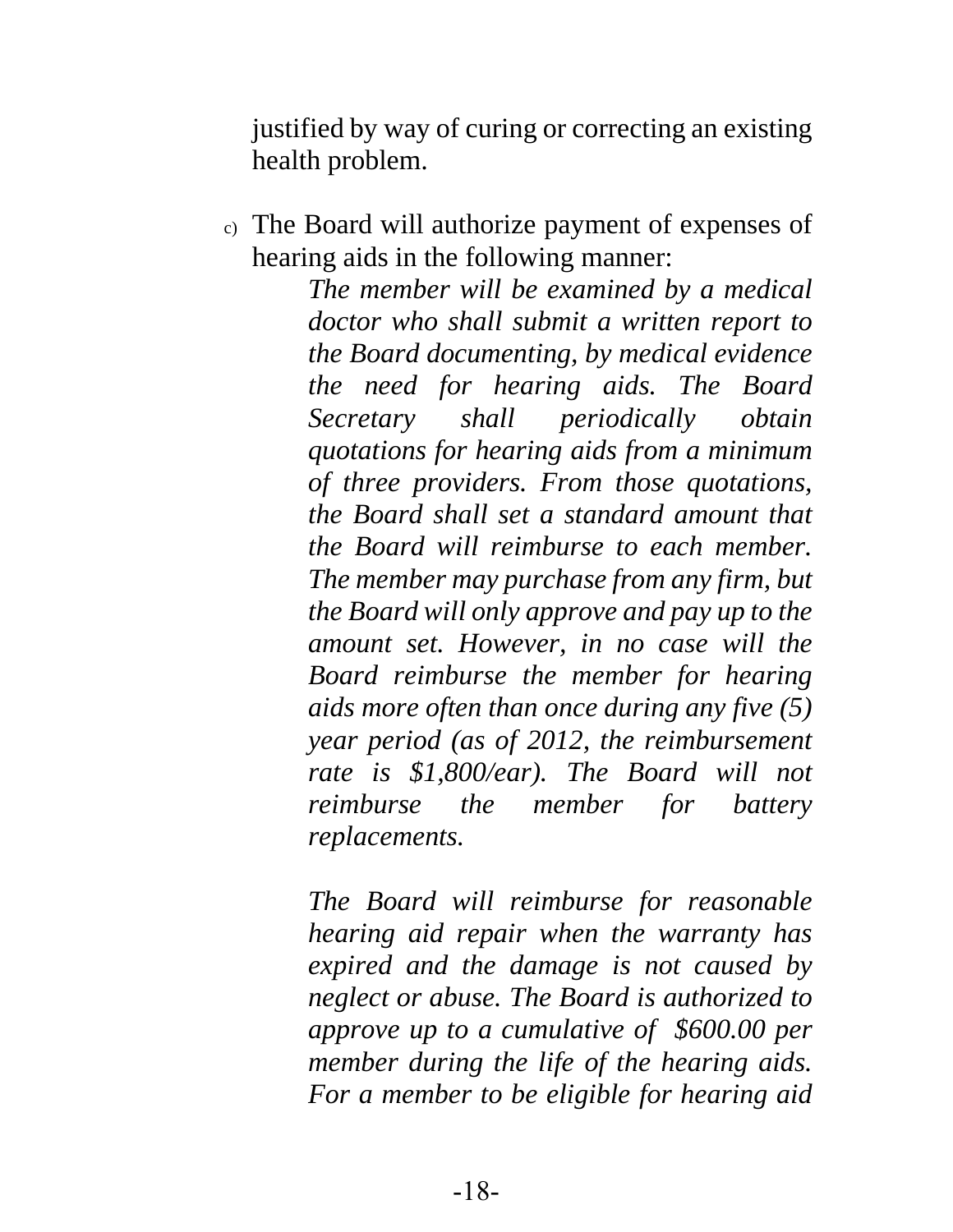*repair reimbursement, a copy of the warranty upon purchase or repair of the hearing aids must be on file with the Board Secretary.*

d) The Board will authorize payment of expenses for prescription eyewear (currently \$190/year) in the following manner: The member will be examined by a qualified optometrist or ophthalmologist who shall provide a prescription for lens requirements.

*The Board Secretary shall periodically obtain quotations for eyewear frames and lens' and from those quotes, the Board shall set a standard amount that the Board will reimburse the member. However, in no case will the Board reimburse the member for eyewear more often than one time during each one year period*.

In lieu of eye reimbursement, the member may elect to use up to four (4) years of allowed annual eyewear allotment (currently \$190/year) not to exceed 100% for corrective eye surgery including Radial Keratotomy (RK) surgery or laser eye surgery (LASIK or PRK). This election will be a one time benefit.

e) The Board will presume that each member who has attained the age of sixty-five (65) is eligible for Medicare and will not authorize payment for necessary medical services where such services are met by Medicare, pursuant to RCW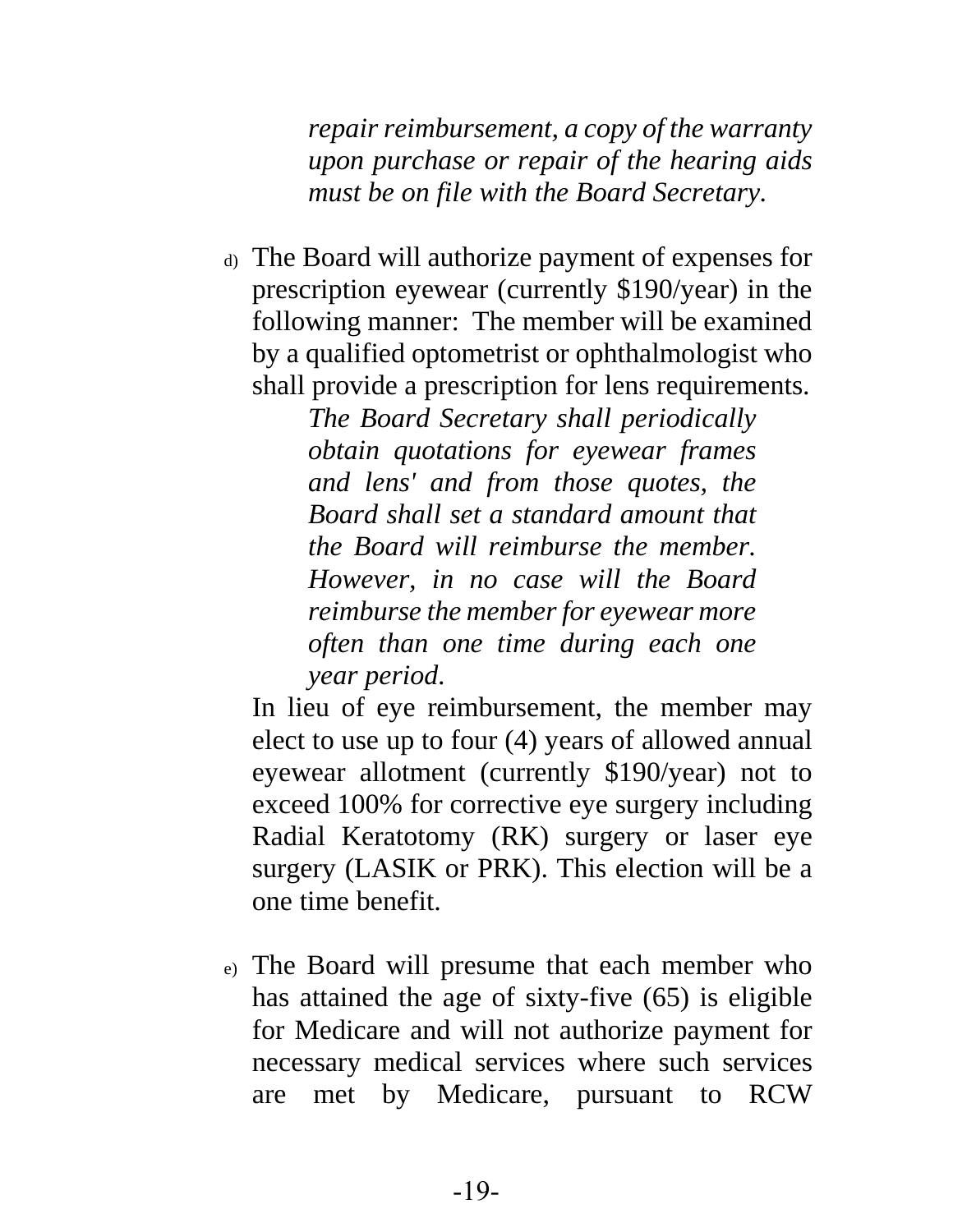41.26.150., R.C.W. 41.18.060., and R.C.W. 41.20. Where the necessary medical service exceeds that which is paid by Medicare, the Board will authorize the payment of the excess.

It is the responsibility of each member to begin enrollment proceedings three (3) months prior to their sixty-fifth (65th) birthday to insure participation upon attaining the age of sixty-five (65) or inform the Board of ineligibility. This subsection shall not apply to police officers with no active service after July 1, 1970.

- f) The Board will not pay for private hospital rooms unless such accommodation has been received upon the recommendation of the treating physician.
- g) The Board will pay for as many chiropractic calls per year as provided under the City's insurance policy at the time. Visits over that amount shall, at the discretion of the Board, be paid only upon receipt of a medical doctor's justification for such visits.
- h) The Board will pay for equipment, prosthetics, or rehabilitative devices on a case by case basis and only if the member obtains the approval of the Board prior to purchase or lease.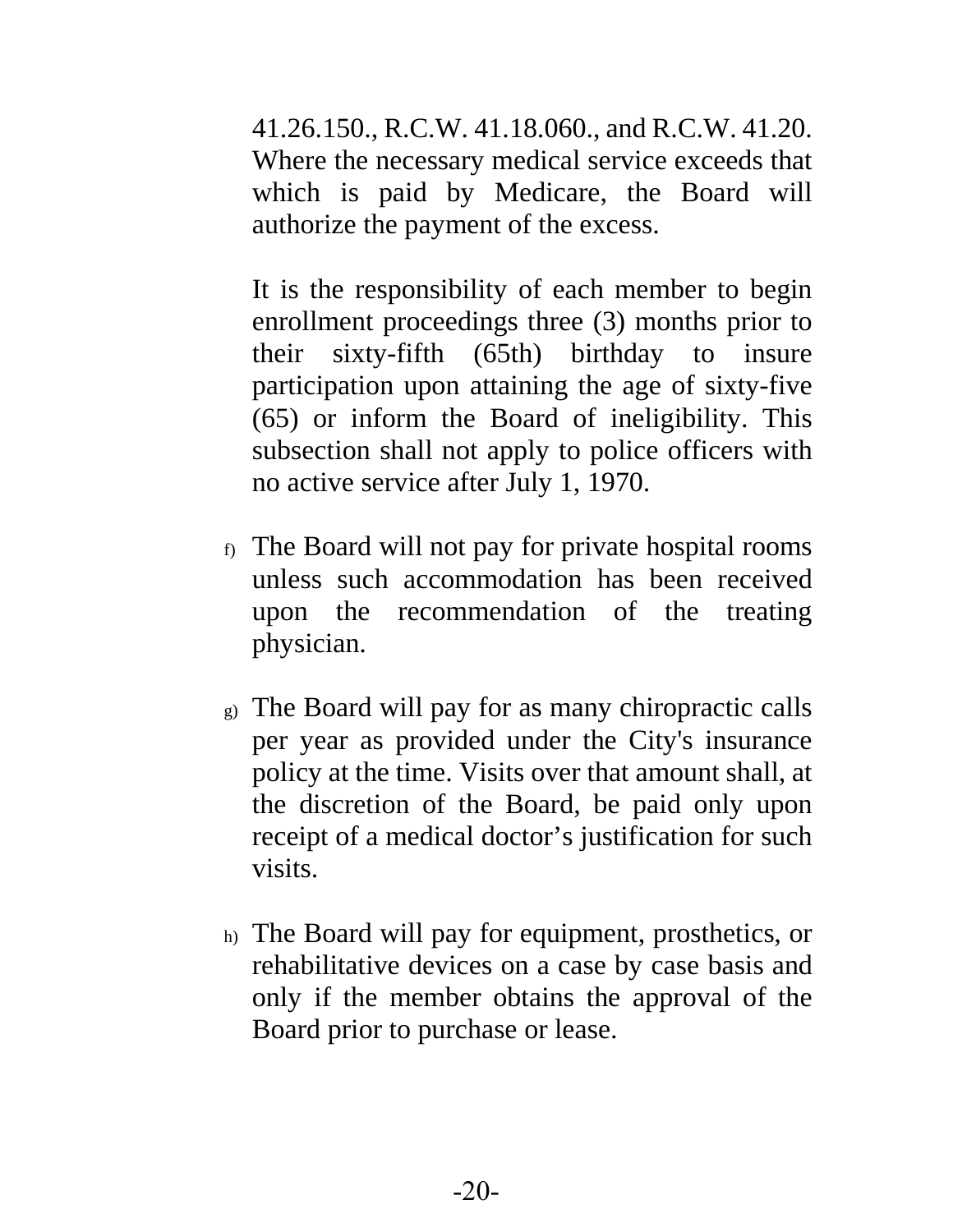- i) Unless approved in advance by the Board, the Board will not pay for member's medical services performed by physicians not participating in the City's medical plan or physicians whose service is not covered by agreement with the City's medical insurance provider for its members.
- j) Members must use their City medical insurance plan card for all medical services.
- k) Visits to doctors or other healthcare providers at the initiative of the member for the sole purpose of establishing a disability claim as opposed to receiving treatment is not generally considered a necessary medical expense. If a member desires such a second opinion, he/she shall seek advance approval of the Board.
- l) The Board requires that all members on the City's prescription plan voluntarily use the City's prescription card and designated pharmacies to receive a prescription discount.
- m) The Board only allows for payment of six (6) erectile dysfunction pills in a one (1) month period for members.

#### **IV BOARD DOCTOR**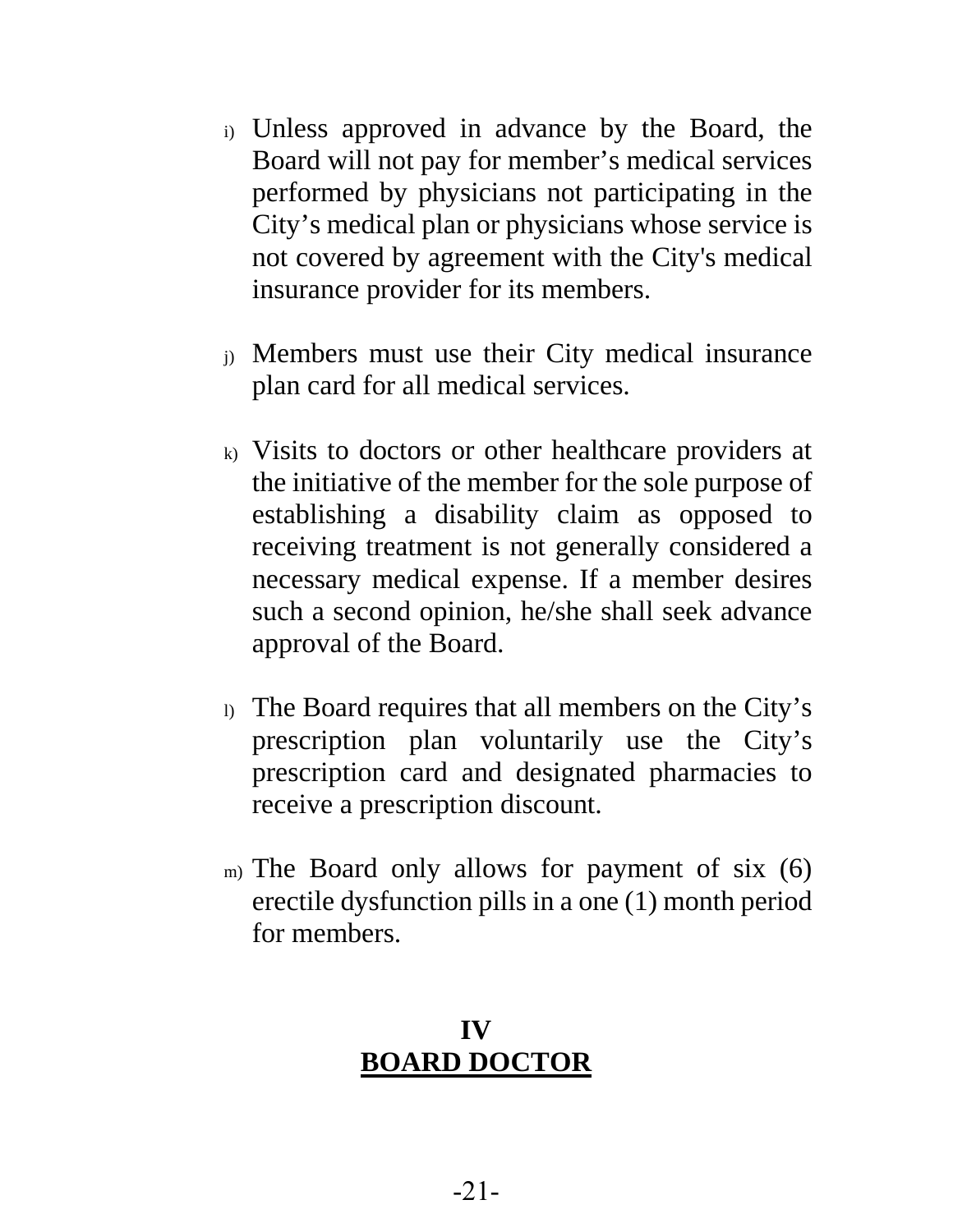The Board shall appoint a doctor annually or by special order.

#### **V RECONSIDERATION**

The Board will agree to reconsider a decision at the next regular meeting, unless a special meeting is called at the discretion of the Board Chair, if the following conditions are met by the petitioning member.

- 1. The member requests reconsideration in writing and within ten (10) days of the Board's decision.
- 2. The member's request must state a legal or evidentiary basis for which the request may be granted as stated in the following paragraph.
- 3. The member's request for reconsideration may be granted for one of the following reasons:
	- a) Irregularity in the proceedings of the Board or abuse of discretion by which such applicant was prevented from having a fair hearing;
	- b) Newly discovered evidence which could not, with reasonable diligence, have been discovered and provided at the original hearing;
	- c) That there is no evidence or reasonable inference from the evidence to justify the decision, or that it is contrary to law.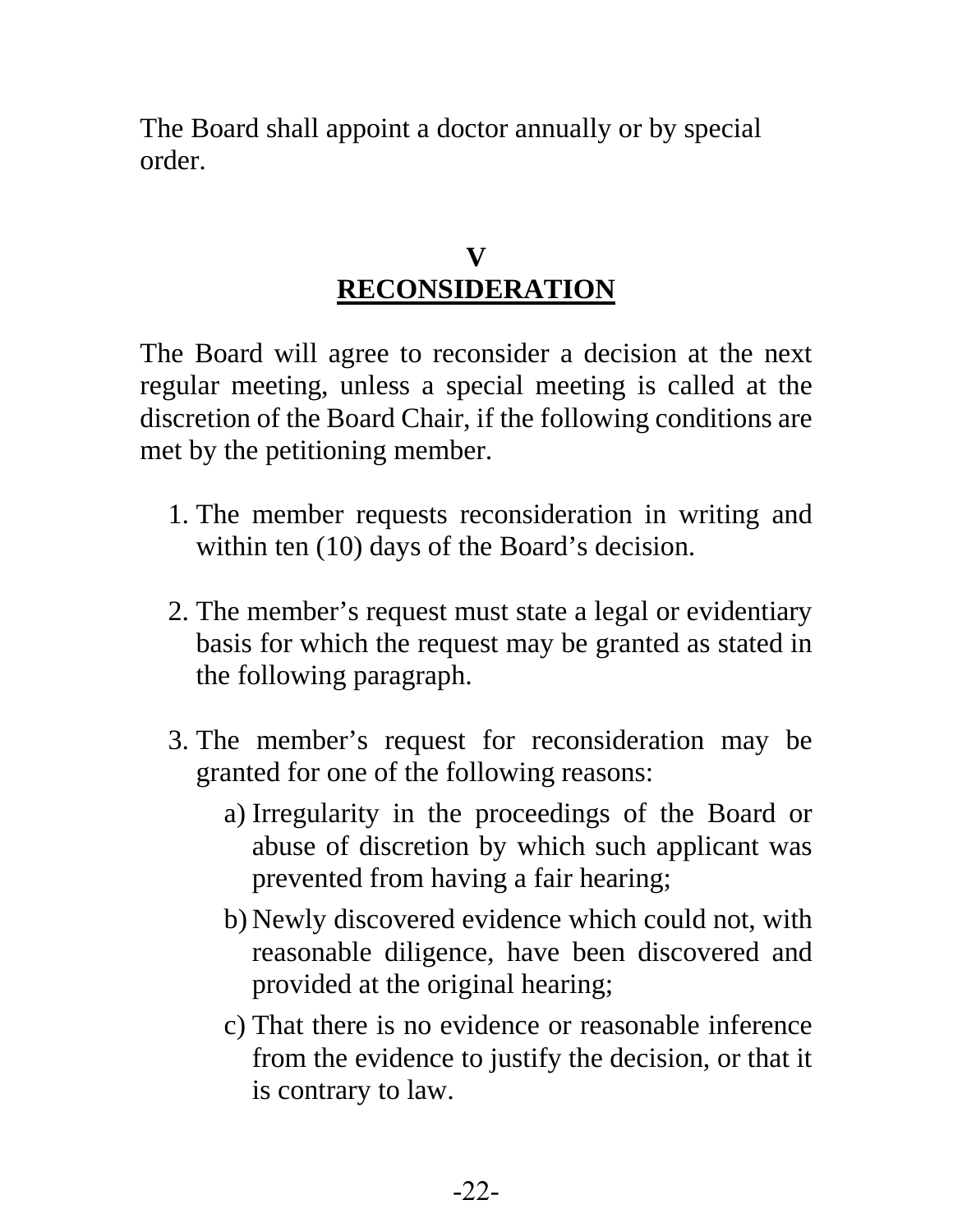#### **IV APPEAL**

- 1. Any member aggrieved by a determination or order of the Board that the applicant's disability has not ceased may file an appeal pursuant to WAC 415.105.180 (see Attachment A).
- 2. In the event a final determination is not within the jurisdiction of the State Retirement Systems, the interested member is hereby required to file his/her motion for review with the Superior Court within thirty (30) days of such final determination, otherwise such order shall be final and not subject to judicial review.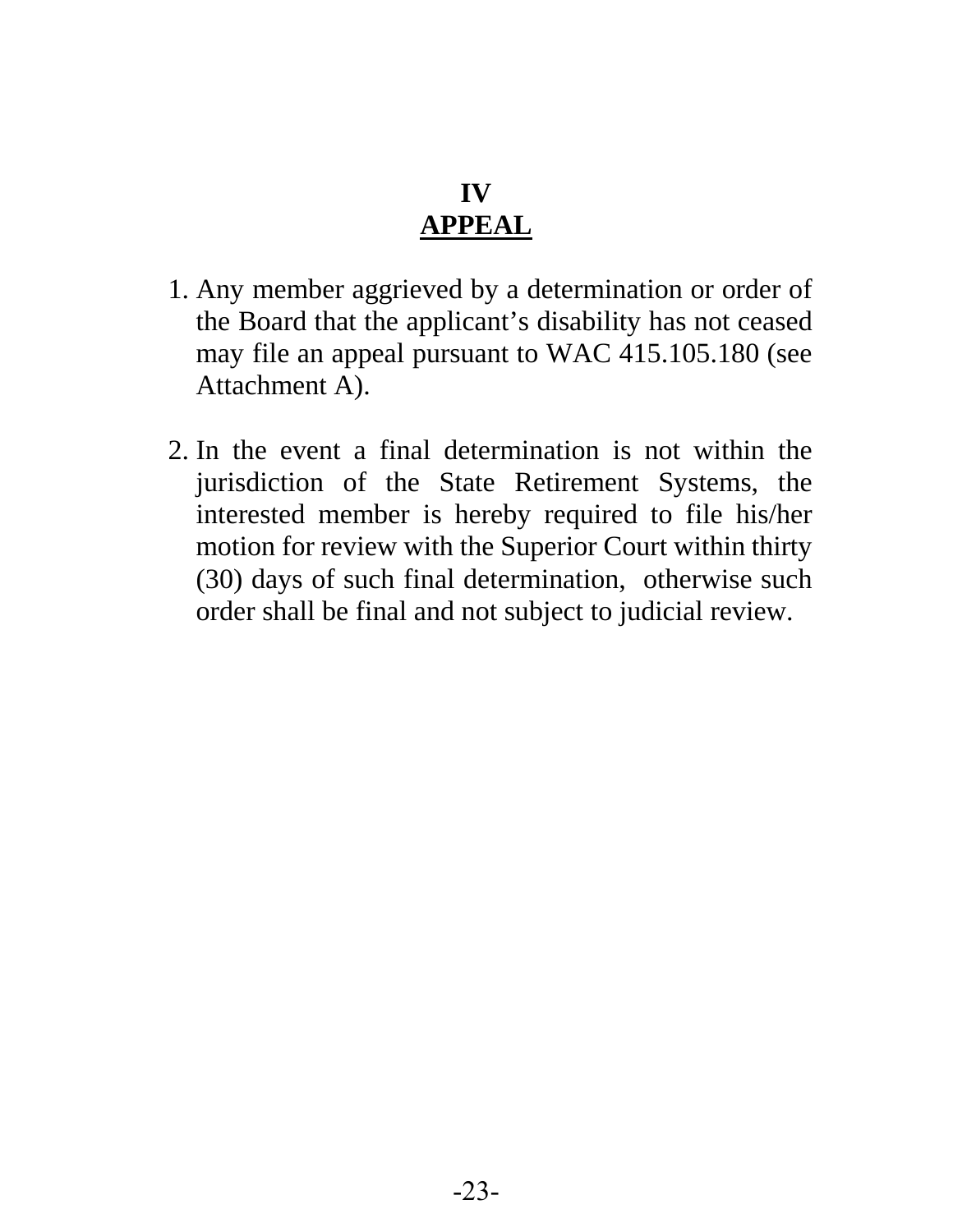#### ATTACHMENT A

Chapter 415-105 WAC **Last Update: 8/3/99** Local disability board procedures

WAC Sections

# GENERAL PROVISIONS

- 415-105-010 Preamble.
- 415-105-020 Purpose.
- 415-105-030 Board doctor.
- 415-105-040 Disability leave.
- 415-105-050 Examination, review and determination.
- 415-105-060 Granting disability retirement.
- 415-105-070 Decision and order.
- 415-105-072 Burden of proof to cancel disability allowance.
- 415-105-074 Determination to cancel disability allowance.
- 415-105-080 Notice of denial of benefits and right to appeal.
- 415-105-090 Reexamination after retirement.

CESSATION OF DISABILITY

- 415-105-100 Purpose -- Age fifty and older.
- 415-105-110 Application to disability board -- Age fifty and older.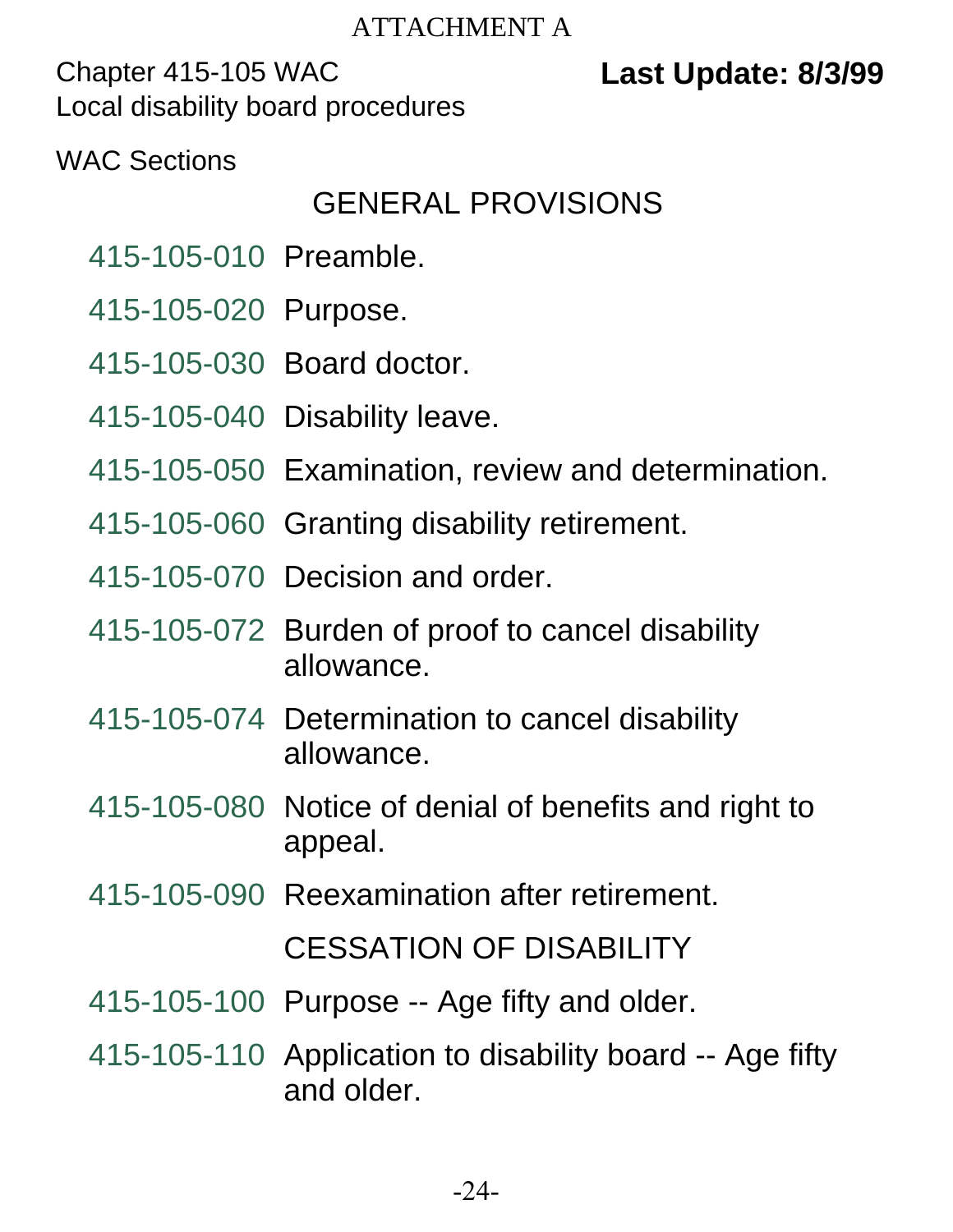|                                                         |  | proceedings.                                                           |
|---------------------------------------------------------|--|------------------------------------------------------------------------|
|                                                         |  | 415-105-130 Standard for determination.                                |
|                                                         |  | 415-105-140 Examination by board physician.                            |
|                                                         |  | 415-105-150 Disability board order.                                    |
| CESSATION OF DISABILITY WHILE UNDER AGE<br><b>FIFTY</b> |  |                                                                        |
|                                                         |  | 415-105-160 Purpose -- Under age fifty.                                |
|                                                         |  | 415-105-170 Application to the disability board -- Under<br>age fifty. |
|                                                         |  | 415-105-180 Disability board hearing and order.                        |
|                                                         |  |                                                                        |

415-105-120 Burden of proof in disability board

#### **415-105-010 Preamble.**

 These rules are not intended to weaken the authority of the local disability board nor to prevent the disability board from adopting additional rules or procedures necessary for performing its duties.

[Statutory Authority: RCW 41.50.050. 99-16-075, § 415-105-010, filed 8/3/99, effective 9/3/99. Statutory Authority: RCW 41.26.115. 81-23-032 (Order 81-03), § 415-105-010, filed 11/16/81.]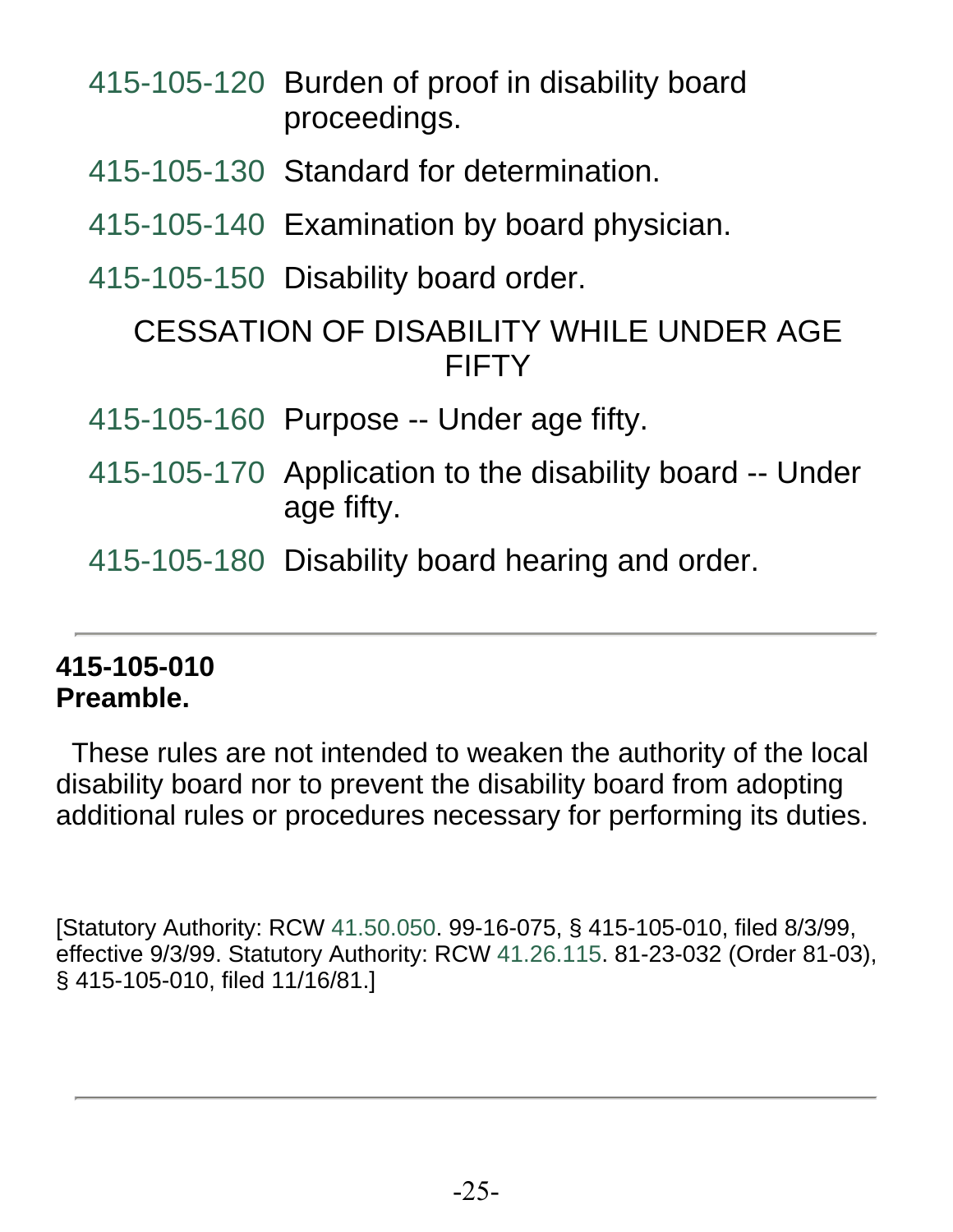#### **415-105-020 Purpose.**

 These rules are adopted under the authority of section 1, chapter 294, Laws of 1981 (RCW 41.26.115) to provide a basis for uniform administration of disability retirement matters. These rules must be followed by each disability board.

[Statutory Authority: RCW 41.50.050. 99-16-075, § 415-105-020, filed 8/3/99, effective 9/3/99. Statutory Authority: RCW 41.26.115. 81-23-032 (Order 81-03), § 415-105-020, filed 11/16/81.]

#### **415-105-030 Board doctor.**

 (1) Each board must appoint a board doctor. The board must not approve a disability retirement without prior examination of the applicant by the board doctor or a specialist selected by the board doctor. The board doctor must be a practicing physician licensed under the provisions of chapter 18.71 RCW; or, if the board doctor practices outside the state of Washington, then he/she must be a physician licensed by the state in which he/she practices.

 (2) The board doctor and any selected specialist must be knowledgeable about the normal, routine duties, functions and general demands of the position the applicant held at the time the applicant discontinued service.

 (3) The board must furnish the examining physician with the applicant's job and/or position description. The board must inform the physician that the board's decision to grant or deny a disability retirement allowance is to be measured against the actual, normal,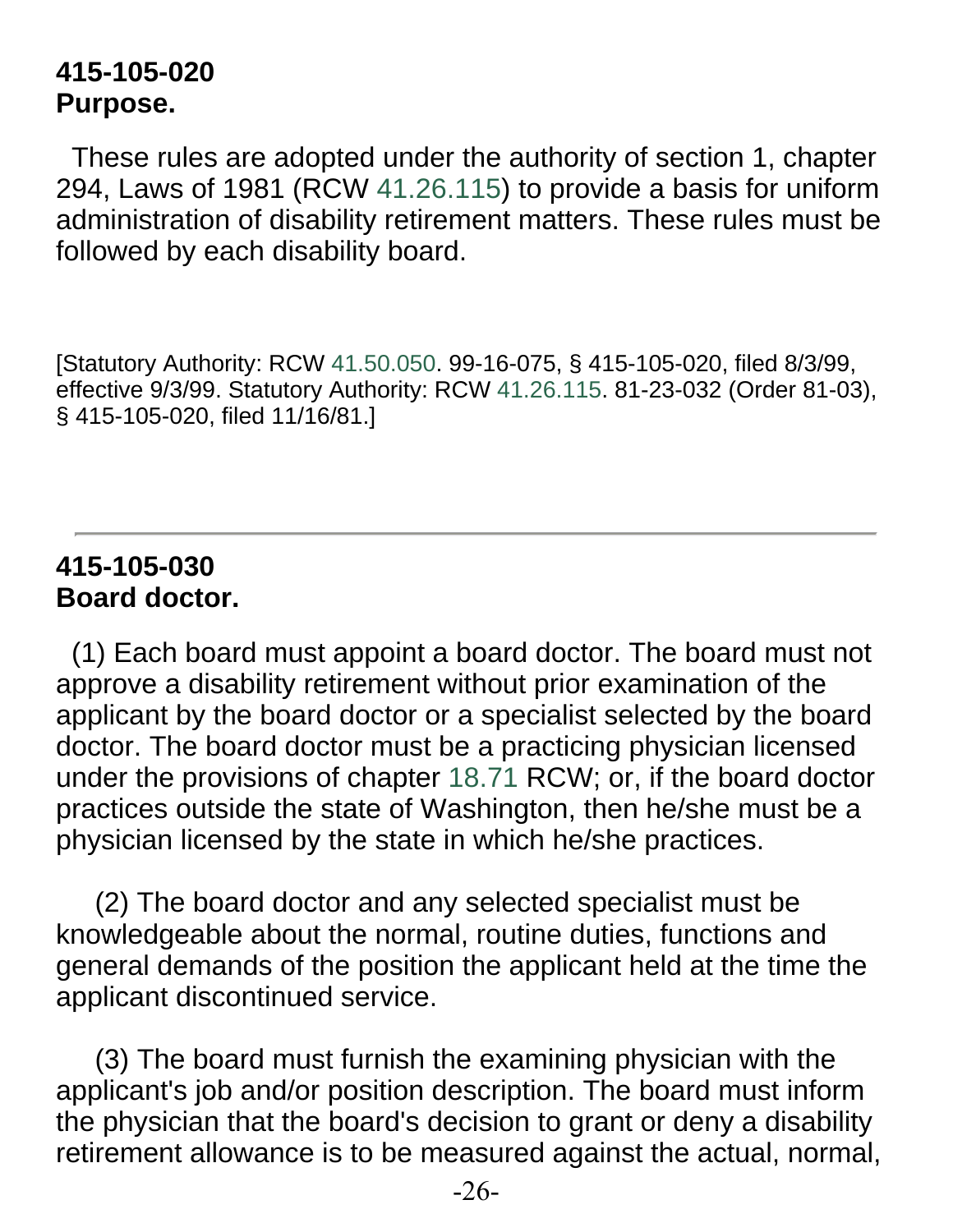routine duties that the applicant performs.

 (4) The board doctor or approved specialist will provide medical services requested by the board including examinations pursuant to RCW 41.26.120(1); 41.26.125(1); 41.26.130(5); and41.26.150 (1) (a).

[Statutory Authority: RCW 41.50.050. 99-16-075, § 415-105-030, filed 8/3/99, effective 9/3/99. Statutory Authority: RCW 41.26.115. 81-23-032 (Order 81-03), § 415-105-030, filed 11/16/81.]

#### **415-105-040 Disability leave.**

(1) The applicant must prove the existence of:

(a) A disabling condition; and

(b) Whether or not the condition was incurred in the line of duty.

 (2) The application must include the name of each physician contacted by the applicant within the last six months for the disabling illness or injury. The applicant must advise each examining physician that:

(a) The board has requested the evaluation;

(b) Any reports of the evaluation will be reviewed by the board;

 (c) That the doctor-patient privilege may not be invoked with respect to the evaluation; and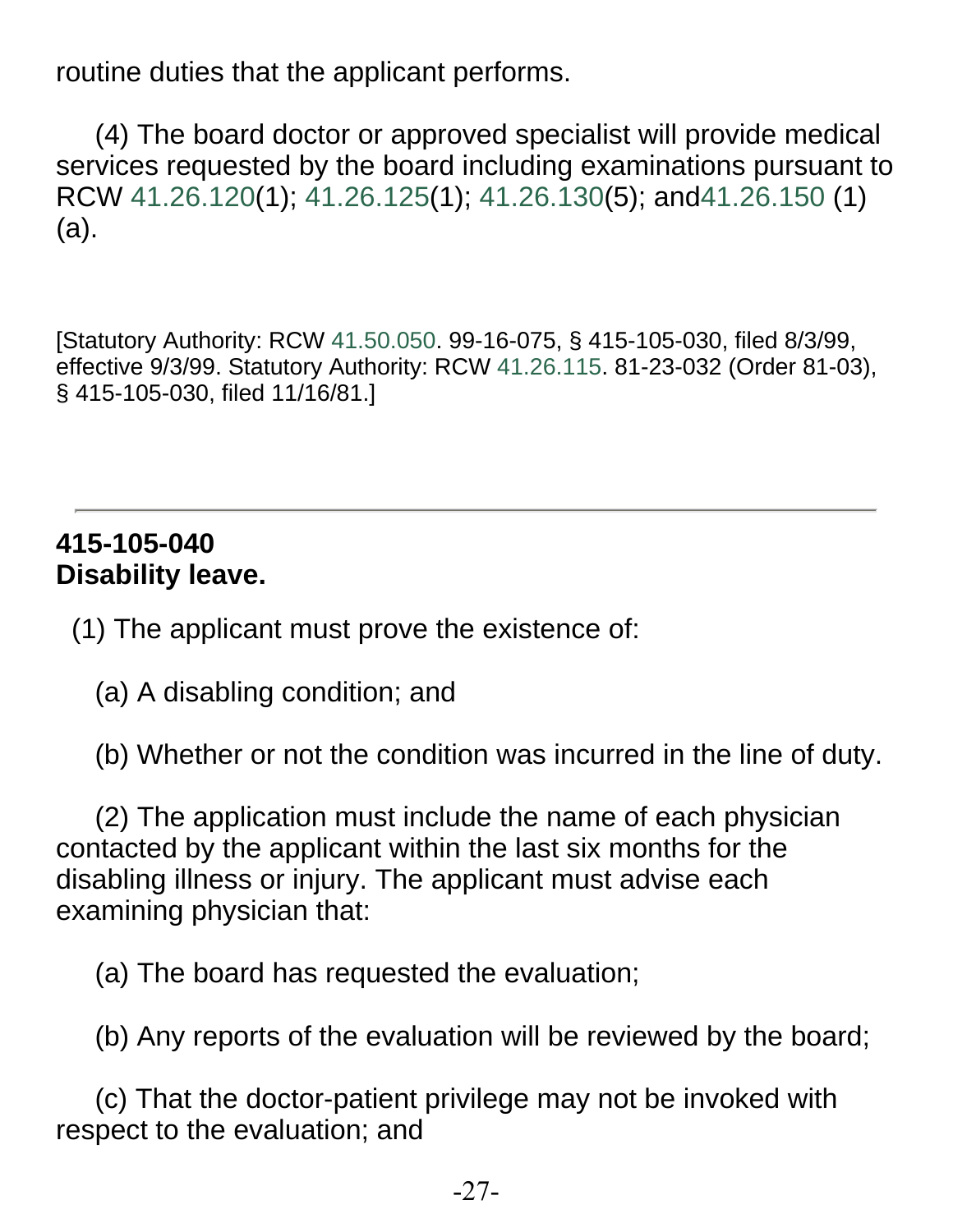(d) The physician may be requested by the board to testify as to his or her findings.

 (3) The disability board is authorized to demand the appearance of the applicant and to request the appearance of any other persons it deems appropriate.

 (4) Following receipt of an application for disability benefits, the board must:

 (a) Review the application and all relevant information about the applicant's fitness for duty;

(b) Consider the duties of the applicant's position; and

(c) Consider any other pertinent evidence.

 The board must either grant or deny disability leave based on the evidence or continue the matter pending receipt of additional information.

 (5) If the information before the board is insufficient to determine whether or not the applicant is disabled, the matter can be continued to the next regular meeting or set for consideration at a special meeting. The board must advise the applicant of:

(a) The additional information needed;

 (b) The applicant's obligation to provide the additional information; and

(c) The date by which the information must be provided.

(6) The applicant may waive any or all of the disability leave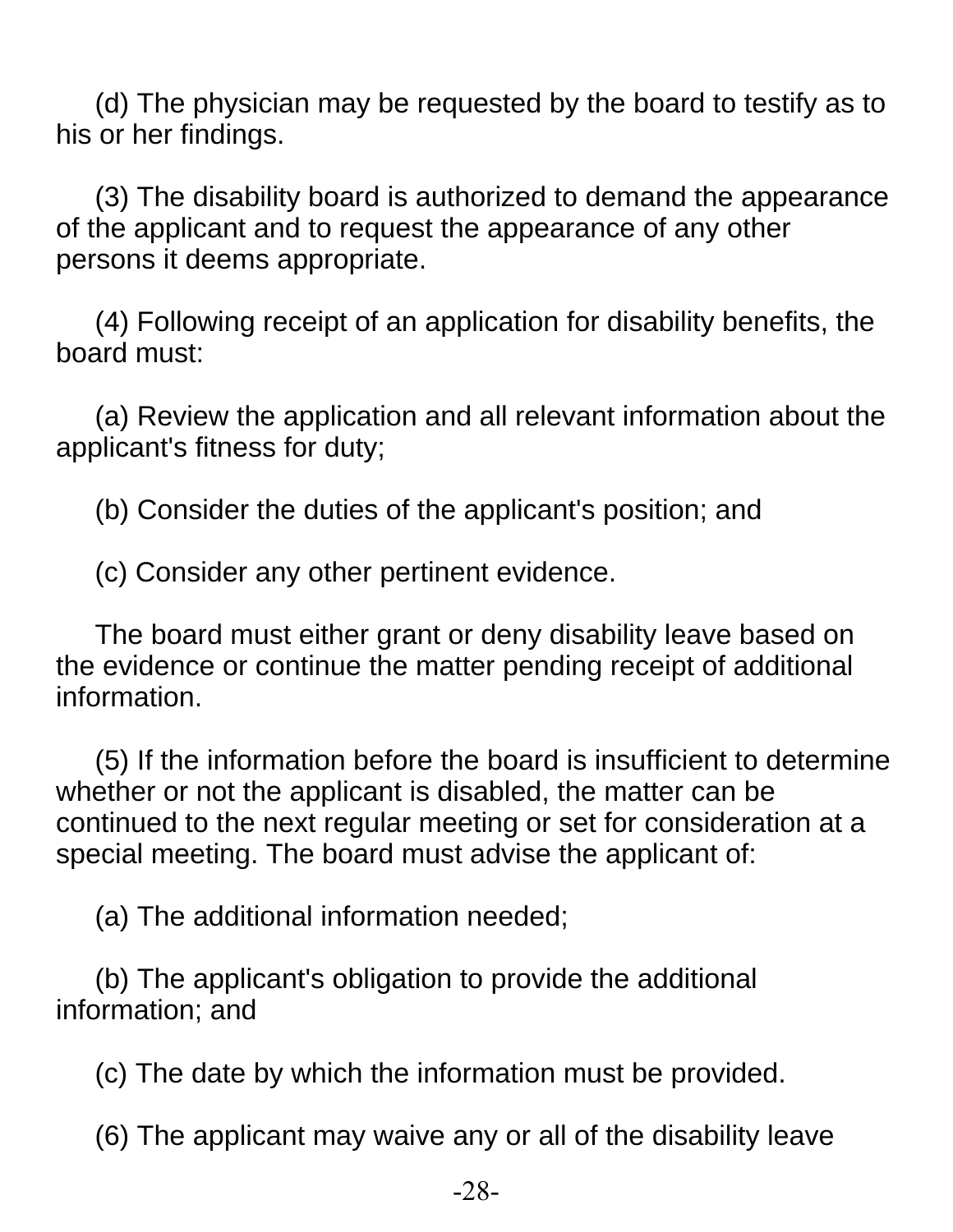granted pursuant to RCW 41.26.120(4) and 41.26.125(4).

 (7) The board is not to use the minimum medical and health standards (MMHS) to determine whether or not an applicant is unfit for duty. The MMHS established pursuant to RCW 41.26.046 govern entry or reentry into LEOFF System membership and were provided only to safeguard the fiscal integrity of the pension system.

[Statutory Authority: RCW 41.50.050. 99-16-075, § 415-105-040, filed 8/3/99, effective 9/3/99. Statutory Authority: RCW 41.26.115. 81-23-032 (Order 81-03), § 415-105-040, filed 11/16/81.]

#### **415-105-050 Examination, review and determination.**

 (1) The board must have the applicant examined during the fifth or sixth month of disability leave. The examination is to be performed by the board doctor or a specialist selected by the board doctor. The board shall not approve the disability retirement without this examination unless:

 (a) The applicant establishes that the disabling condition will exist for at least six months; and

(b) The applicant voluntarily waives disability leave.

(2) Following receipt of the examination report, the board must:

 (a) Review the medical evidence and all relevant information about the applicant's fitness for duty;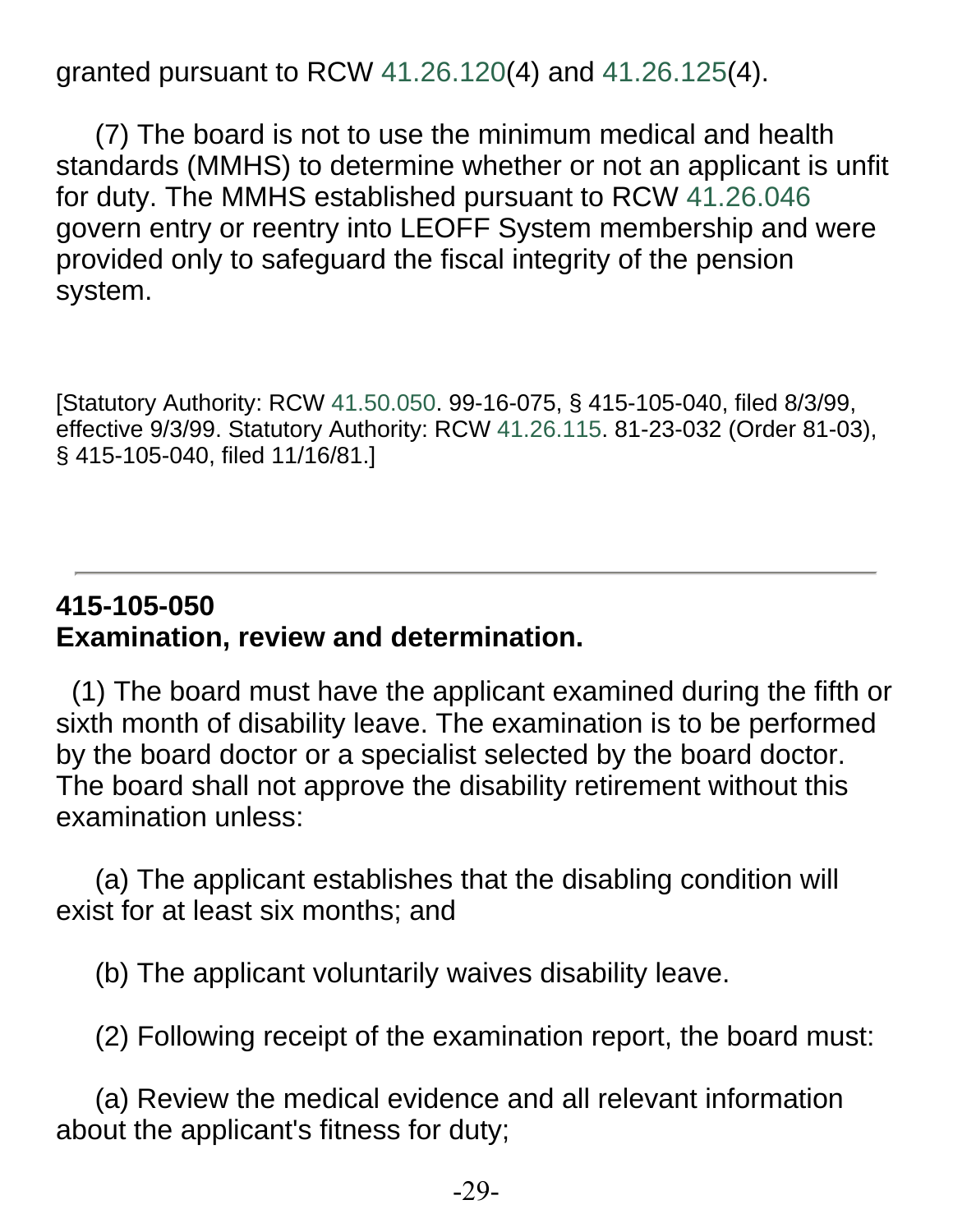(b) Consider the duties of the applicant's position; and

(c) Consider any other pertinent evidence.

 The board must either grant or deny disability retirement based on the evidence or return the applicant to duty for a reasonable period of trial service.

 (3) If the board cannot determine with reasonable certainty whether or not the applicant is disabled, the board may issue a written order that the applicant is to return to duty for a reasonable period of trial service to determine the applicant's fitness for active duty.

 (a) The length of the trial service period must be supported by medical evidence.

 (b) During the period of trial service the applicant is to return to the same duties in the same position held at the time of discontinuance of service.

 (c) If the applicant is found to be disabled, the board is not to grant a second six-month period of disability leave, but is to return the applicant to disability leave status for the remainder, if any, of the initial six-month leave period.

[Statutory Authority: RCW 41.50.050. 99-16-075, § 415-105-050, filed 8/3/99, effective 9/3/99. Statutory Authority: RCW 41.26.115. 87-07-015 (Order 87-3), § 415-105-050, filed 3/11/87; 81-23-032 (Order 81-03), § 415-105-050, filed 11/16/81.]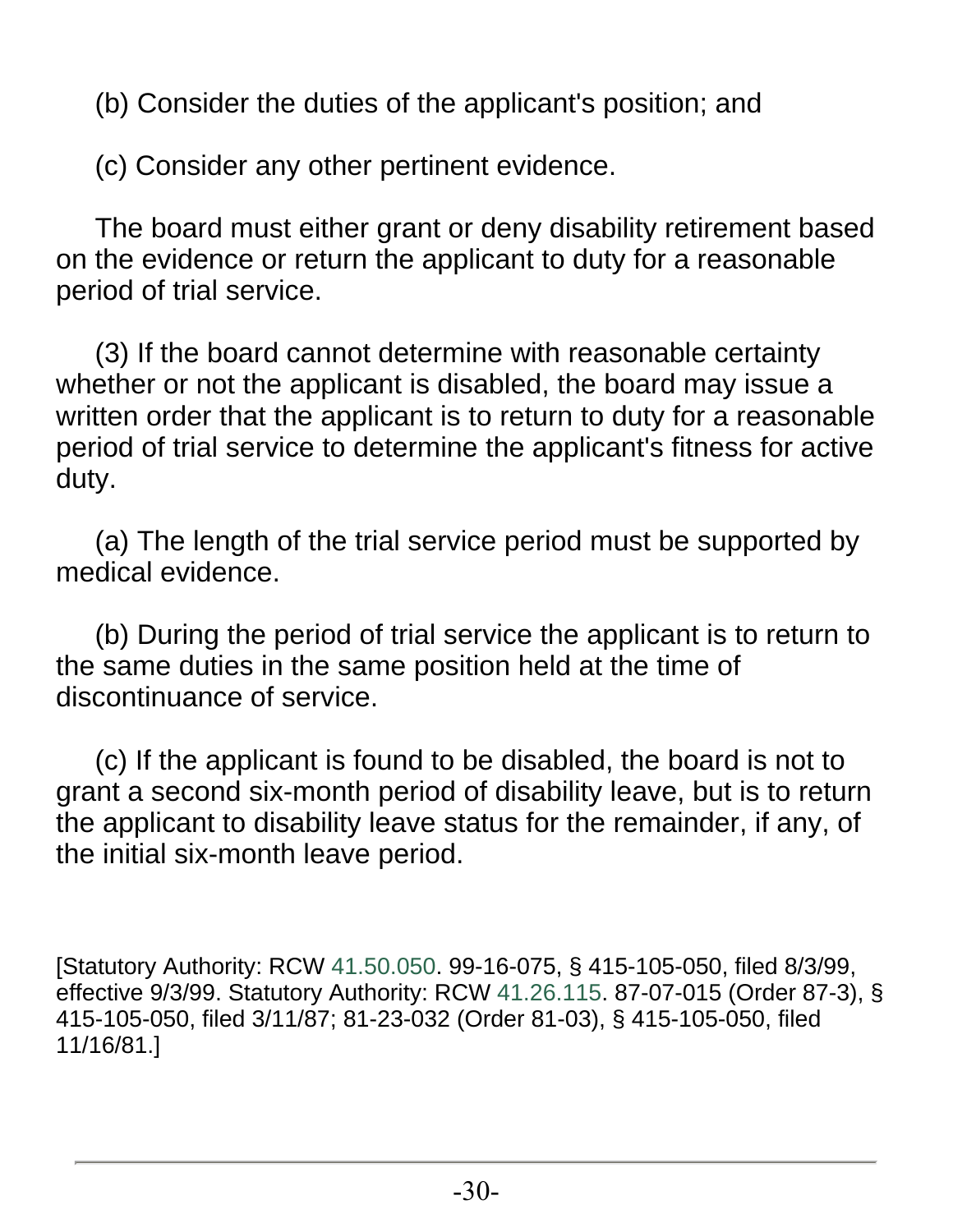#### **415-105-060 Granting disability retirement.**

 (1) The applicant is required to prove that he or she is disabled and unable to perform with average efficiency the duties of the position held at the time of discontinuance of service.

 (2) The board must determine, based on the evidence, that the applicant is disabled from performing his or her duties and the disability has been continuous since the beginning of the disability leave period.

 (3) The board may make a finding of six months continuous disability prior to the actual conclusion of the six-month period if:

 (a) The regular meeting of the board does not precede the end of the six-month disability leave period by more than forty days; and

 (b) Medical evidence shows the disability is expected to continue through the full six-month period.

 (4) The applicant is not entitled to a disability retirement allowance if:

 (a) The employer advises the board that there is an available position for which the applicant is qualified and to which a person of the same grade or rank is normally assigned; and

 (b) The board determines that the applicant is capable of discharging the duties of the position with average efficiency.

[Statutory Authority: RCW 41.50.050. 99-16-075, § 415-105-060, filed 8/3/99, effective 9/3/99. Statutory Authority: RCW 41.26.115. 87-07-015 (Order 87-3), § 415-105-060, filed 3/11/87; 81-23-032 (Order 81-03), § 415-105-060, filed 11/16/81.]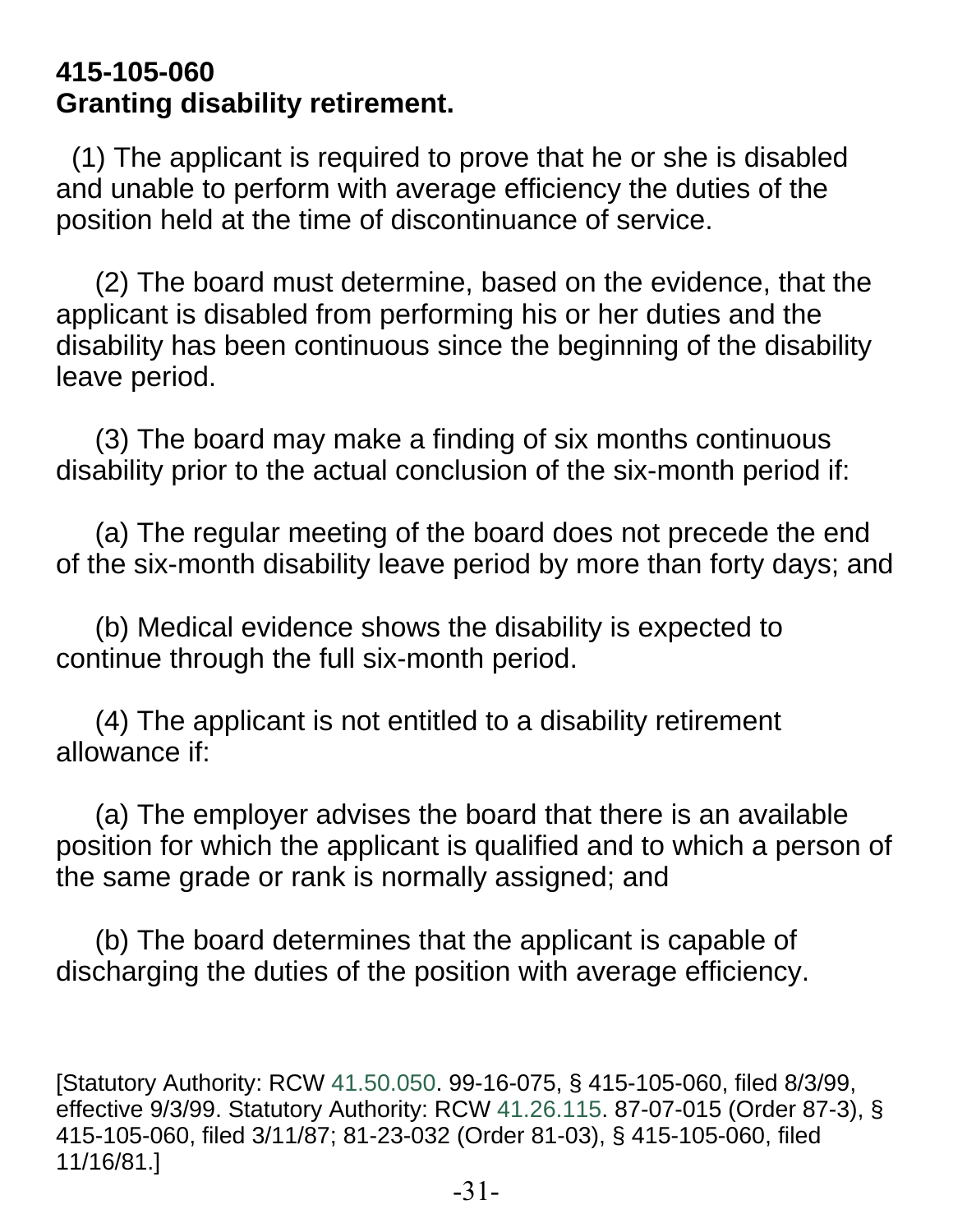#### **415-105-070 Decision and order.**

 (1) After granting or denying a disability retirement allowance, the board must enter a written decision and order that includes:

 (a) Appropriate findings of fact supported by credible evidence sufficient to sustain the decision; and

(b) Conclusions of law.

 (2) When a disability retirement allowance is granted, the decision and order and all supporting documentation must be sent to the director of the department of retirement systems.

 (a) The accompanying findings of fact shall include at least the following:

 (i) The applicant's length of service with the employer and the position held at discontinuance of service;

 (ii) The names of the examining physicians and the dates of the examinations;

(iii) The nature of the disability;

(iv) Whether or not the disability was incurred in the line of duty;

 (v) Whether or not the disability was incurred in other employment;

(vi) Dates encompassing disability leave;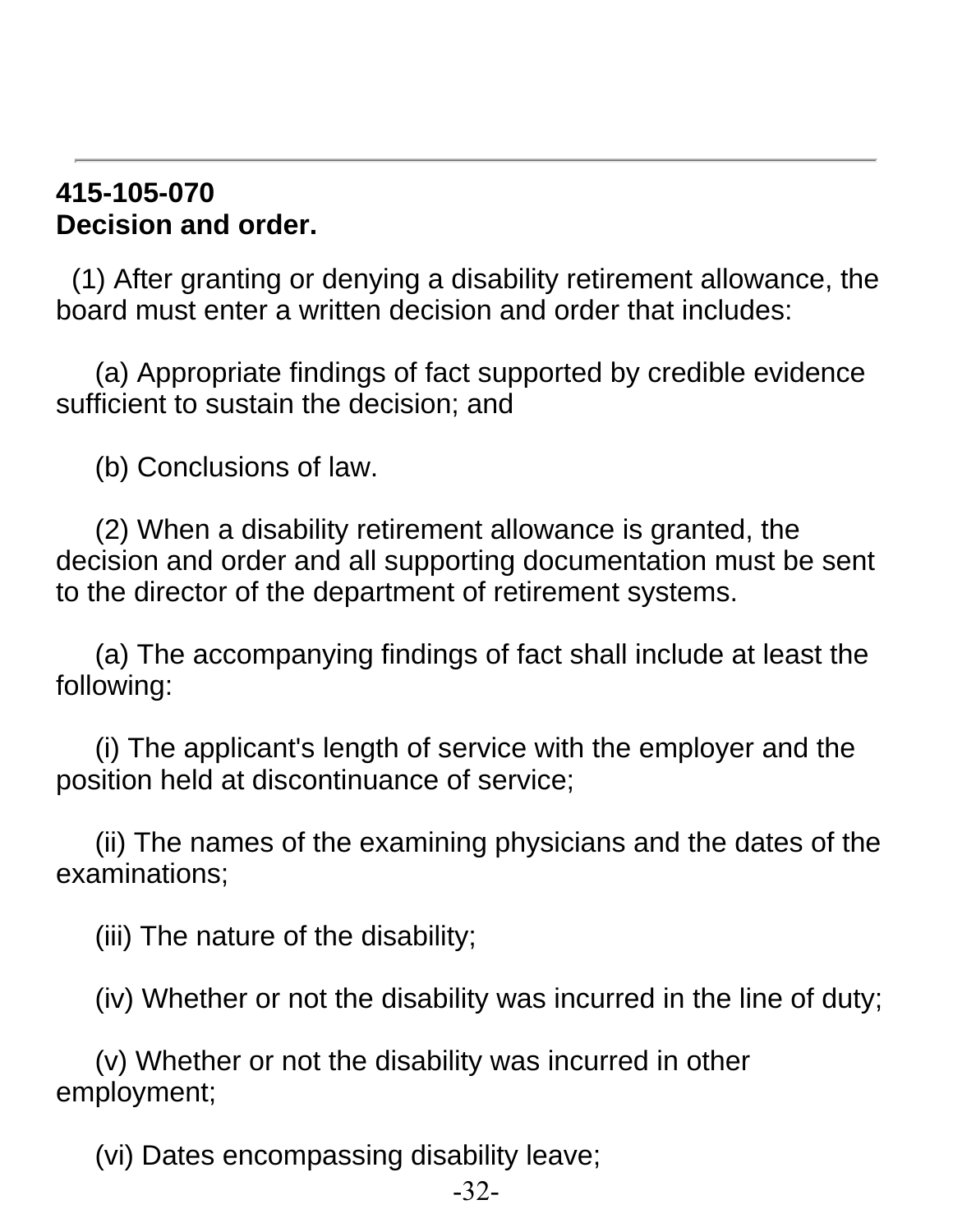(vii) Dates related to authorized return to duty on a trial basis and the factual basis for the decision; and

 (viii) Dates encompassing waiver of disability leave, if applicable, and that applicant established that the disability will be continuous for at least six months.

 (b) The supporting documentation shall include a copy of at least the following:

 (i) The application for disability benefits showing the applicant's current mailing address;

 (ii) The job description accurately reflecting the duties of the position the applicant held at discontinuance of service;

 (iii) Employer statement(s), if any, relevant to the applicant's position and/or fitness for duty;

(iv) All medical and other evidence considered by the board; and

 (v) The minutes and/or transcript of all meetings at which the applicant's disability status was considered.

[Statutory Authority: RCW 41.50.050. 99-16-075, § 415-105-070, filed 8/3/99, effective 9/3/99. Statutory Authority: RCW 41.26.115. 87-07-015 (Order 87-3), § 415-105-070, filed 3/11/87; 81-23-032 (Order 81-03), § 415-105-070, filed 11/16/81.]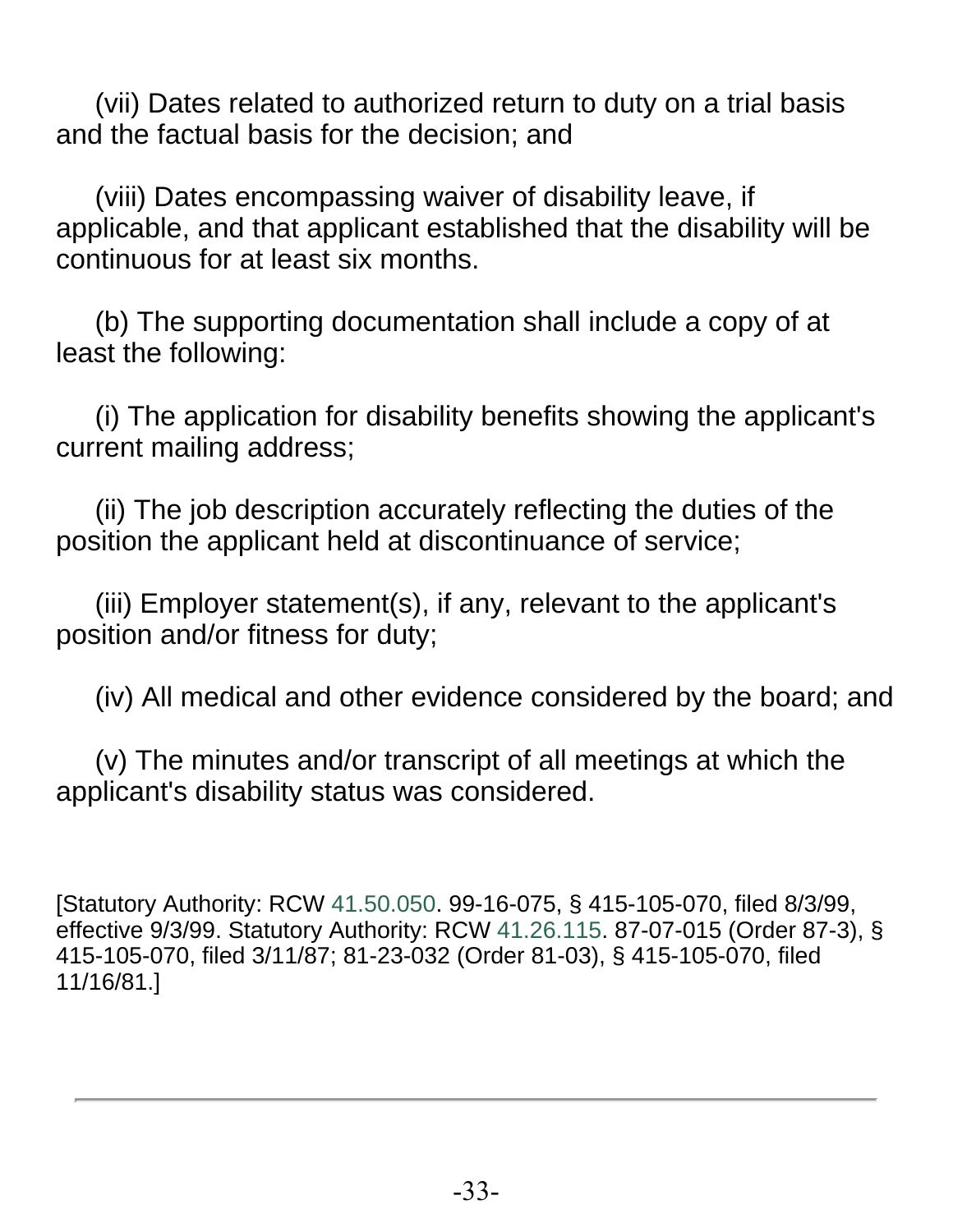#### **415-105-072 Burden of proof to cancel disability allowance.**

 The disability board has the burden of proof in any proceeding to cancel a disability retirement allowance.

[Statutory Authority: RCW 41.50.050. 99-16-075, § 415-105-072, filed 8/3/99, effective 9/3/99.]

#### **415-105-074 Determination to cancel disability allowance.**

 The board need not rely solely on medical evidence in making its determination. To cancel a disability retirement allowance, the board must demonstrate that:

 (1) The retiree is reasonably able to perform the ordinary duties of his or her former position or a position within the retiree's former rank with average efficiency; and

 (2) There has been a material change in the circumstances upon which the retirement was based; and

 (3) No other physical or mental disability now prevents the retiree from performing the ordinary duties of his or her position or rank.

 The board may not cancel a disability retirement allowance based on a determination that the medical condition was incorrectly diagnosed at the time of the initial disability hearing. If the medical condition for which the retiree was granted disability retirement has improved, but the retiree is still not physically or mentally able to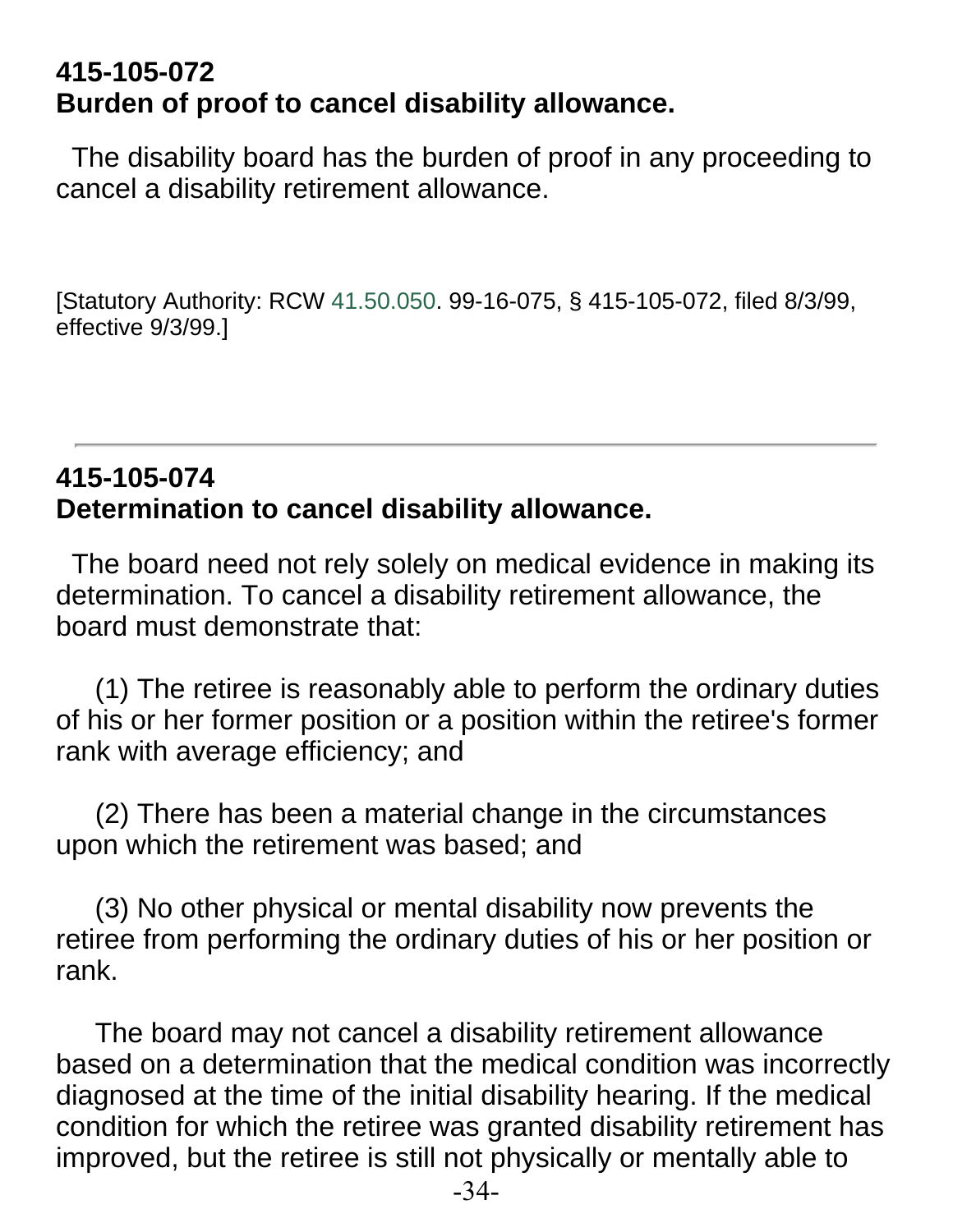perform his or her duties with average efficiency, the retiree shall continue to receive the disability retirement allowance. The board must send a copy of all determinations and the examination reports and other evidence on which they are based to the department of retirement systems.

[Statutory Authority: RCW 41.50.050. 99-16-075, § 415-105-074, filed 8/3/99, effective 9/3/99.]

#### **415-105-080 Notice of denial of benefits and right to appeal.**

(1) The board must immediately notify the applicant if the board:

(a) Denies disability leave or retirement; or

(b) Cancels a previously granted disability leave or retirement.

 (2) The board must advise the applicant of his or her right to appeal the board's decision to the director of the department of retirement systems pursuant to RCW 41.26.200.

 (3) Notification and advice must be in writing and served by personal service or mail unless the applicant or the applicant's authorized representative attends the meeting and is advised in person of the board's decision and the applicant's right to appeal.

[Statutory Authority: RCW 41.50.050. 99-16-075, § 415-105-080, filed 8/3/99, effective 9/3/99. Statutory Authority: RCW 41.26.115. 81-23-032 (Order 81-03), § 415-105-080, filed 11/16/81.]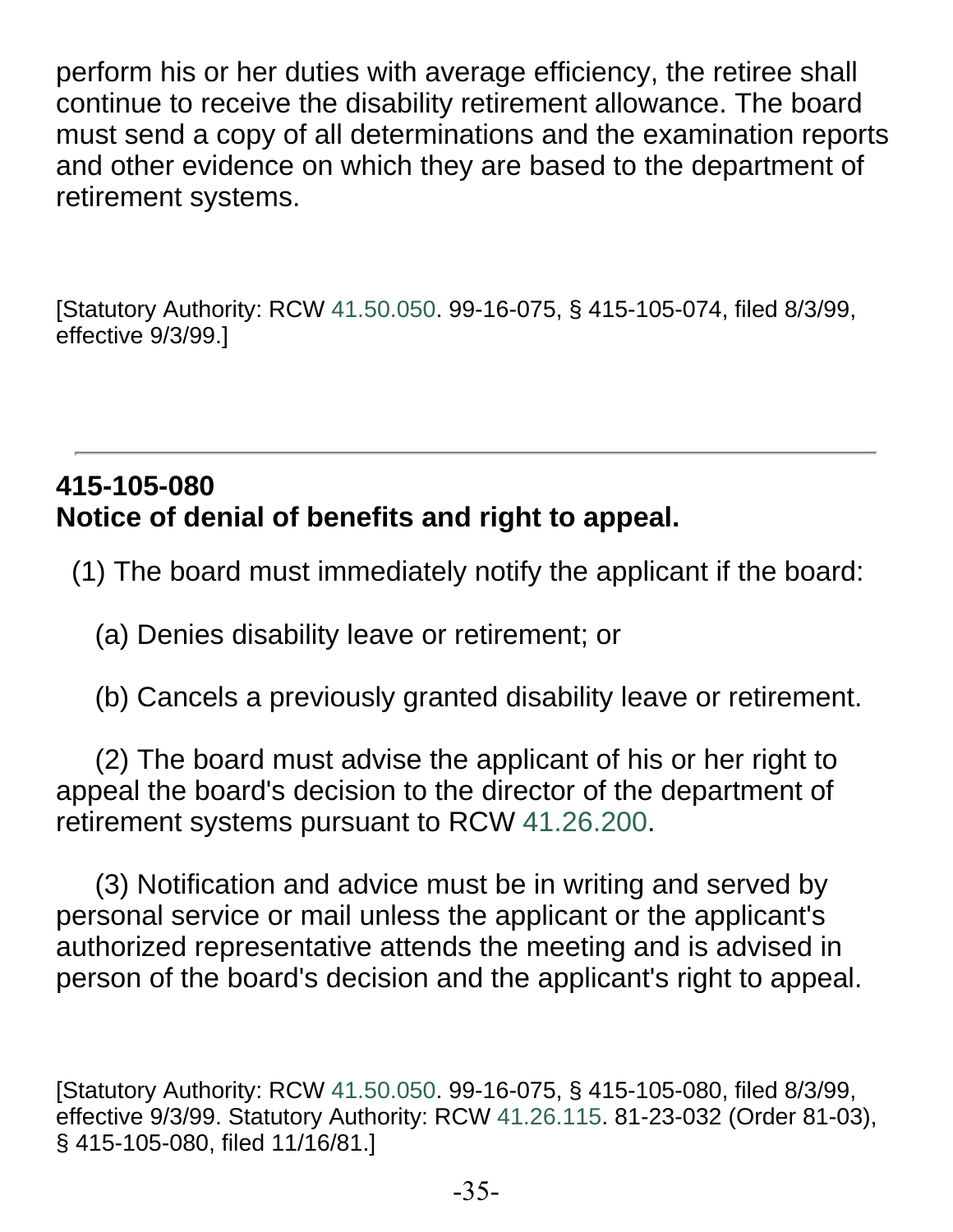#### **415-105-090 Reexamination after retirement.**

 (1) Every retiree under 49.5 years of age must be medically reexamined every six months by the board doctor or approved physician, except as provided in subsection (4) of this section.

 (2) The retirement allowance of any retiree who fails to submit to a medical examination as required in subsection (1) of this section shall be discontinued until the retiree complies with the reexamination requirement. If the retiree continues for one year to refuse to undergo reexamination, the board shall cancel his or her retirement allowance.

 (3) If the retiree resides more than one hundred miles from his or her former employer, the board may authorize the retiree to be examined by a physician in the retiree's local area. The board must approve the local area physician and provide him or her with information about the purpose of the examination and the issues to be addressed in the physician's report to the board.

 (4) If the board doctor or approved physician finds that no possibility exists for the retiree's recovery and return to duty, the board may determine that subsequent medical examinations are not required. The determination may be made at the time of retirement or at any time thereafter, but must be based on a current (within ninety days) recommendation of the examining physician. The board must notify the department of retirement systems when it makes a determination of permanent disability. A copy of the physician's report must accompany the notice.

(5) If the examination shows that the retiree is fit to perform the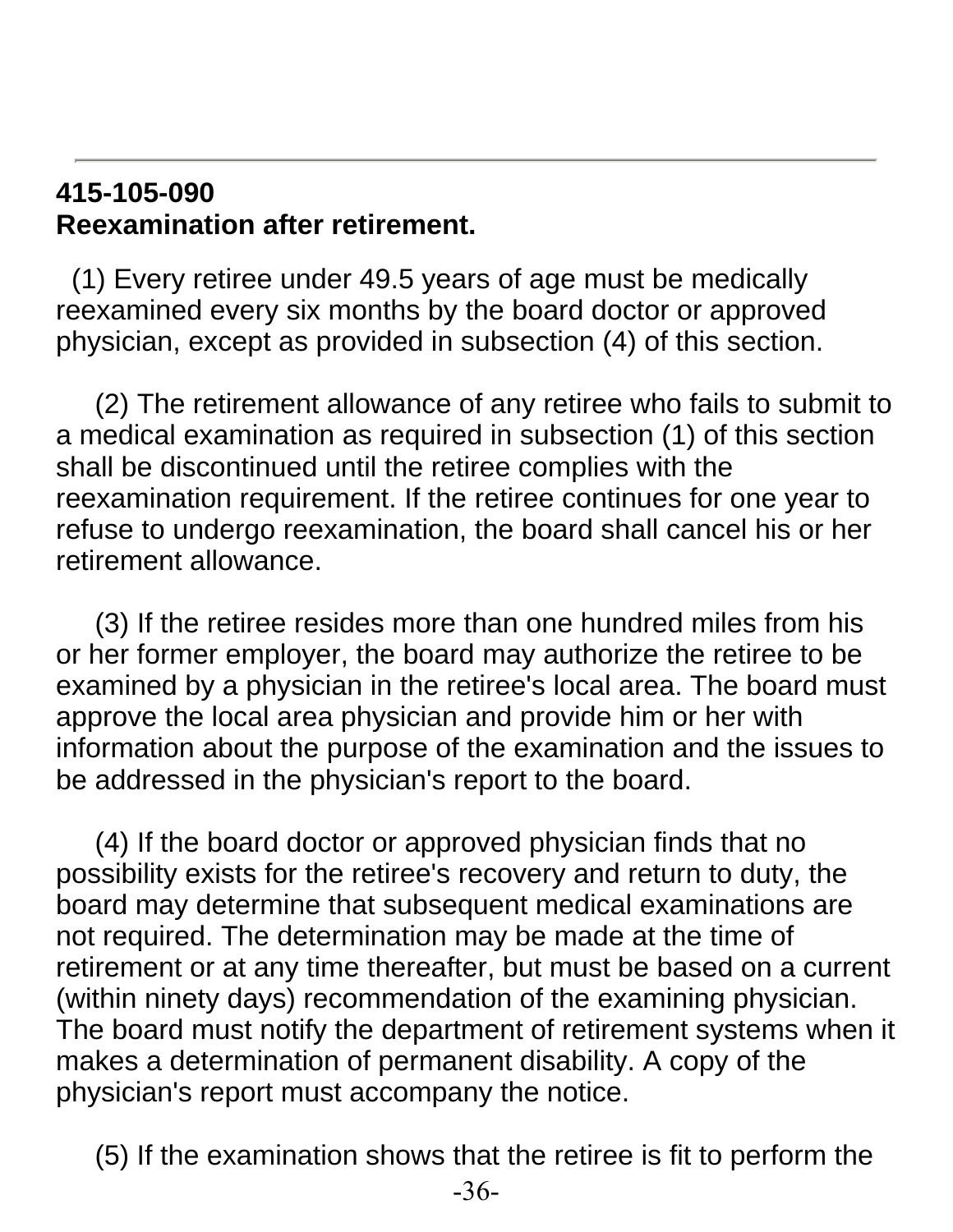duties of the rank or position held at retirement, the retiree shall be entitled to a hearing before the board. The notification and hearing shall comply with the requirements of the Administrative Procedure Act, chapter 34.05 RCW. Unless the retiree waives his or her right to the hearing, the board must hold the hearing before it can cancel the disability retirement allowance.

[Statutory Authority: RCW 41.50.050. 99-16-075, § 415-105-090, filed 8/3/99, effective 9/3/99. Statutory Authority: RCW 41.26.115. 87-07-015 (Order 87-3), § 415-105-090, filed 3/11/87; 81-23-032 (Order 81-03), § 415-105-090, filed 11/16/81.]

#### **415-105-100 Purpose — Age fifty and older.**

 These rules are adopted under RCW 41.26.115 to implement the provisions of RCW 41.26.130(3) and 41.26.135 and establish procedures to be followed by the applicant and the disability board. These rules apply only to a disability retiree age fifty and older who seeks a determination that his/her disability has ceased.

[Statutory Authority: RCW 41.50.050. 99-16-075, § 415-105-100, filed 8/3/99, effective 9/3/99. Statutory Authority: RCW 41.26.115. 87-07-015 (Order 87-3), § 415-105-100, filed 3/11/87.]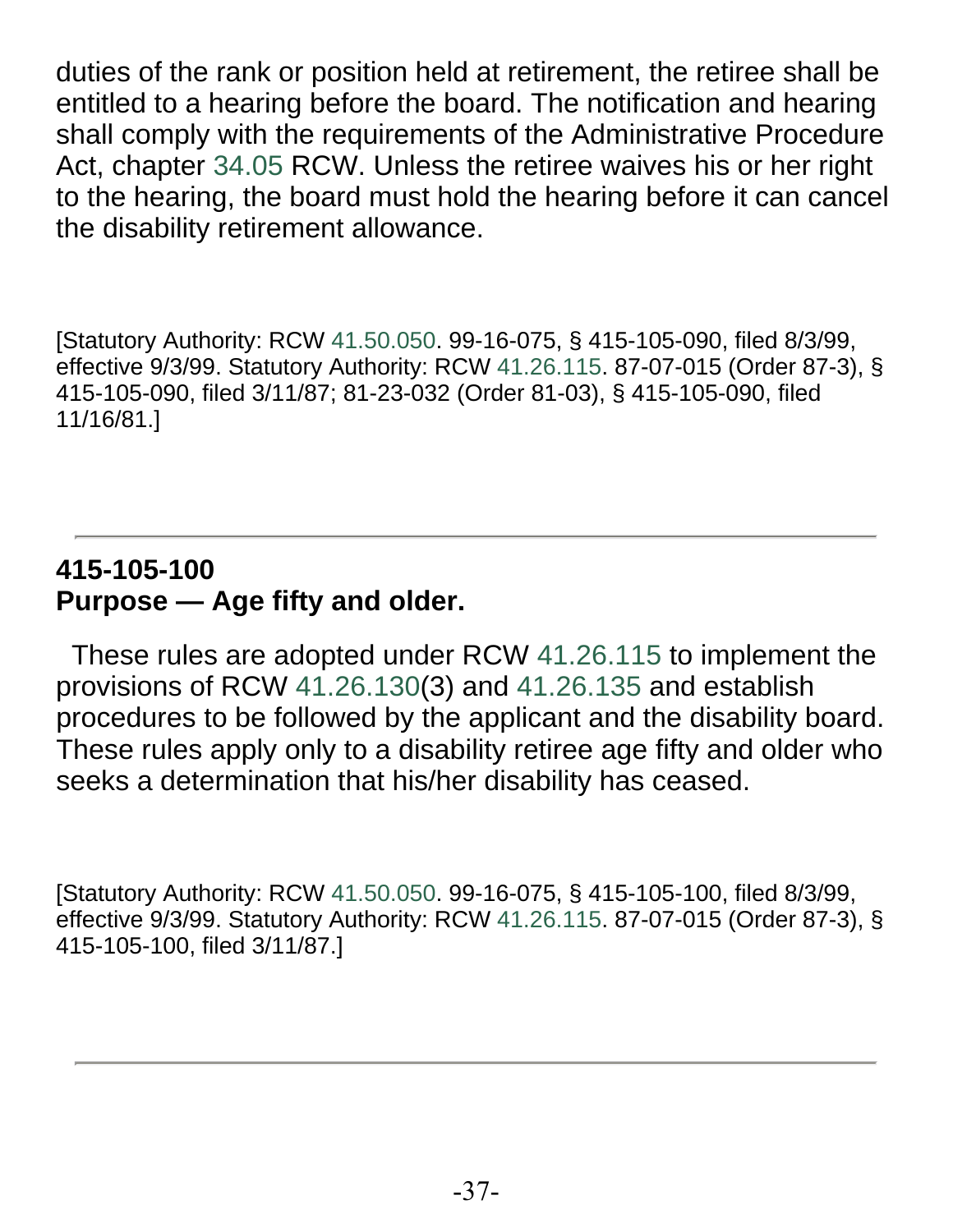#### **415-105-110 Application to disability board — Age fifty and older.**

 (1) When a disability retiree over age fifty believes that his/her disability has ceased, he/she may make application to cancel the disability retirement allowance. Such application shall be made to the disability board that originally considered the application for disability retirement.

 (2) The application must be in writing and contain the following information:

 (a) The retiree's name, birthdate, Social Security number, mailing address, telephone number, former LEOFF employer, and the name and mailing address of the retiree's legal representative, if any;

 (b) The nature of the disability and the date the disability ceased;

 (c) The names, addresses and telephone numbers of all physicians and other health care practitioners who have been contacted by the retiree or his/her representative in the last year for medical care, consultation or evaluation;

 (3) The application must be accompanied by the following documents:

 (a) Copies of any written documents supporting the retiree's claim that his/her disability has ceased and that no other physical or mental disability now prevents the retiree from performing the ordinary duties of his/her position or rank;

 (b) A copy of the local disability board order granting disability retirement if the original disability board order was summarily affirmed by the director or the LEOFF retirement board; or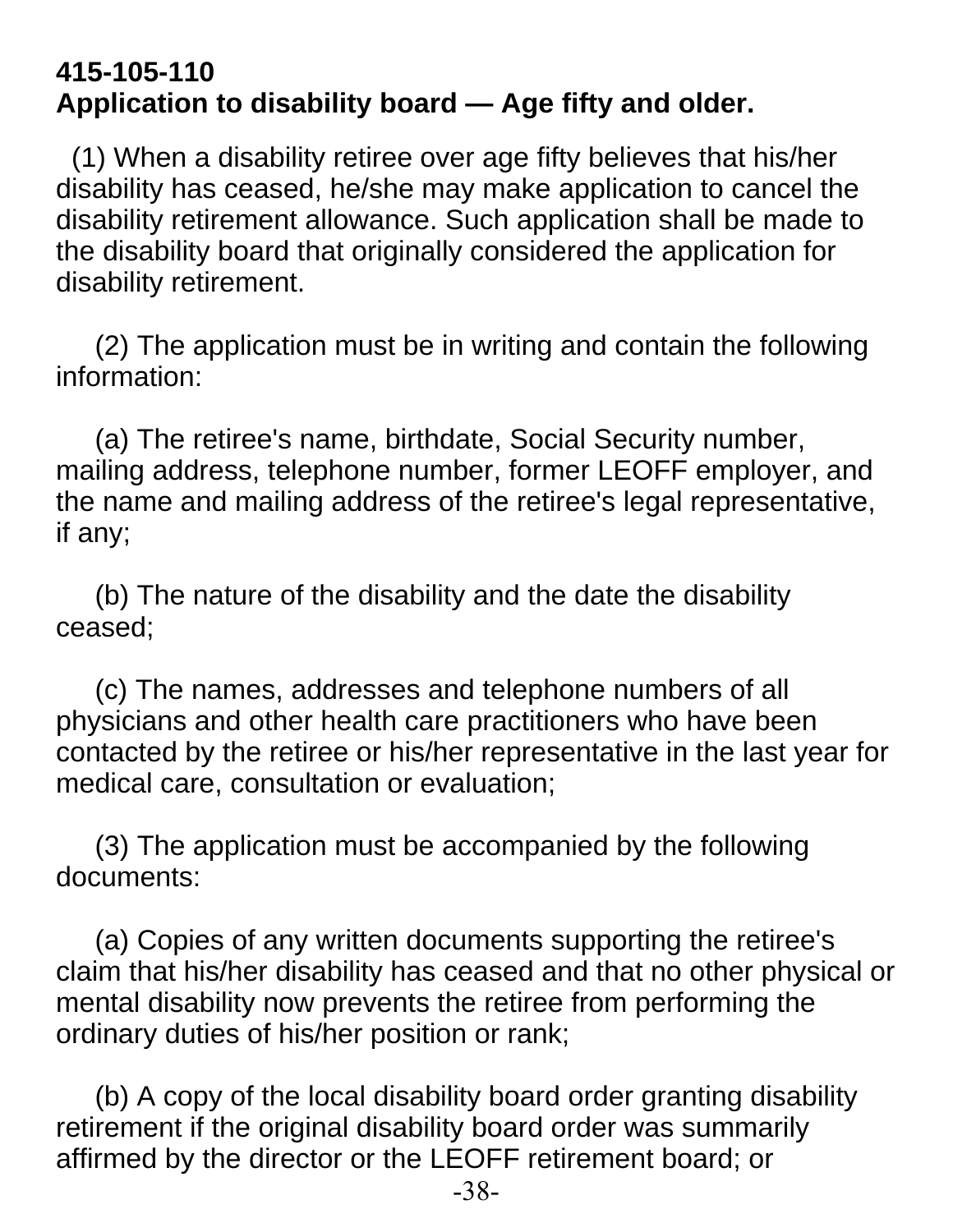(c) A copy of the director's order or the LEOFF retirement board's order if the director or the LEOFF retirement board entered the final order granting disability retirement.

[Statutory Authority: RCW 41.50.050. 99-16-075, § 415-105-110, filed 8/3/99, effective 9/3/99. Statutory Authority: RCW 41.26.115. 87-07-015 (Order 87-3), § 415-105-110, filed 3/11/87.]

#### **415-105-120 Burden of proof in disability board proceedings.**

 The retiree has the burden of proof in the proceedings before the disability board.

[Statutory Authority: RCW 41.50.050. 99-16-075, § 415-105-120, filed 8/3/99, effective 9/3/99. Statutory Authority: RCW 41.26.115. 87-07-015 (Order 87-3), § 415-105-120, filed 3/11/87.]

#### **415-105-130 Standard for determination.**

 To obtain a determination that a disability has ceased, the retiree must demonstrate that:

 (1) He/she is reasonably able to perform the ordinary duties of his/her former position or position within his/her former rank with average efficiency; and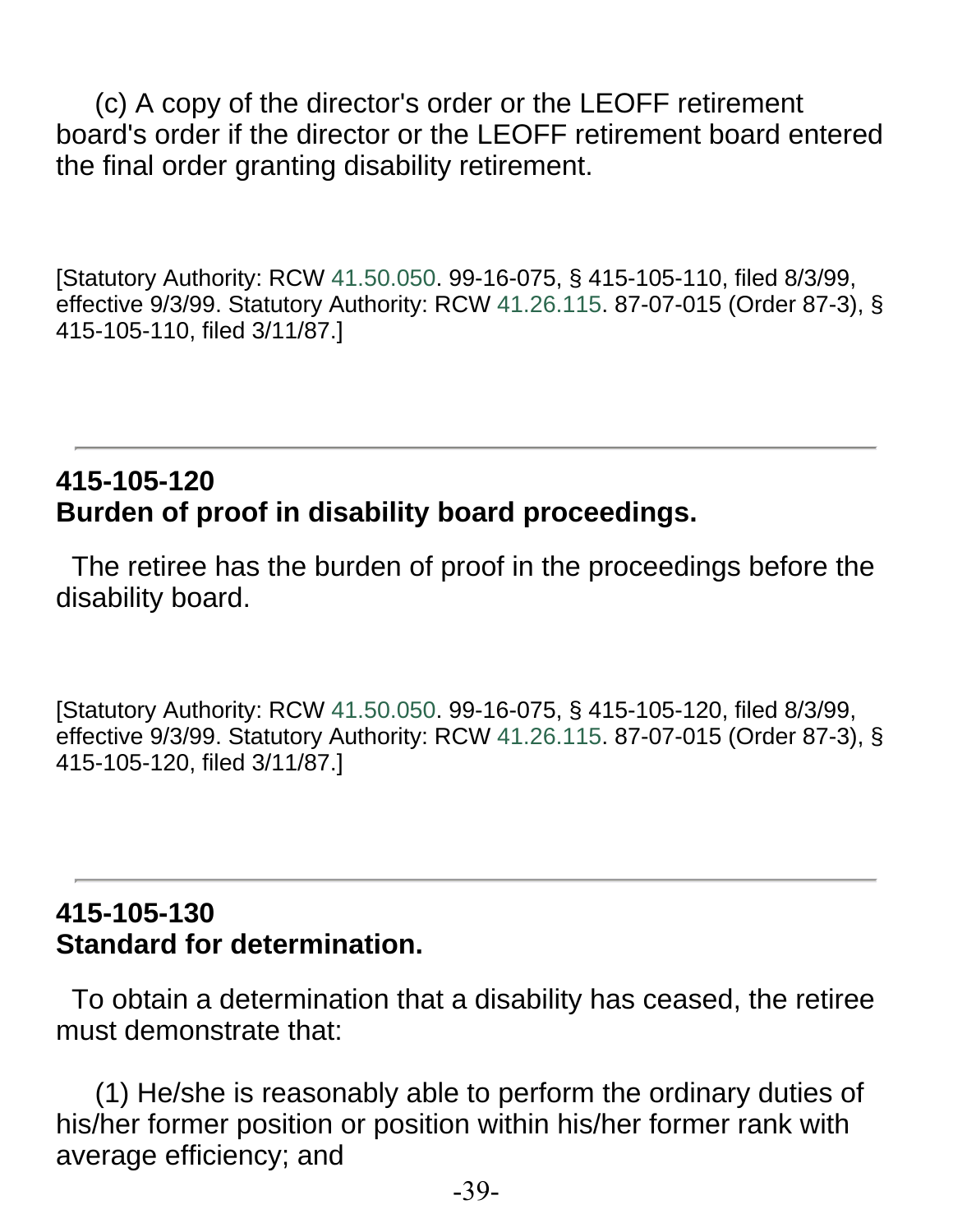(2) There has been a material change in the circumstances upon which the original disability determination was based; and

 (3) No other physical or mental disability now prevents the retiree from performing the ordinary duties of his/her position or rank.

 A retiree may not obtain a determination that his/her disability has ceased by demonstrating that the medical condition was incorrectly diagnosed at the time of the initial disability hearing. The disability board need not rely solely on medical evidence in making its determination. If the medical condition for which the retiree was granted disability retirement has improved, but the retiree is still not physically or mentally able to perform his/her duties with average efficiency, he/she shall continue to receive a disability retirement allowance and shall not be entitled to service retirement.

[Statutory Authority: RCW 41.26.115. 87-07-015 (Order 87-3), § 415-105-130, filed 3/11/87.]

#### **415-105-140 Examination by board physician.**

 (1) Before acting on an application, the disability board shall have the retiree examined by the board doctor as provided in WAC 415- 105-030. If the board doctor has seen the retiree before in any capacity except evaluation on behalf of the disability board, the board doctor must refer the retiree to another physician who has not seen the retiree in any capacity except evaluation on behalf of the disability board.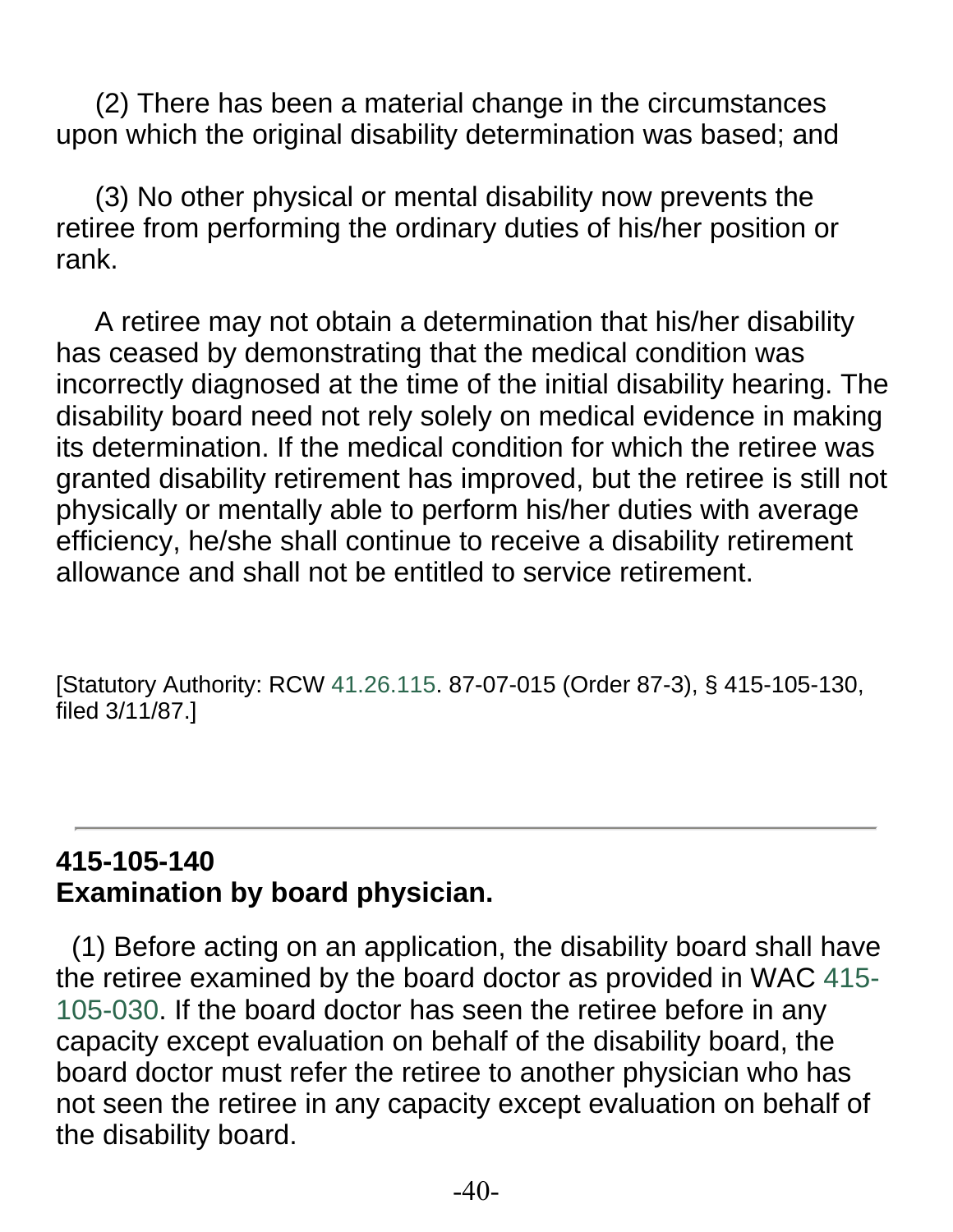(2) Before the retiree is examined, the disability board must furnish the board doctor or other physician with a current job description for the rank or position held by the member at the time he/she was granted disability retirement and a copy of these regulations.

 (3) The board doctor or other physician will examine the retiree to determine if he/she is able to perform with average efficiency the duties of the rank or position held by the retiree at the time of discontinuance of service and that he/she meets the requirements of WAC 415-105-130.

[Statutory Authority: RCW 41.50.050. 99-16-075, § 415-105-140, filed 8/3/99, effective 9/3/99. Statutory Authority: RCW 41.26.115. 87-07-015 (Order 87-3), § 415-105-140, filed 3/11/87.]

#### **415-105-150 Disability board order.**

 (1) The board must review the application, the medical evaluation by the board doctor, and any other relevant evidence. The board must determine whether the retiree has met the standards set out in WAC 415-105-130 and is physically and mentally capable of performing his/her duties with average efficiency.

 (2) If the board determines that the retiree's disability has ceased, it shall enter its written decision and order including appropriate findings of fact and conclusions of law. The disability board must: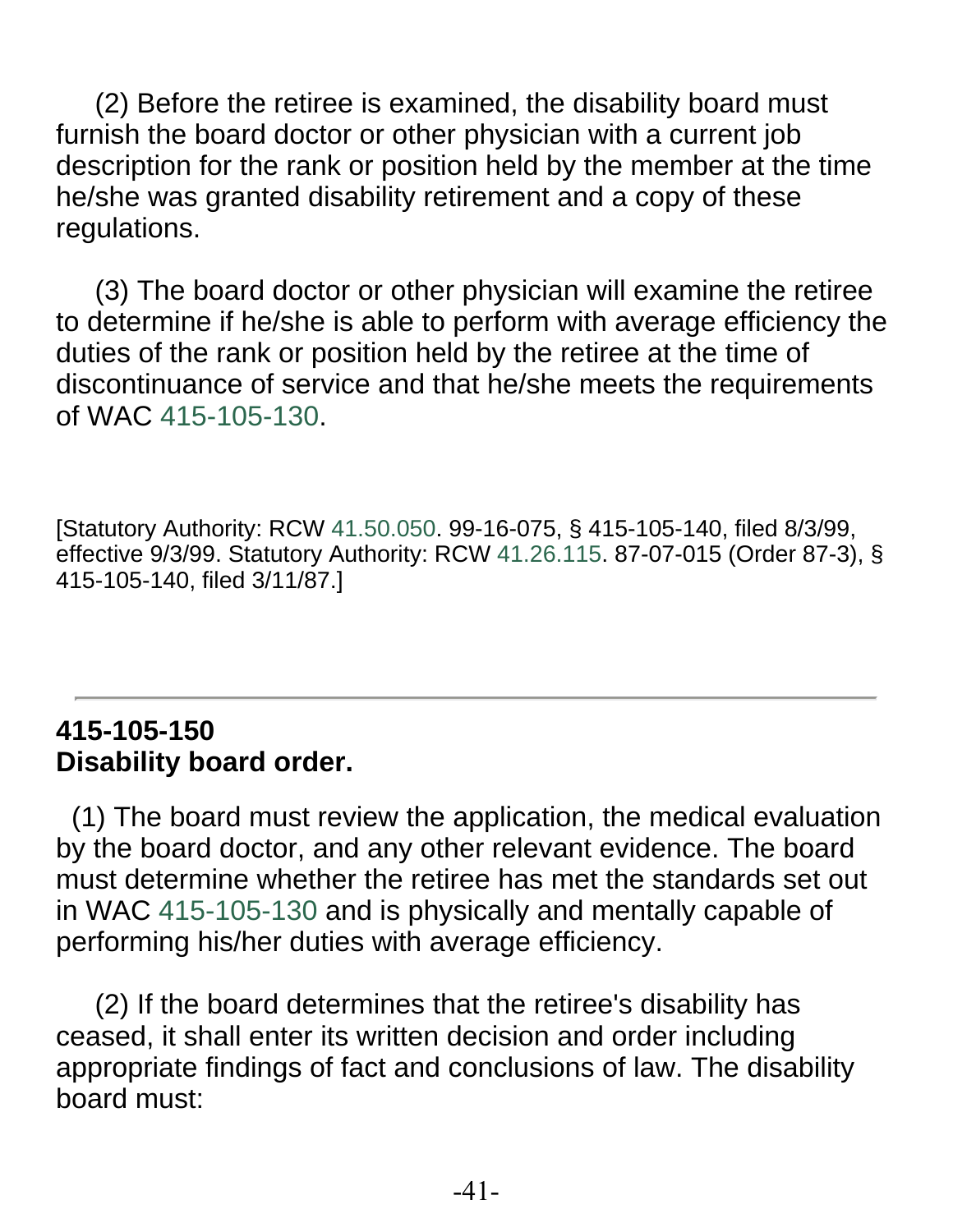(a) Enter a decision which specifies the date the disability retirement allowance will cease;

 (b) Immediately send a copy of the decision and order to the department of retirement systems.

[Statutory Authority: RCW 41.50.050. 99-16-075, § 415-105-150, filed 8/3/99, effective 9/3/99. Statutory Authority: RCW 41.26.115. 87-07-015 (Order 87-3), § 415-105-150, filed 3/11/87.]

#### **415-105-160 Purpose — Under age fifty.**

 These rules are adopted under RCW 41.26.115 to implement the provisions of RCW 41.26.130(3) and establish procedures to be followed by the applicant and the disability board in cases in which the applicant is under age fifty and believes that his/her disability has ceased.

[Statutory Authority: RCW 41.50.050. 99-16-075, § 415-105-160, filed 8/3/99, effective 9/3/99. Statutory Authority: RCW 41.26.115. 87-07-015 (Order 87-3), § 415-105-160, filed 3/11/87.]

#### **415-105-170 Application to the disability board — Under age fifty.**

 A disability retiree under age fifty who believes that his/her disability has ceased may apply for a determination that the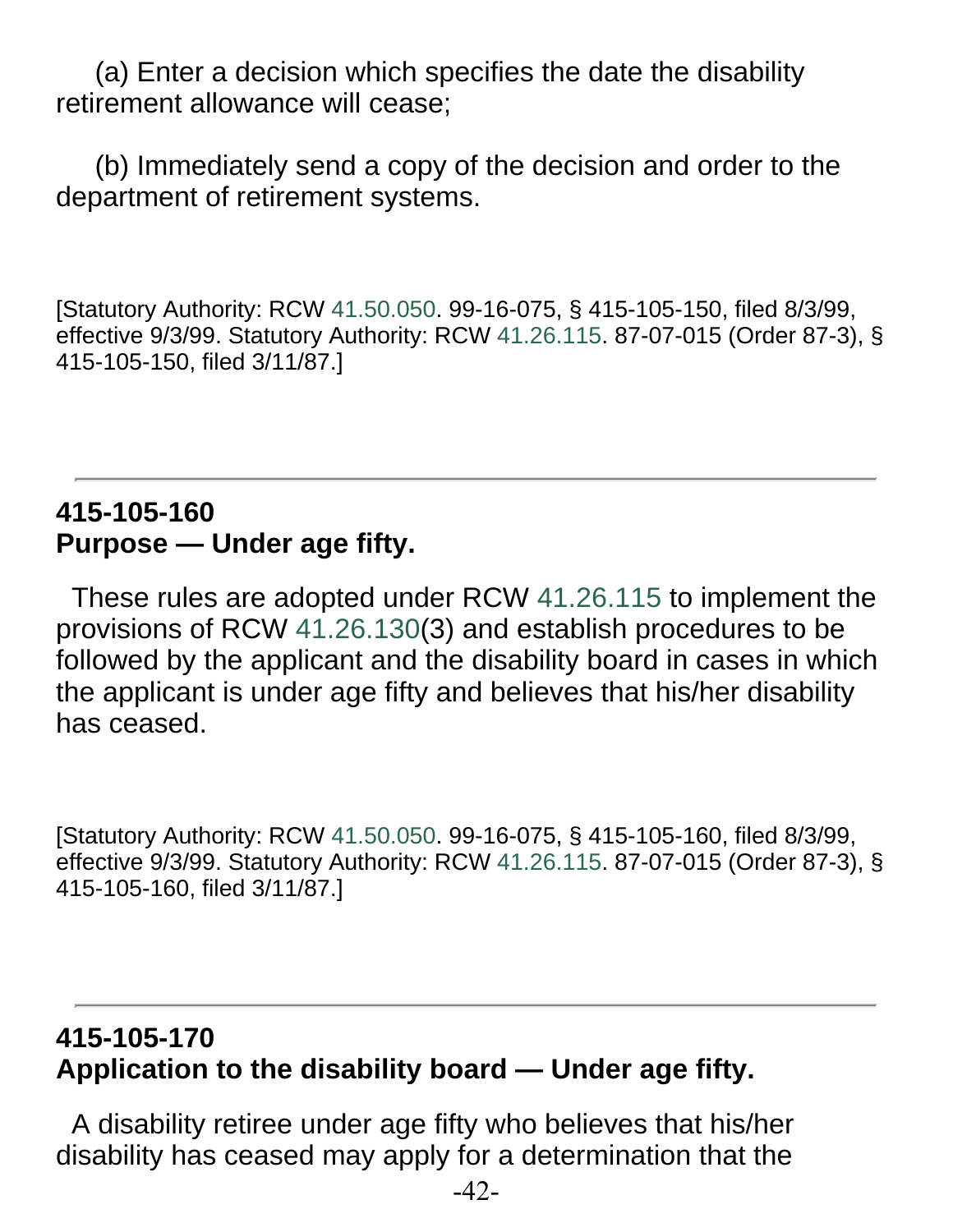disability has ceased. The application must be:

 (a) Made to the disability board which originally found the member to be disabled; and

(b) In writing; and

(c) Contain the information stated in WAC 415-105-110(2).

 Thereafter, the rules and procedures stated in WAC 415-105- 120 through 415-105-140 shall be in effect.

[Statutory Authority: RCW 41.50.050. 99-16-075, § 415-105-170, filed 8/3/99, effective 9/3/99. Statutory Authority: RCW 41.26.115. 87-07-015 (Order 87-3), § 415-105-170, filed 3/11/87.]

#### **415-105-180 Disability board hearing and order.**

 (1) The board must review the application, the medical evaluation of the board doctor, and any other relevant evidence. The board must then determine whether the retiree has met the standards set out in WAC 415-105-130 and is physically and mentally capable of performing his/her duties with average efficiency. If the board determines that the retiree's disability has ceased, both the retiree and the former employer shall be entitled to a notice and a hearing. Both the notice and the hearing shall comply with the requirements of chapter 34.05 RCW.

 (2) After the hearing, the board must enter its written decision and order, including appropriate findings of fact and conclusions of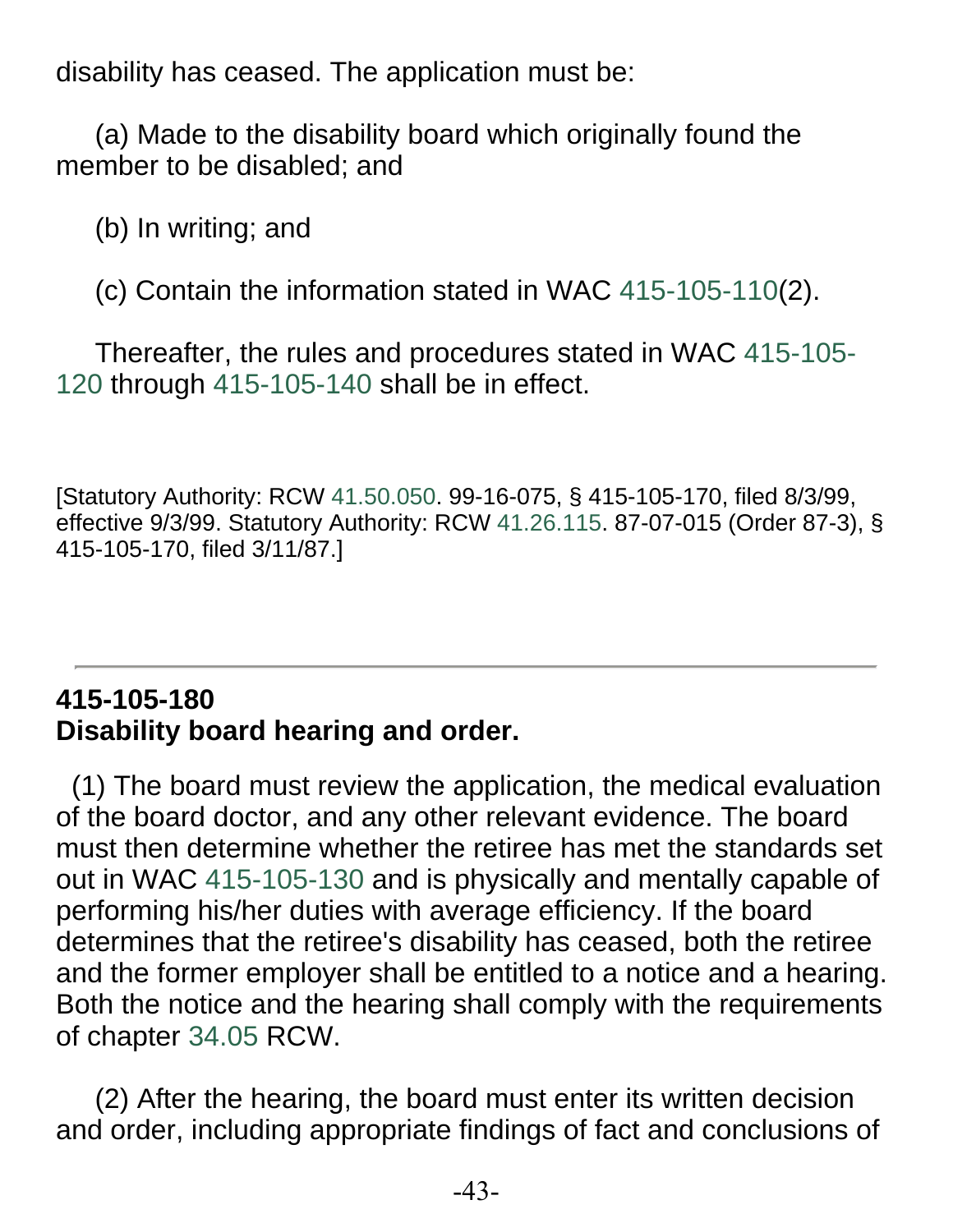law. The board order must either deny the retiree's application or cancel his/her disability retirement allowance and restore him/her to duty pursuant to RCW 41.26.140(2).

 (3) Any person aggrieved by a determination or order of a disability board that the applicant's disability has not ceased may file an appeal with the director pursuant to RCW 41.26.140(6).

[Statutory Authority: RCW 41.50.050. 99-16-075, § 415-105-180, filed 8/3/99, effective 9/3/99. Statutory Authority: RCW 41.26.115. 87-07-015 (Order 87-3), § 415-105-180, filed 3/11/87.]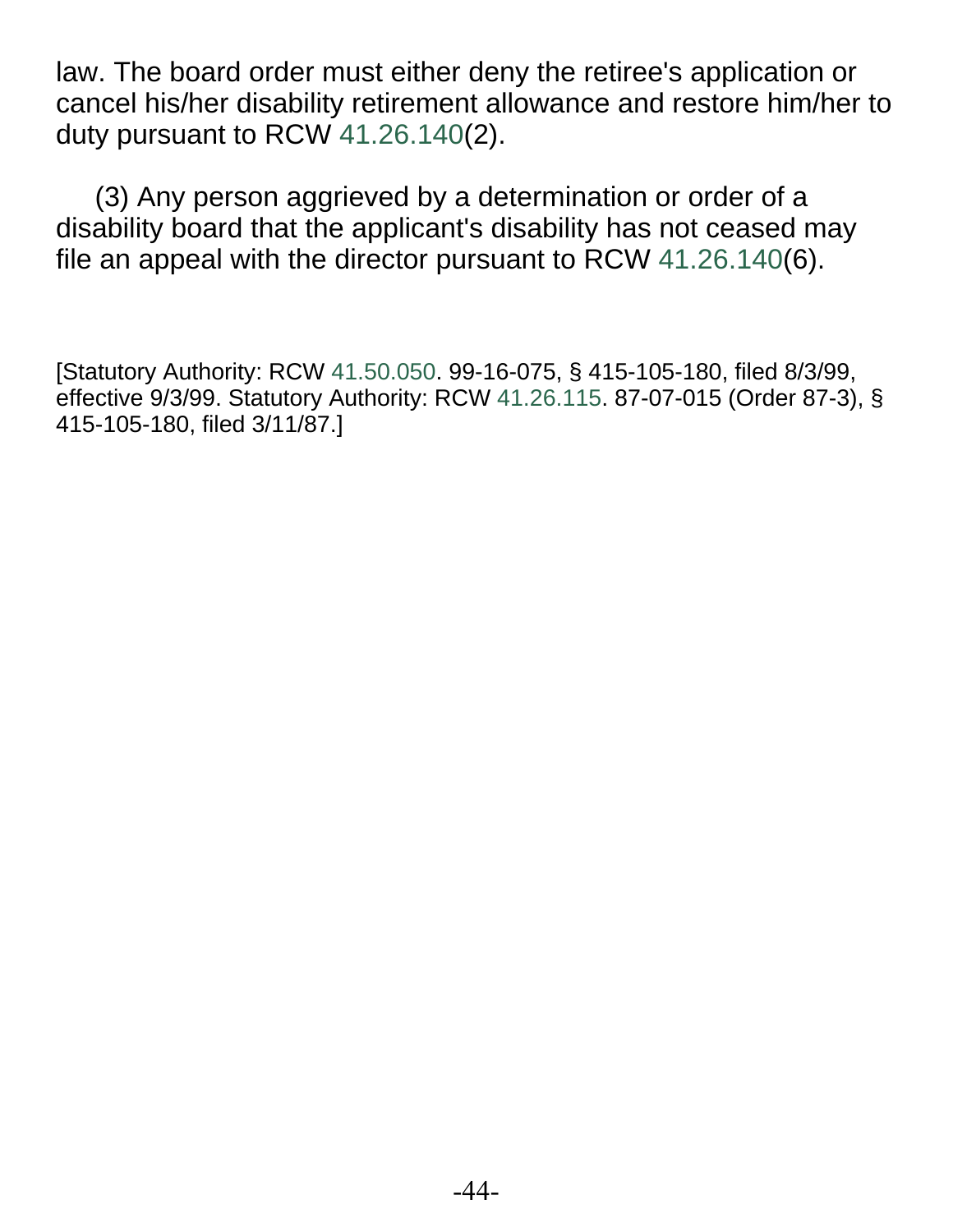#### RCW 41.26.030 Definitions.

As used in this chapter, unless a different meaning is plainly required by the context:

(19) "Medical services" for plan 1 members, shall include the following as minimum services to be provided. Reasonable charges for these services shall be paid in accordance with RCW 41.26.150.

(a) Hospital expenses: These are the charges made by a hospital, in its own behalf, for

(i)Board and room not to exceed semiprivate room rate unless private room is required by the attending physician due to the condition of the patient.

(ii) Necessary hospital services, other than board and room, furnished by the hospital.

(b) Other medical expenses: The following charges are considered "other medical expenses", provided that they have not been considered as "hospital expenses".

- (i) The fees of the following:
- (A) A physician or surgeon licensed under the provisions of chapter 18.71 RCW;
- (B) An osteopathic physician and surgeon licensed under the provisions of chapter 18.57 RCW;
- (C) A chiropractor licensed under the provisions of chapter 18.25 RCW.

(ii) The charges of a registered graduate nurse other than a nurse who ordinarily resides in the member's home, or is a member of the family of either the member or the member's spouse.

- (iii) The charges for the following medical services and supplies:
- (A) Drugs and medicines upon a physician's prescription;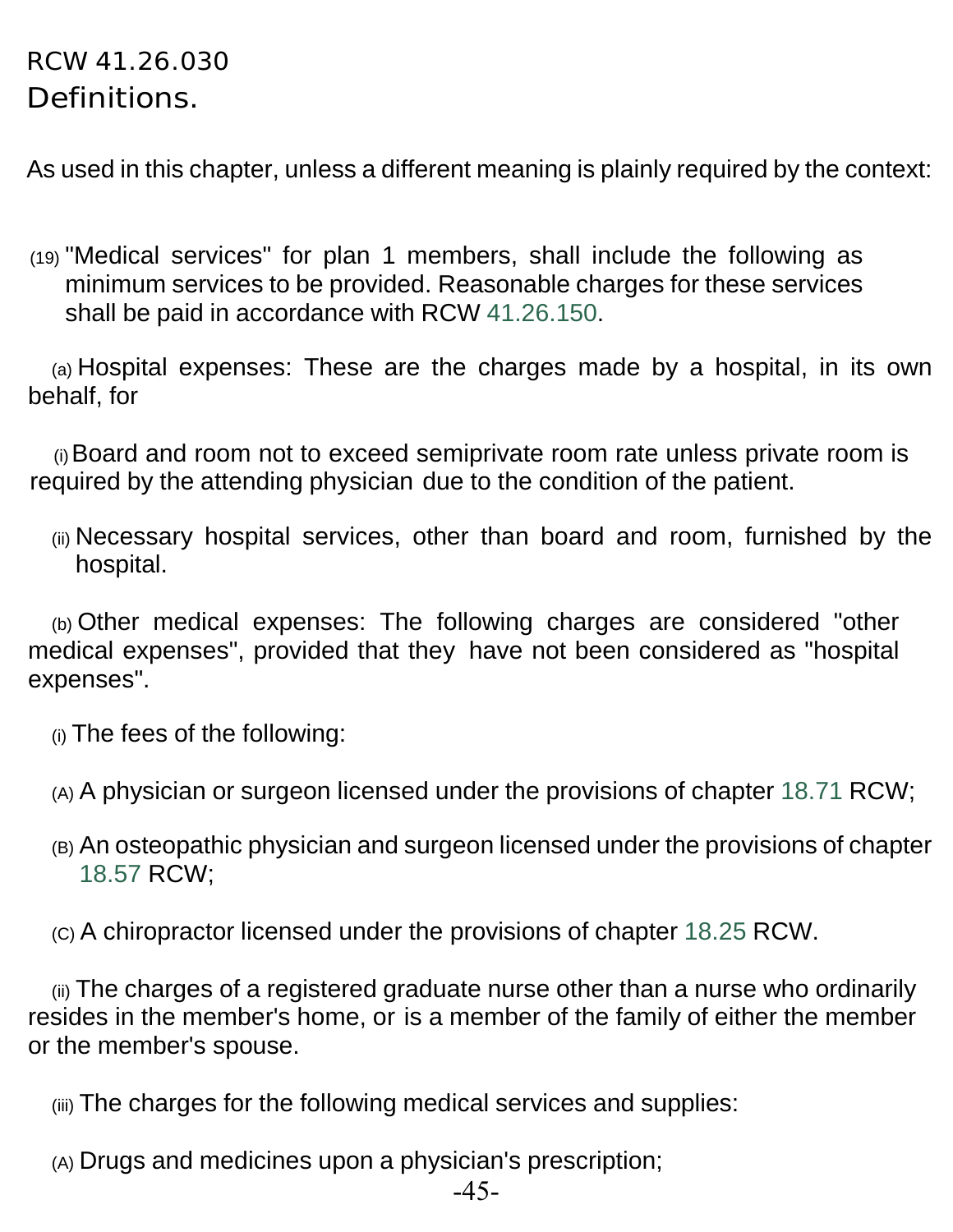(B) Diagnostic X-ray and laboratory examinations;

(C) X-ray, radium, and radioactive isotopes therapy;

(D) Anesthesia and oxygen;

(E) Rental of iron lung and other durable medical and surgical equipment;

(F) Artificial limbs and eyes, and casts, splints, and trusses;

(G) Professional ambulance service when used to transport the member to or from a hospital when injured by an accident or stricken by a disease;

(H) Dental charges incurred by a member who sustains an accidental injury to his or her teeth and who commences treatment by a legally licensed dentist within ninety days after the accident;

(I) Nursing home confinement or hospital extended care facility;

(J) Physical therapy by a registered physical therapist;

(K) Blood transfusions, including the cost of blood and blood plasma not replaced by voluntary donors;

(L) An optometrist licensed under the provisions of chapter 18.53 RCW.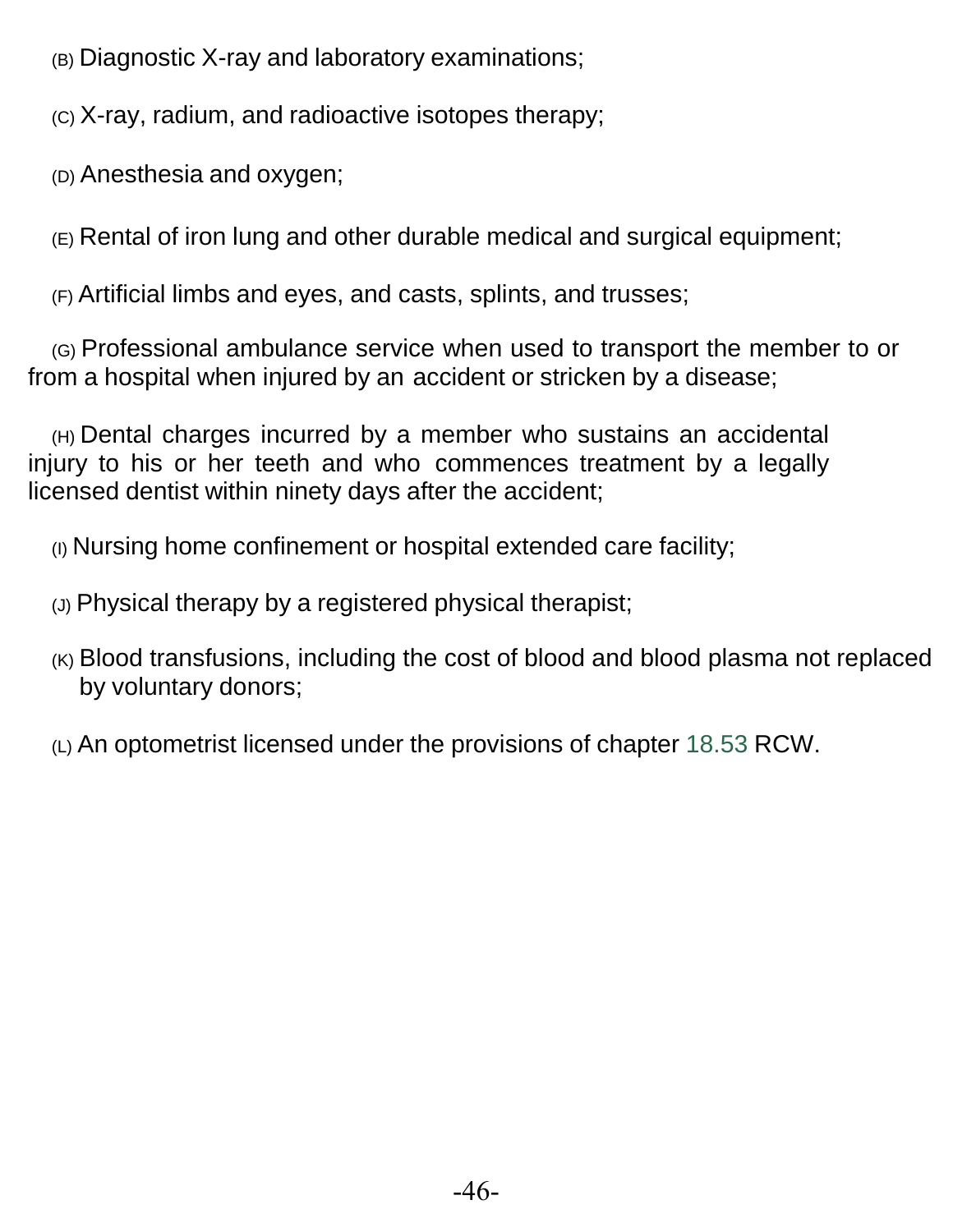#### RCW 41.26.150 Sickness or disability benefits — Medical services.

(1) Whenever any active member, or any member hereafter retired, on account of service, sickness, or disability, not caused or brought on by dissipation or abuse, of which the disability board shall be judge, is confined in any hospital or in home, and whether or not so confined, requires medical services, the employer shall pay for the active or retired member the necessary medical services not payable from some other source as provided for in subsection (2) of this section. In the case of active or retired firefighters the employer may make the payments provided for in this section from the firefighters' pension fund established pursuant to RCW 41.16.050 where the fund had been established prior to March 1, 1970. If this pension fund is depleted, the employer shall have the obligation to pay all benefits payable under chapters 41.16 and 41.18 RCW.

(a) The disability board in all cases may have the active or retired member suffering from such sickness or disability examined at any time by a licensed physician or physicians, to be appointed by the disability board, for the purpose of ascertaining the nature and extent of the sickness or disability, the physician or physicians to report to the disability board the result of the examination within three days thereafter. Any active or retired member who refuses to submit to such examination or examinations shall forfeit all rights to benefits under this section for the period of the refusal.

(b) The disability board shall designate the medical services available to any sick or disabled member.

(2) The medical services payable under this section will be reduced by any amount received or eligible to be received by the member under workers' compensation, social security including the changes incorporated under Public Law 89-97, insurance provided by another employer, other pension plan, or any other similar source. Failure to apply for coverage if otherwise eligible under the provisions of Public Law 89-97 shall not be deemed a refusal of payment of benefits thereby enabling collection of charges under the provisions of this chapter.

(3) Upon making the payments provided for in subsection (1) of this section, the employer shall be subrogated to all rights of the member against any third party who may be held liable for the member's injuries or for payment of the cost of medical services in connection with a member's sickness or disability to the extent necessary to recover the  $\quad$  amou for payments made by the employer.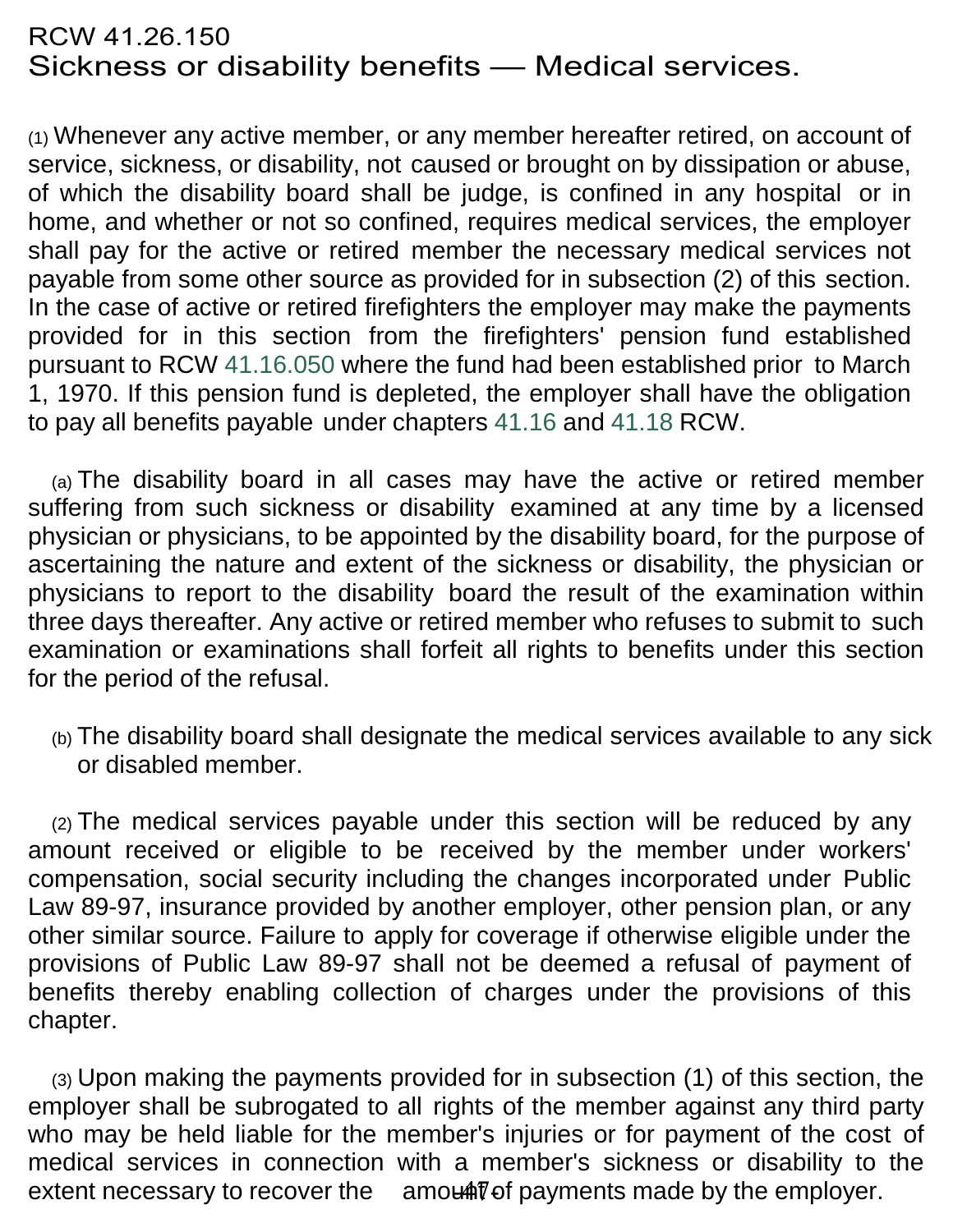(4) Any employer under this chapter, either singly, or jointly with any other such employer or employers through an association thereof as provided for in chapter 48.21 RCW, may provide for all or part of one or more plans of group hospitalization and medical aid insurance to cover any of its employees who are members of the Washington law enforcement officers' and firefighters' retirement system, and/or retired former employees who were, before retirement, members of the retirement system, through contracts with regularly constituted insurance carriers, with health maintenance organizations as defined in chapter 48.46 RCW, or with health care service contractors as defined in chapter 48.44 RCW. Benefits payable under the plan or plans shall be deemed to be amounts received or eligible to be received by the active or retired member under subsection (2) of this section.

(5) Any employer under this chapter may, at its discretion, elect to reimburse a retired former employee under this chapter for premiums the retired former employee has paid for medical insurance that supplements medicare, including premiums the retired former employee has paid for medicare part B coverage.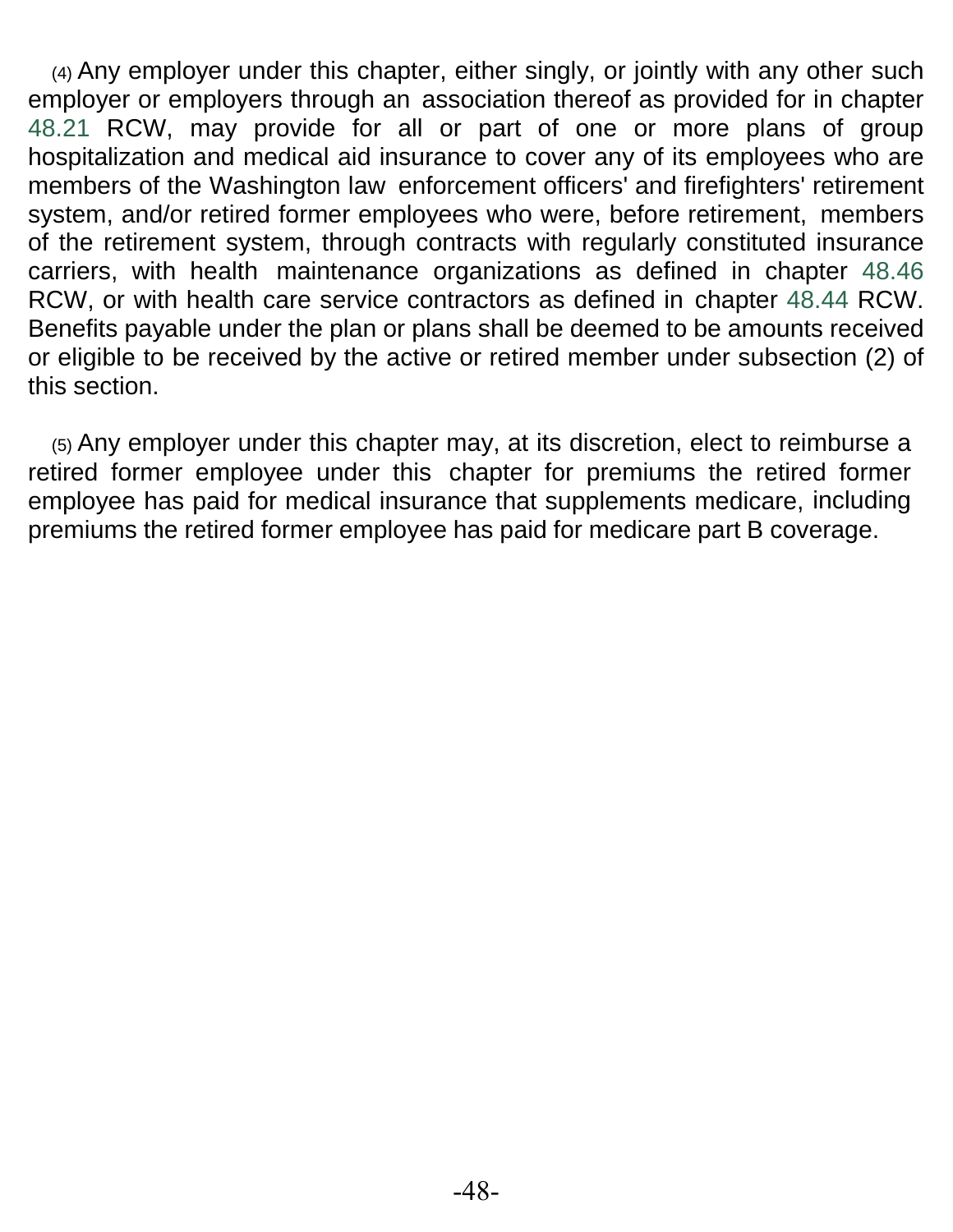# **BASIC GUIDELINES FOR SUBMITTING LEOFF 1 PENSION BILLS**

# **City provided insurance covers all medical services**

**required by law.** The City will pay any co-pay or co-insurance amounts on a direct claim or reimbursement basis. For those services and prescriptions not covered by insurance, Board preapproval is required *before* the services are performed or the prescription is obtained. Failure to get Board pre-approval may result in the Board denying the claim or loss of benefits.

# **Processing Prescriptions (Article III Section 11c)**

Required documentation shall include the following for prescription reimbursement:

- $\checkmark$  Physician's name
- $\checkmark$  Pharmaceutical
- $\checkmark$  Member's name
- $\checkmark$  Cost on the receipt

Dosage

- $\checkmark$  Proof of Payment
- $\checkmark$  Date of filling or refilling

#### **Erectile Dysfunction Pills:** 6 pills/month

#### **Processing Medical Claims (Article III Section 11b)**

Claims for all medical services shall be submitted by the member or service provider to the City provided insurance. *See page 54 for City provided insurance.*

Required documentation for medical service reimbursement:

- $\checkmark$  Medical service billing
- $\checkmark$  Explanation of Benefits
- $\checkmark$  Proof of Payment

*NOTE: If a provider submits a billing for a member, the EOB must accompany the bill.*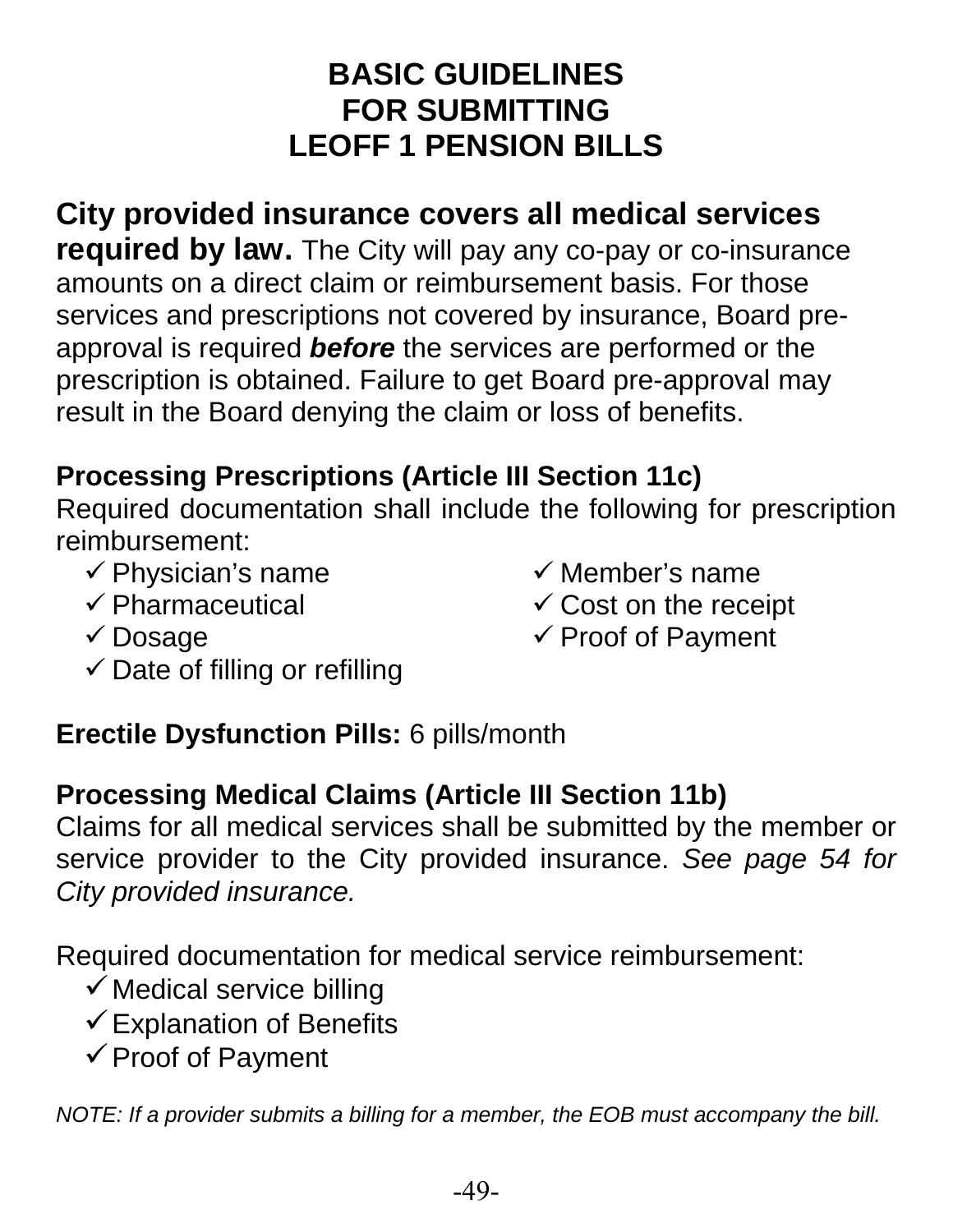### **Equipment, Prosthetics or Rehabilitative Devices:**

- Board Pre-Approval Required
- Case by Case Basis

**Eyewear:** \$190/year

#### **Hearing Aids:**

- \$1,800/ear (or \$3,600 for both ears) every 5 years (beginning on purchase date)
- \$600 for cumulative hearing aid repair every 5 years when a copy of the warranty for the hearing aids or the repair is filed with the Board Secretary
- Battery replacement and accessories are not reimbursable

#### **General Information:**

- Requests for payment or reimbursement should be submitted as soon as all of the documentation is available.
- Requests for payment or reimbursement of charges older than one (1) year will not be honored.
- Requests for payment or reimbursement must be submitted with the proper documentation attached.
- The City does not pay a provider or reimburse a member for billing fees or interest on account.
- The City cannot pay on invoices or statements billed directly to the member. Please work with your provider to bill the City directly or submit proof of payment for reimbursement.
- A *Board Approval Form* is required for all Board approvals and pre-approvals.

# **It is the responsibility of the member to provide the required documentation.**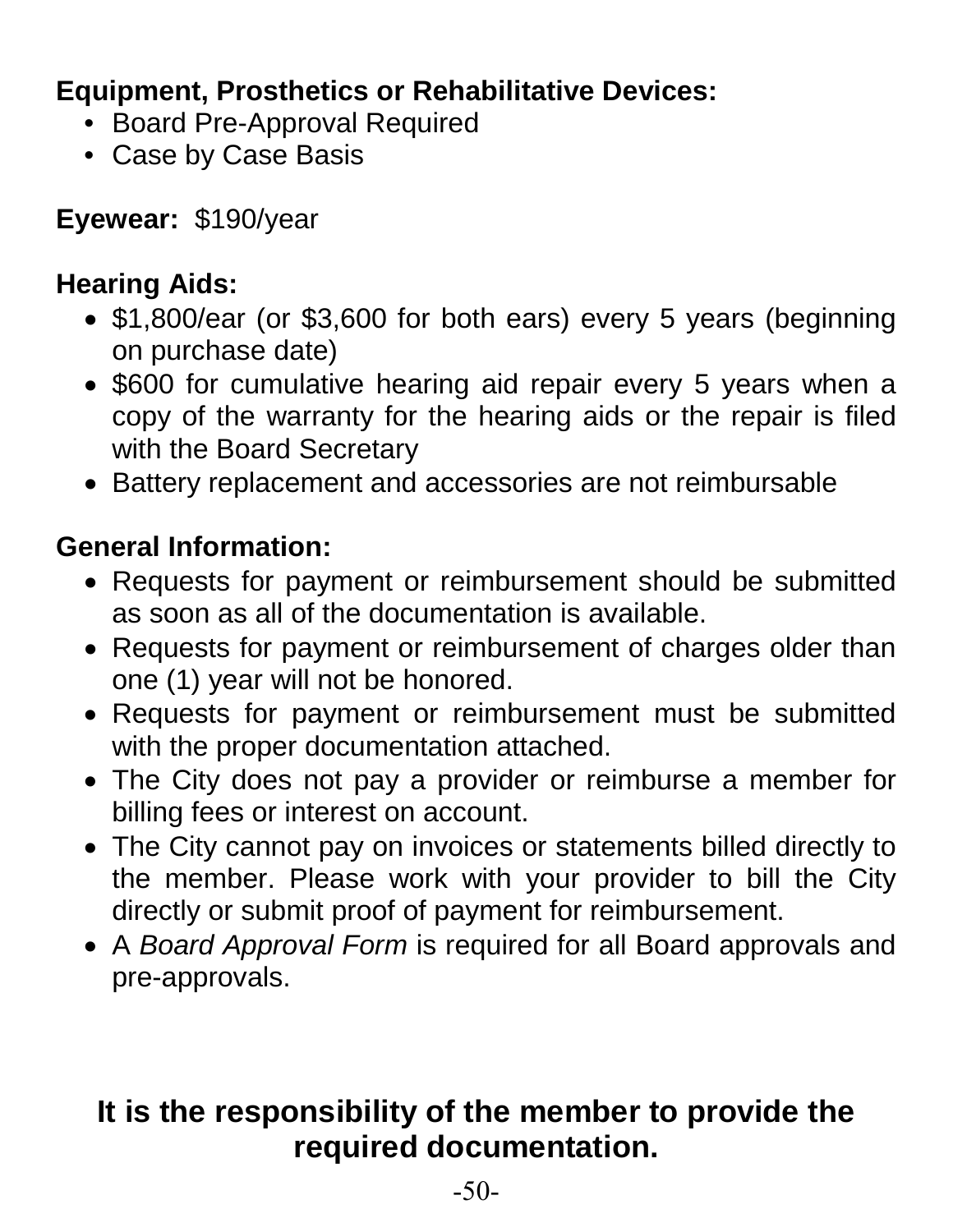#### **Submit all MEDICAL CLAIMS for payment to:**

**City of Bremerton Pension Board Medical Claims 345 6th Street, Suite 600 Bremerton WA 98337-1873**

#### **Checklist**

- Billing Statement *(Billed to the City if paying directly to provider)*
- $\sqrt{FOB}$
- Proof of Payment *(if applicable)*

#### **Submit requests for BOARD APPROVAL to:**

#### **City of Bremerton Pension Board Secretary 345 6th Street, Suite 600 Bremerton WA 98337-1873**

The Firefighter and Police Pension Boards meet once a quarter in January, April, July and October.

#### **Checklist**

- $\checkmark$  Approval Form
- $\checkmark$  Letter from Physician
- Billing Statement or Estimated Cost
- EOB *(if applicable)*
- Proof of Payment *(if applicable)*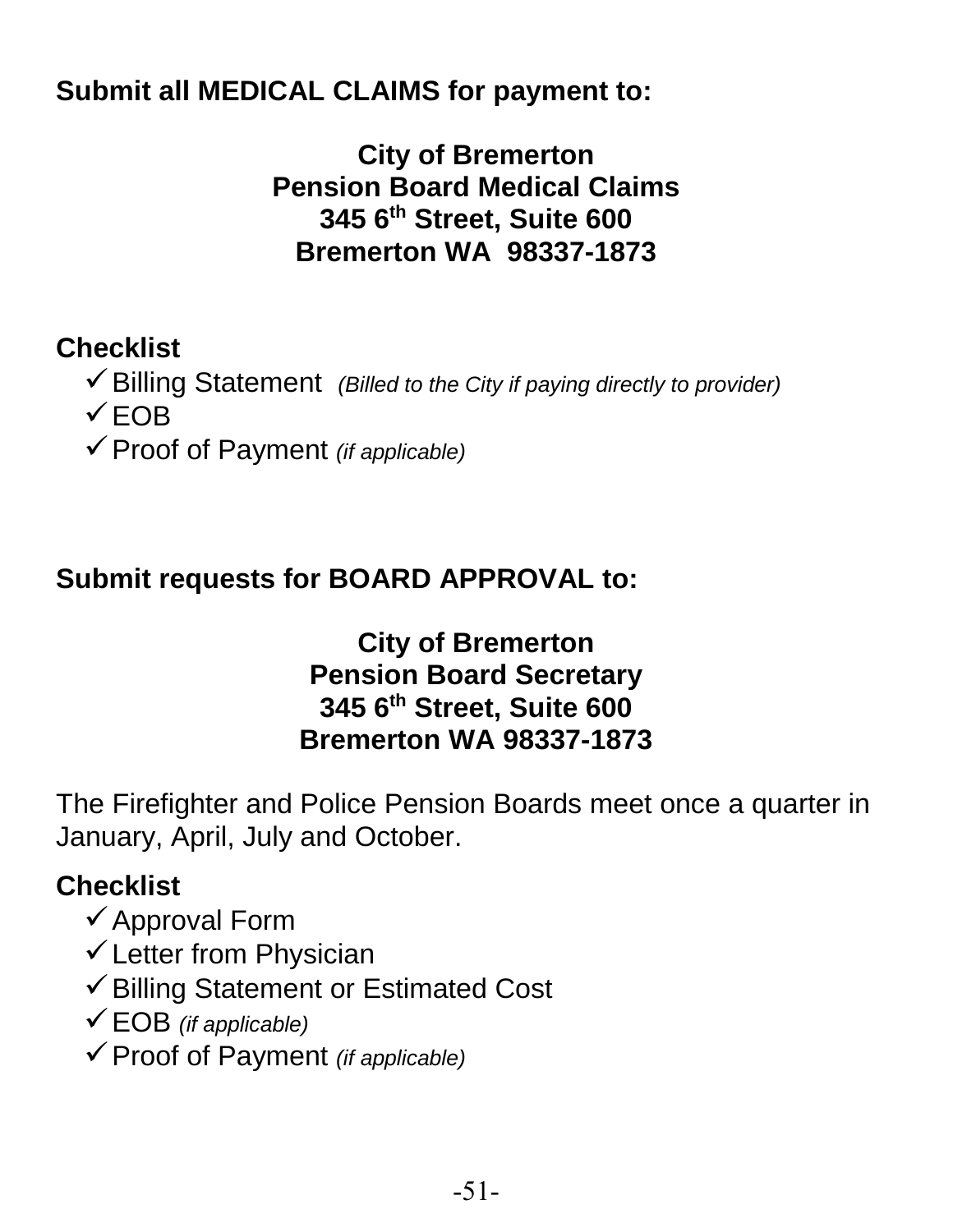# **POLICE PENSION BOARD**

Meets first Monday of the first month of the calendar quarter at 11:00am (January, April, July & October) in the Council Conference Room on the 6<sup>th</sup> Floor of the Norm Dicks Government Building.

2017 Members:

Patty Lent, Board Chair Shannon Corin, Board Secretary Eric Younger, Council President Mike Riley, City Treasurer Greg Brown, Elected Member 2015-2018 James Johnson, Elected Member 2016-2019 Del McNeal, Elected Member 2017-2020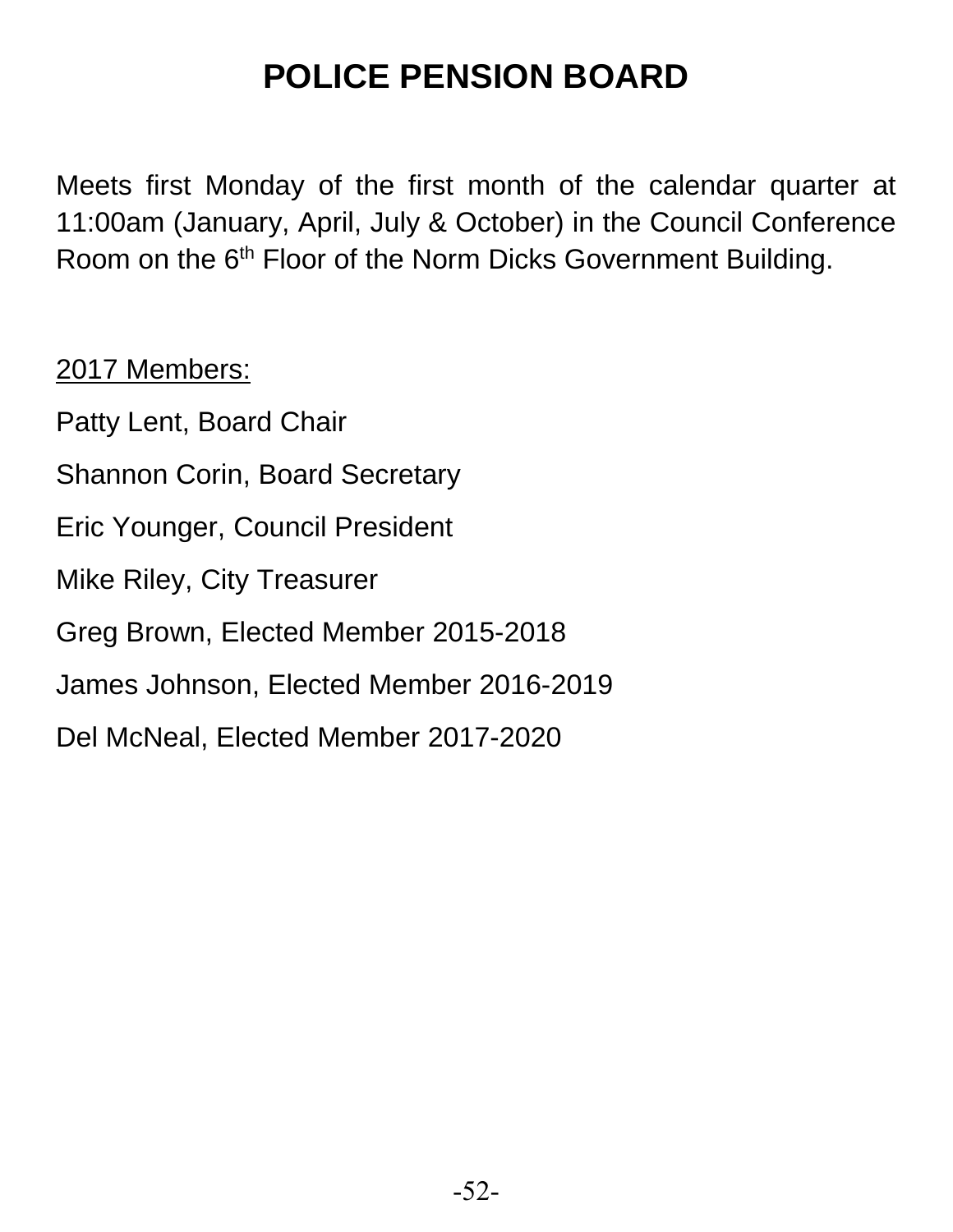# **FIREFIGHTERS PENSION BOARD**

Meets second Tuesday of the first month of the calendar quarter at 9:00am (January, April, July & October) in the Council Conference Room on the 6<sup>th</sup> Floor of the Norm Dicks Government Building.

2017 Board Members:

Patty Lent, Board Chair Shannon Corin, Board Secretary Richard Huddy, Council Finance Committee Chair Dave Moen, Elected Member 2016-2018 Paul Golnik, Elected Member 2017-2019 Larry Rankin, Appointed Alternate 2017-2018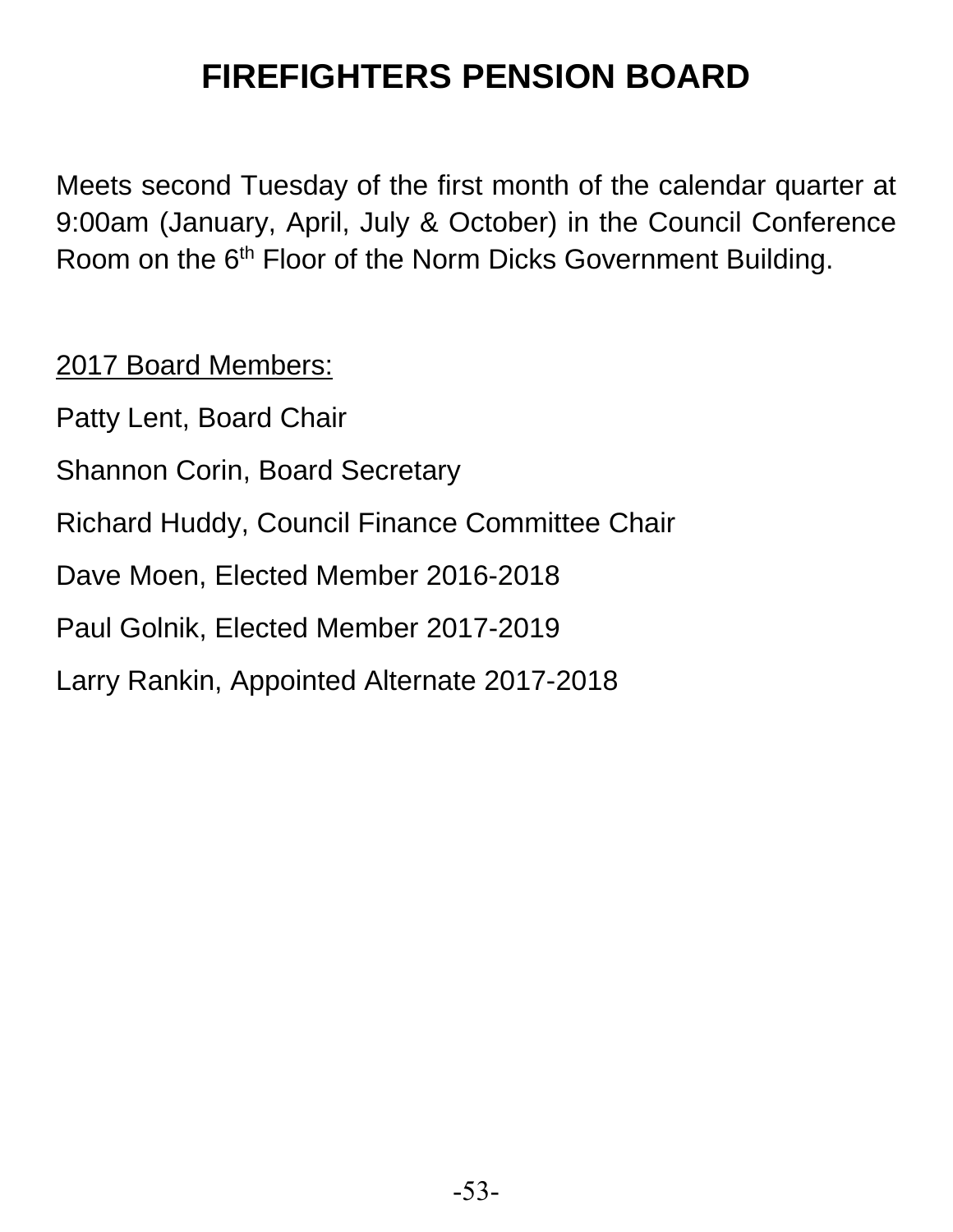# **CITY MEDICAL PROVIDER CONTACT INFO**

# **Retirees Over 65**

Regence MedAdvantage+Rx Enhanced Opt 3 (PPO)

Customer Service 1-888-319-8904

www.regence.com/medicare

VSP (Vision) 1-800-877-7195

Tru Hearing 1-844-290-3426

### **Retirees Under 65**

LEOFF Health and Welfare Trust Program Manager: Jennifer Wisniewski Assistant: Janell Pule P (509) 484-2388 F (509) 487-2570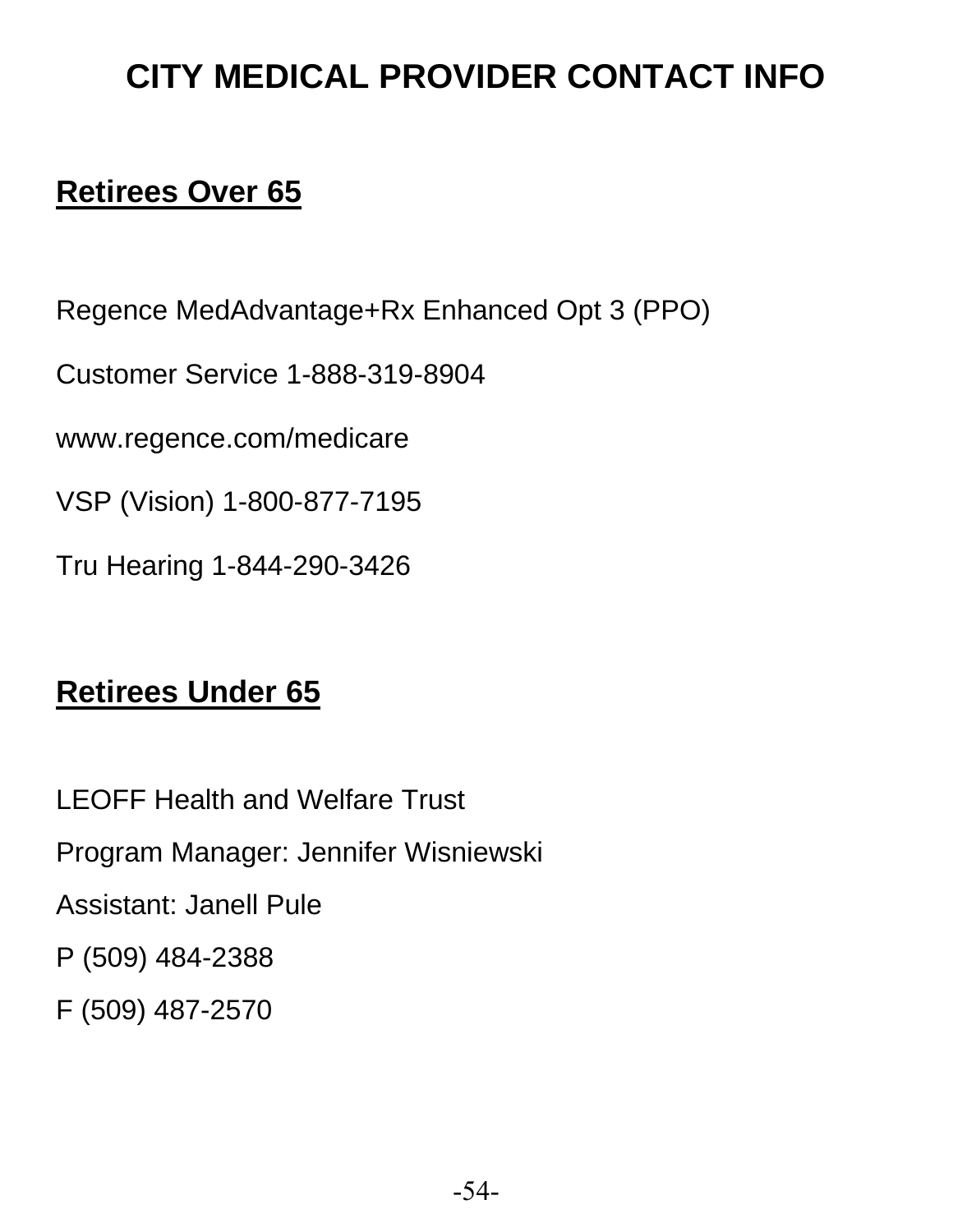# **WHO TO CONTACT IN THE EVENT OF DEATH**

# **Department of Retirement Systems (DRS)**

Have the deceased retiree's or beneficiary's full name and social security number when contacting DRS.

[www.drs.wa.gov](http://www.drs.wa.gov/)

6835 Capitol Boulevard, Tumwater, WA 98501

(360) 664-7000 or toll free (800) 547.6657

TYY users Dial 711 for Washington Relay service

Mailing Address: Department of Retirement Systems PO Box 48380 Olympia WA 98504-8380

# **City of Bremerton**

Have the deceased retiree's or beneficiary's full name, social security number, and the estate executor's name and contact information.

- Firefighter Funeral Expense \$500.00 RCW 41.18.140
- Police Lump Sum Death Benefit \$1,000.00 RCW 41.20.090

Karla King, Payroll Administrator City of Bremerton 345 6<sup>th</sup> Street, Suite 600 Bremerton WA 98311 (360) 473-5312 [Karla.king@ci.bremerton.wa.us](mailto:Karla.king@ci.bremerton.wa.us)